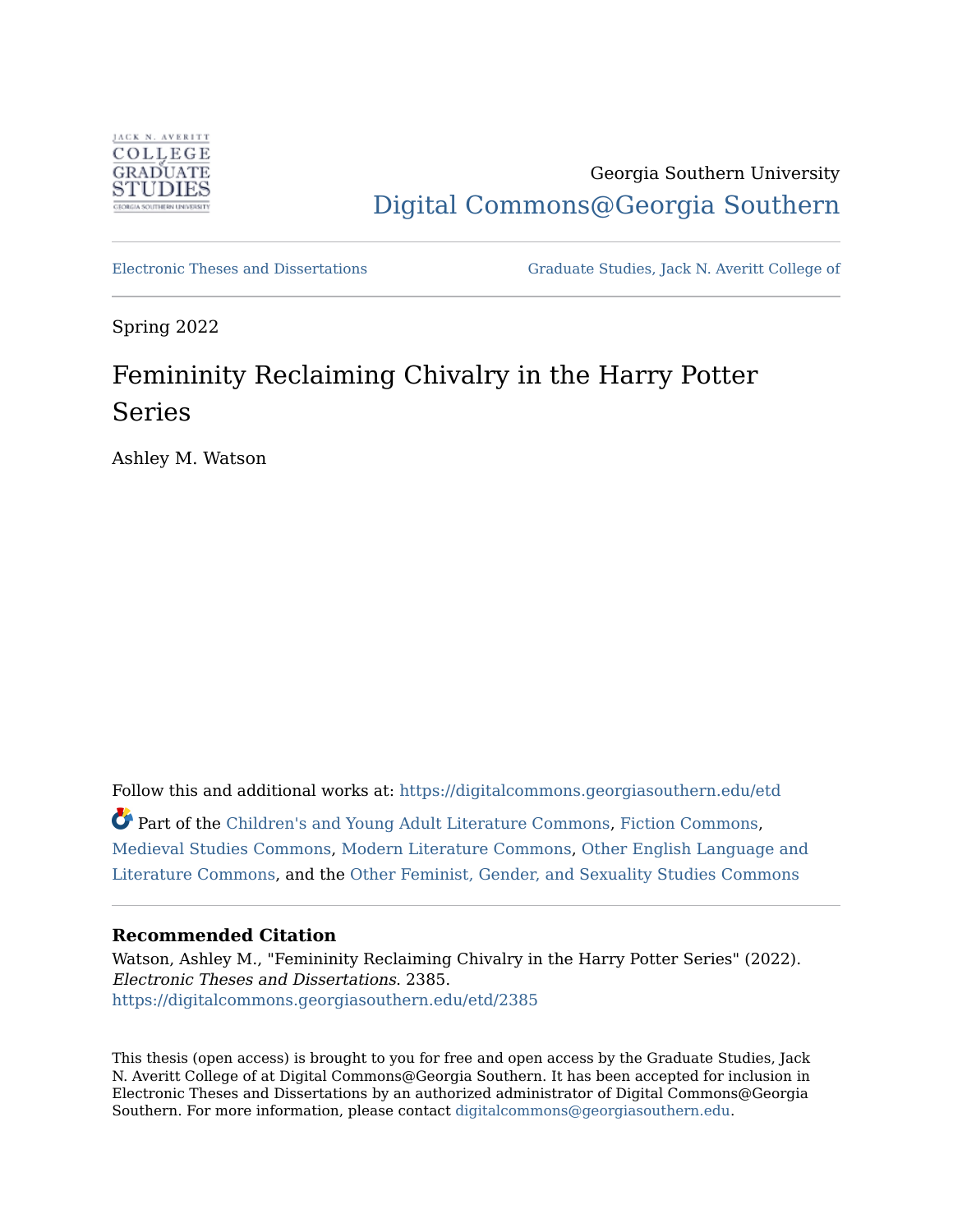### FEMININITY RECLAIMING CHIVALRY IN THE *HARRY POTTER* SERIES

by

### ASHLEY WATSON

### (Under the Direction of Carol Jamison)

### ABSTRACT

This paper focuses on the reclaiming of chivalric values by female characters in the *Harry Potter*  series by comparing them to Arthurian characters. Scholars have extensively compared the narrative of the knights of the round table to the global phenomenon of the *Harry Potter* series, but in this paper I explore, through a feminist lens, a character comparison of the *Harry Potter* novels and Sir Thomas Malory's *Le Morte D'Arthur.* I will show how female characters in modern literature reclaim chivalry. This is important because it exemplifies a shift in the position of women into a more active role. I will examine secondary, frequently neglected characters of the *Harry Potter* series, such as Hermione, Merope Gaunt (Voldemort's mother), Ginny Weasley, Severus Snape, and Helena Ravenclaw, and I will show how they parallel Malory's characters Ettard, Elayne of Ascolot, The Lady of the Lake, Queen Guinevere, and the broad chivalric hero. I argue that the retelling of these characters' narratives represents a shift in the significance of women in reclaiming and reworking chivalric themes.

INDEX WORDS: Sir Thomas Malory, J.K. Rowling, *Harry Potter*, *Le Morte D'Arthur,* Feminism, King Arthur, Medievalism, Adolescent Literature, Modernism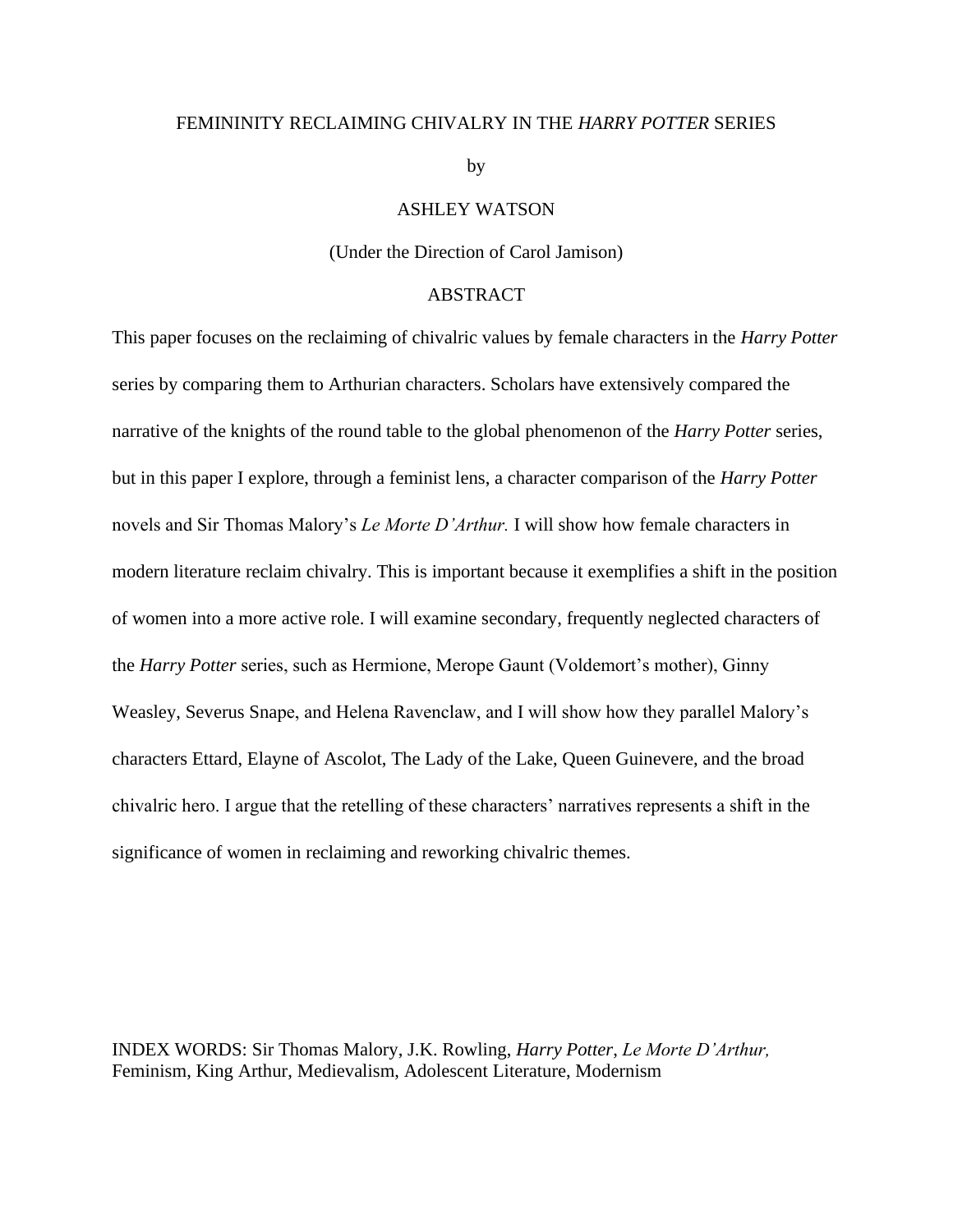# FEMININITY RECLAIMING CHIVALRY IN THE *HARRY POTTER* SERIES

by

# ASHLEY WATSON

B.S., Georgia Southern University, 2018

M.A., Georgia Southern University, 2022

A Thesis Submitted to the Graduate Faculty of Georgia Southern University in Partial

Fulfillment of the Requirements for the Degree

# MASTER OF ARTS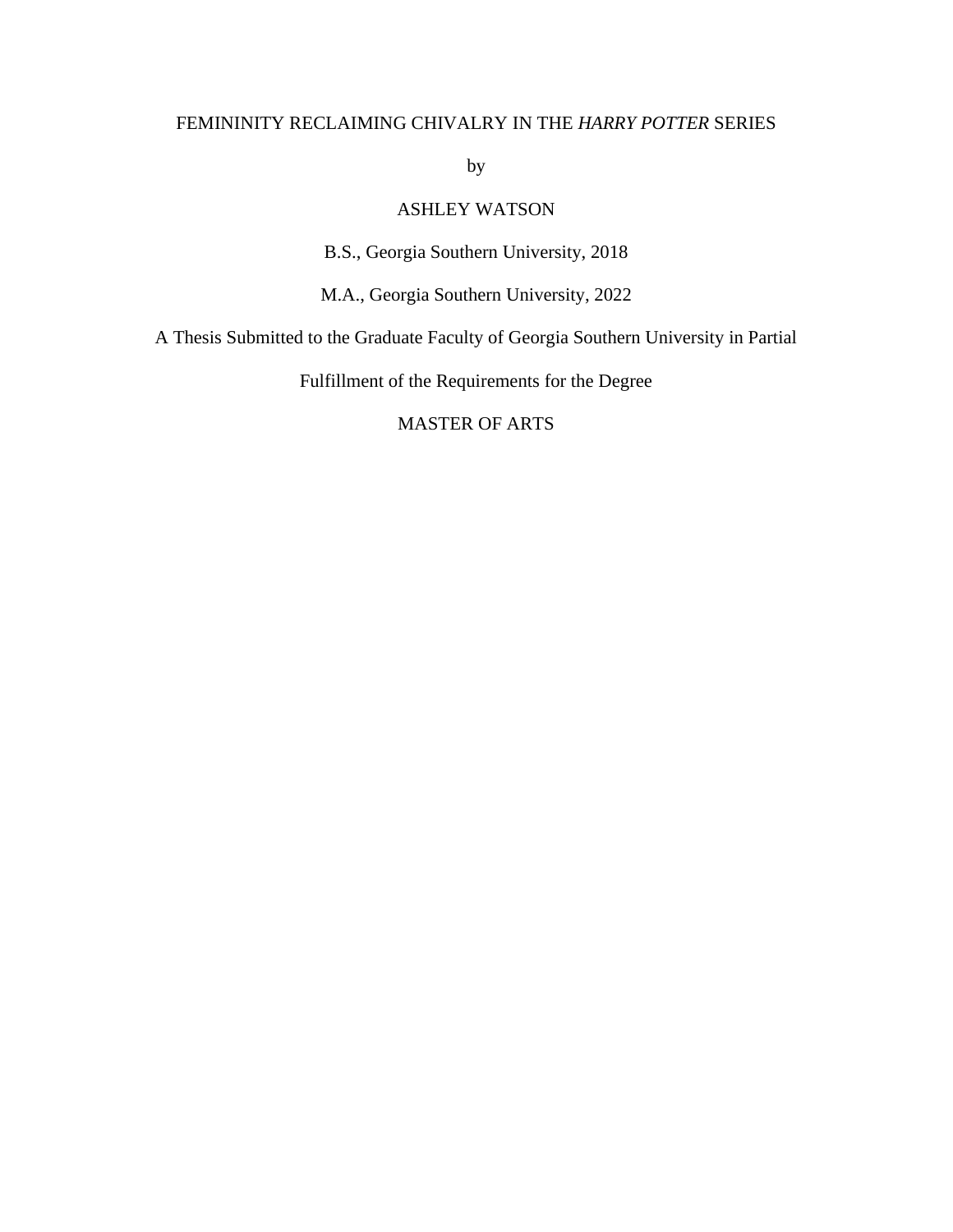© 2022

# ASHLEY WATSON

All Rights Reserved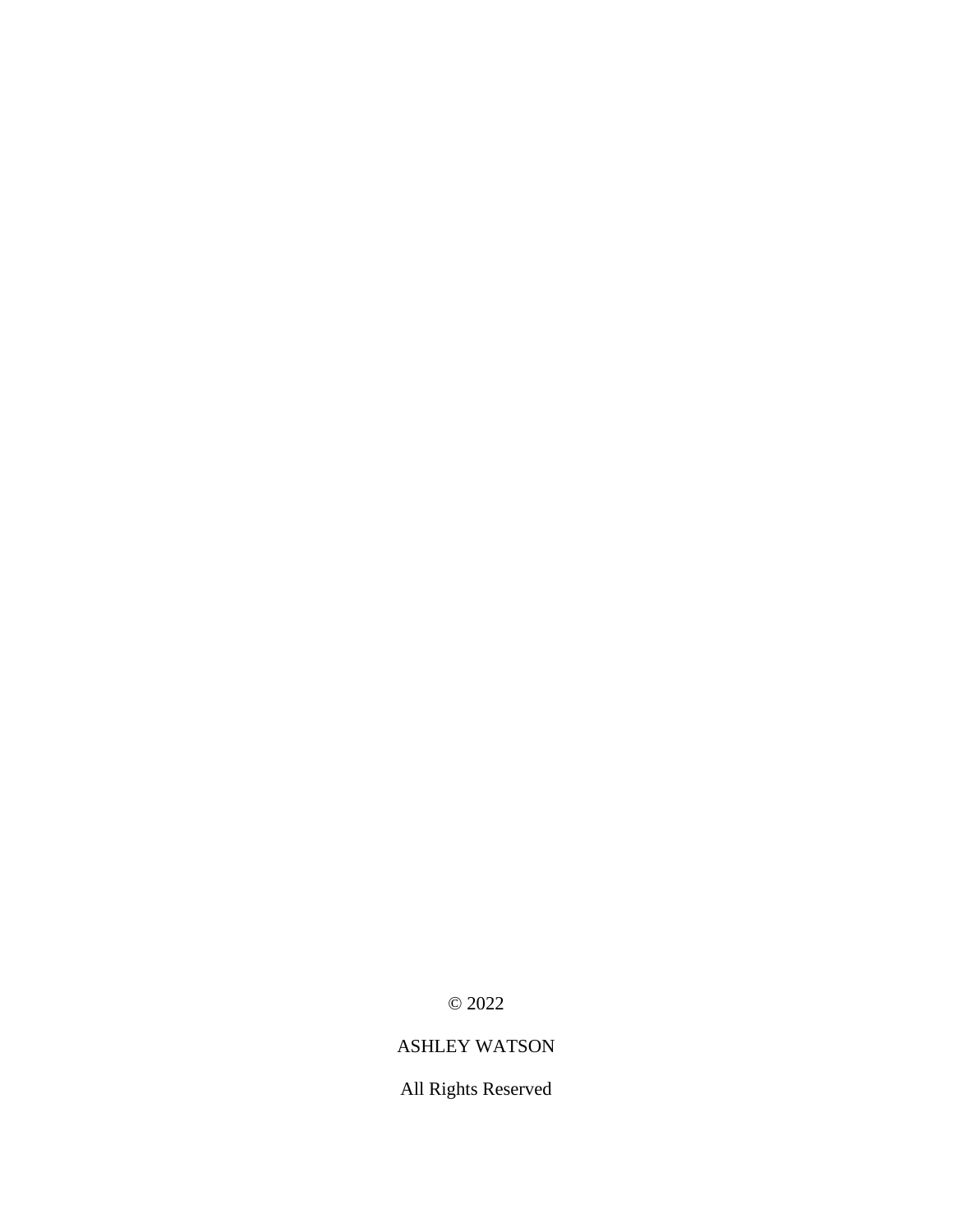# FEMININITY RECLAIMING CHIVALRY IN THE *HARRY POTTER* SERIES

by

# ASHLEY WATSON

Major Professor: Carol Jamison<br>Committee: Jane Rago

Jane Rago Lindsey Chappell

Electronic Version Approved

May 2022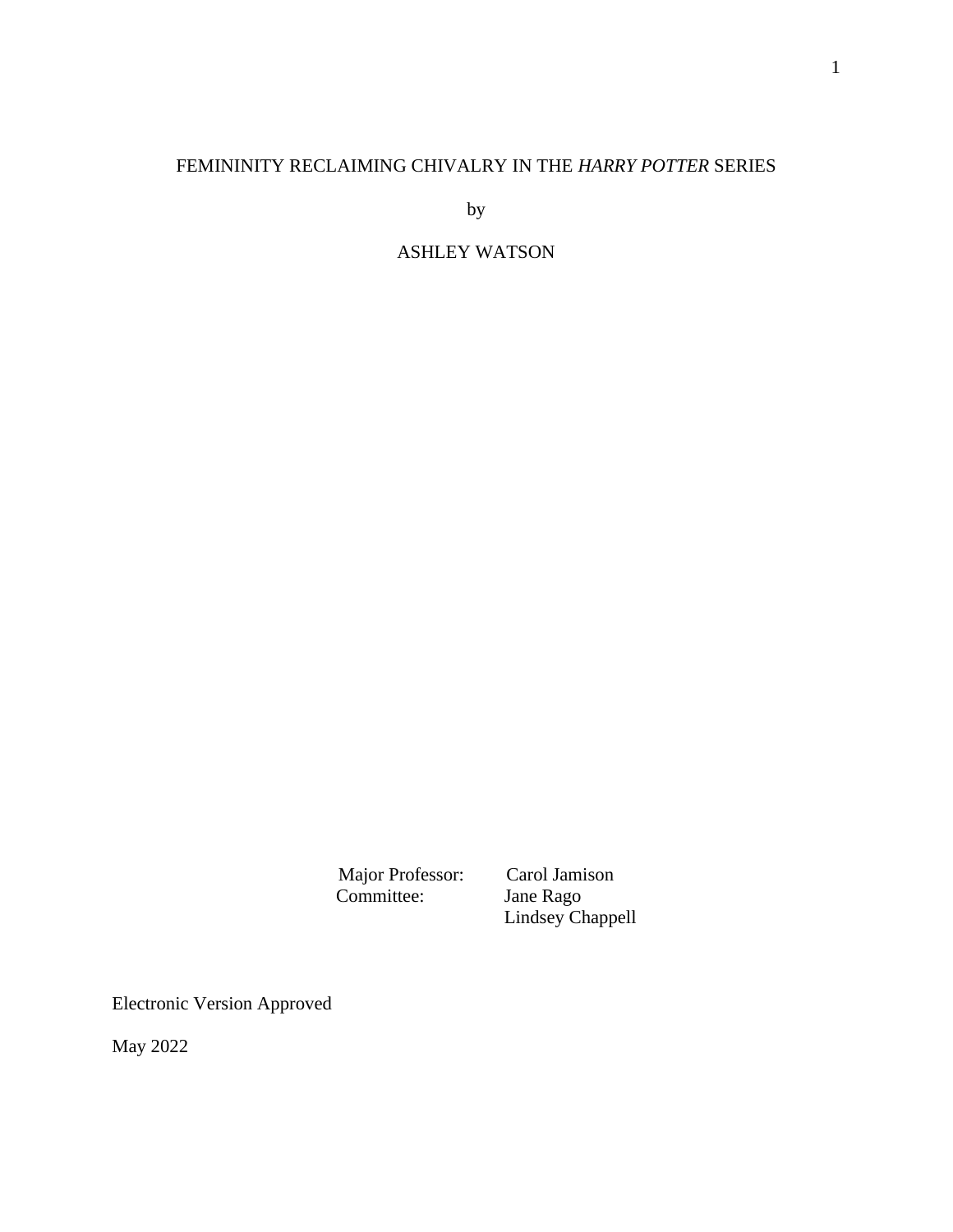### DEDICATION

To my dearest Mom,

I fell in love with the *Harry Potter* series because of you. You have been there for every graduation and supported my dream of using my exponential knowledge of this fandom for academia. I will always cherish our debates on the series and your love for it that rivals my own.

To my Dad (my twin),

Thank you for instilling a love for reading for as long I can remember. Those days of reading *The Emperor's New Clothes* are just as responsible for this accomplishment as anything else.

### To my encouraging Husband,

Thank you for allowing me to read you the many drafts of this thesis even though you never soaked up a word. Your continued support to pursue my dreams and finish this project encouraged me to continue even when quitting sounded so sweet.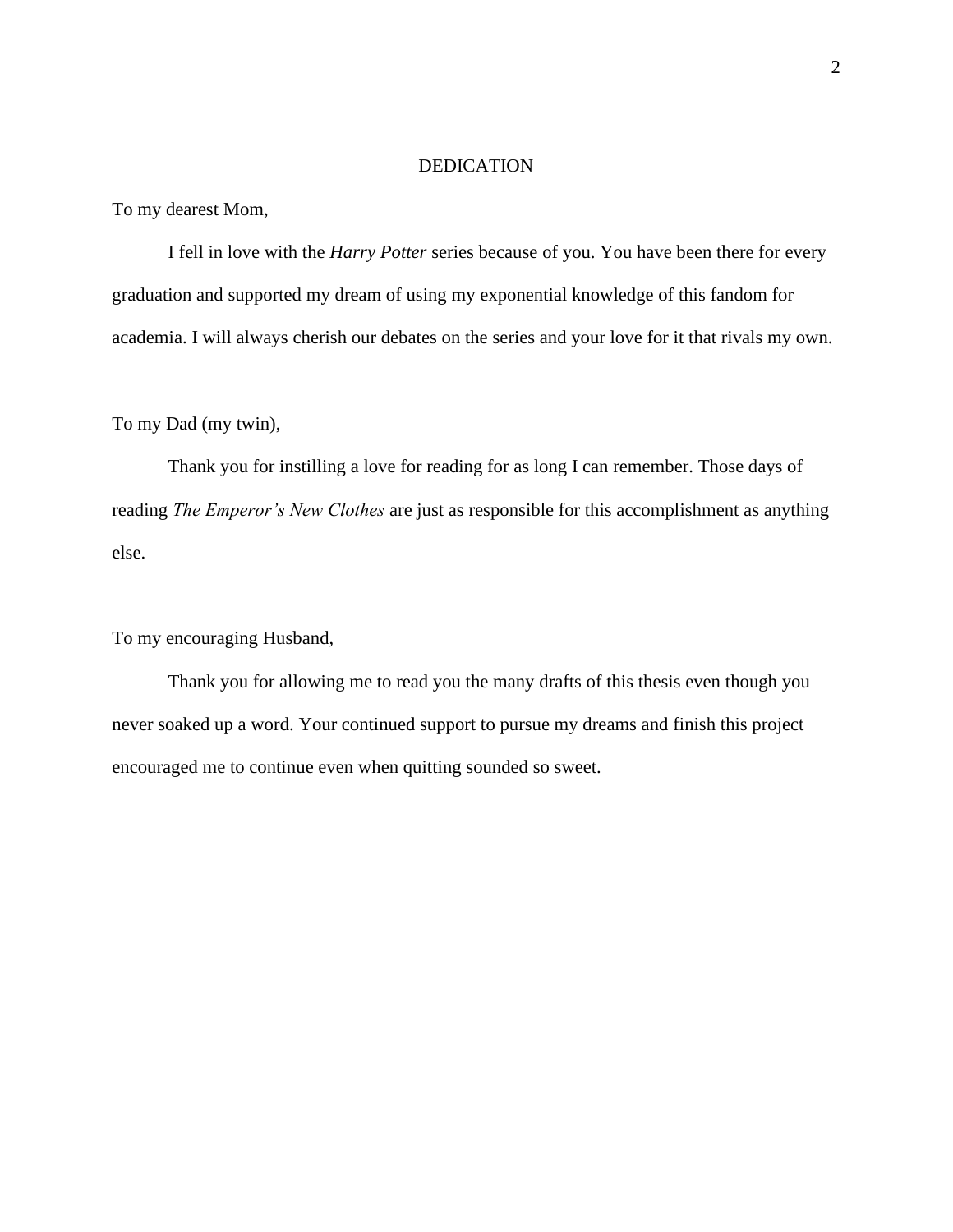#### ACKNOWLEDGMENTS

Throughout the writing of this thesis, I have received a great deal of support. I am grateful to everyone that supported me through this process, but I do have some honorable mentions that deserve more than just the words I can provide here.

I would first like to thank and acknowledge my Thesis Director, Dr. Carol Jamison. Your passion for medievalism as well as the *Harry Potter* series made this process not only successful, but also pleasurable. I will cherish our debates on Severus Snape's character and your insightful feedback that inspired me to work harder. Words cannot describe the amount of gratitude that I feel for your consistent aid and all of the time you had to put in to help me achieve this step in my education.

I would also like to acknowledge the other professors that made this possible, my thesis committee members Dr. Jane Rago and Dr. Lindsey Chappell. You each provided unique perspectives that guided me to the right direction to successfully complete my thesis. I want to thank you both for all of the work and time that you have dedicated to this project.

Finally, I would like to thank a few of my fellow graduate students. Amber Stickney, Sarah Knowles, and Ashley Campbell. They told us going into this program that we would need shoulders to cry on and a support system that understands what you are going through. Each of you provided that for me. I am grateful for our vent sessions and each of your assistance throughout the program. I would have easily lost my sanity without you.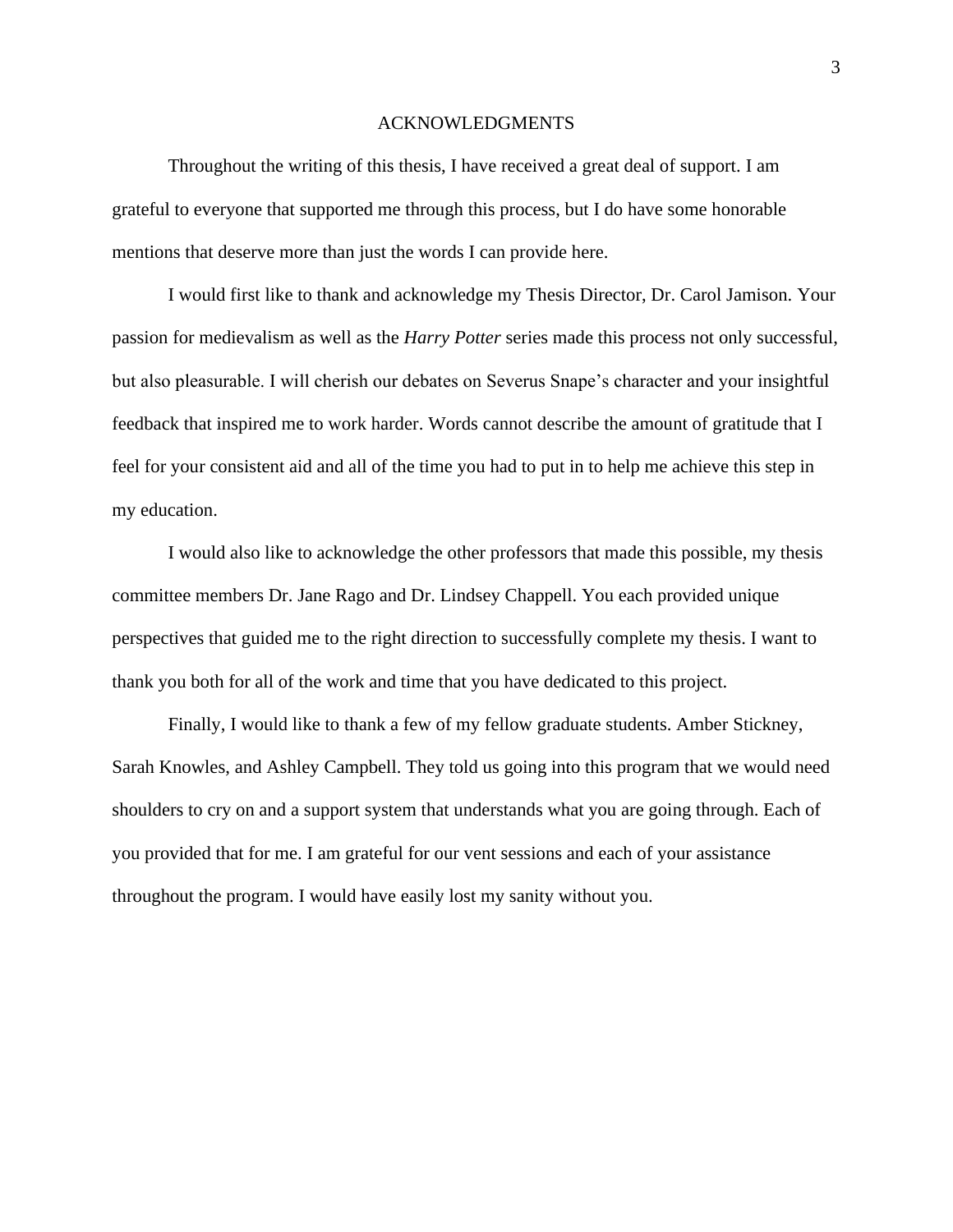# TABLE OF CONTENTS

| Page                                                            |
|-----------------------------------------------------------------|
|                                                                 |
| <b>CHAPTER</b>                                                  |
|                                                                 |
|                                                                 |
| HARRY AND THE HEARTBREAK AND UNREQUITED LOVE21<br>$\mathcal{F}$ |
| 4 HARRY AND THE OVERLOOKED CHIVALRIC HERO30                     |
| $\sim$                                                          |
| 6                                                               |
|                                                                 |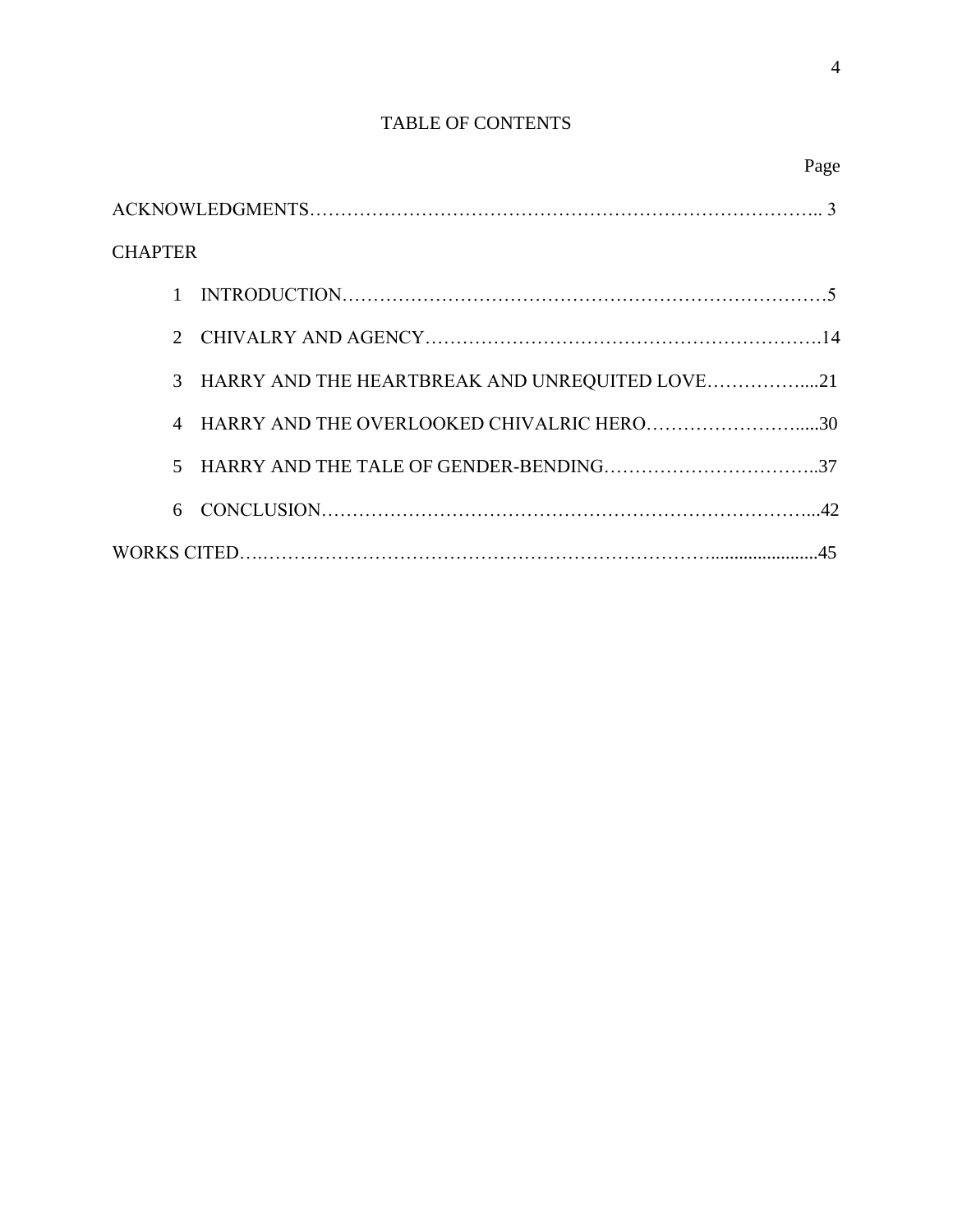### CHAPTER 1

### INTRODUCTION

Scholars have extensively compared the narrative of the knights of the round table to the global phenomenon of the *Harry Potter Series*, but in this paper, I plan to explore through a feminist lens, a character comparison of the *Harry Potter* novels and Sir Thomas Malory's *Le Morte D'Arthur.* I will show how female characters in modern literature reclaim chivalry. This is important because it exemplifies a shift from medieval to modern, in the position of women into a more active role with their own body autonomy and their own ability to be chivalric.

Sir Thomas Malory's *Le Morte D'Arthur* is a fifteen-century prose romance first published by William Caxton in 1485. It is the first English-language full compilation of the legends of King Arthur and the knights of the Round Table. It narrates the adventures of the knights as well as Arthur's legend from his birth to his death. In twenty-one books, *Le Morte D'Arthur* features tales of bravery, tests of loyalty, and the expectation of brotherhood within the knighthood. In *Le Morte D'Arthur* the expectation of chivalry is gendered as male. The popularity of this work cannot be underestimated, as centuries later, authors still borrow and adopt Malory's themes and characters, including J. K. Rowling, in her *Harry Potter* series.

Like Malory's romance, the *Harry Potter* series also features tales of bravery, loyalty, and expectations of brotherhood. Brotherhood in this series references more than a male gendered chivalry but rather a bonding together of houses to form a loyalty to each other as well as the school. J.K. Rowling's *Harry Potter* series was born from the novel *Harry Potter and the Sorcerer's Stone* (also released as *Harry Potter and the Philosopher's Stone*) in 1997. The series encompasses seven bestselling novels that were eventually adapted into eight films. All the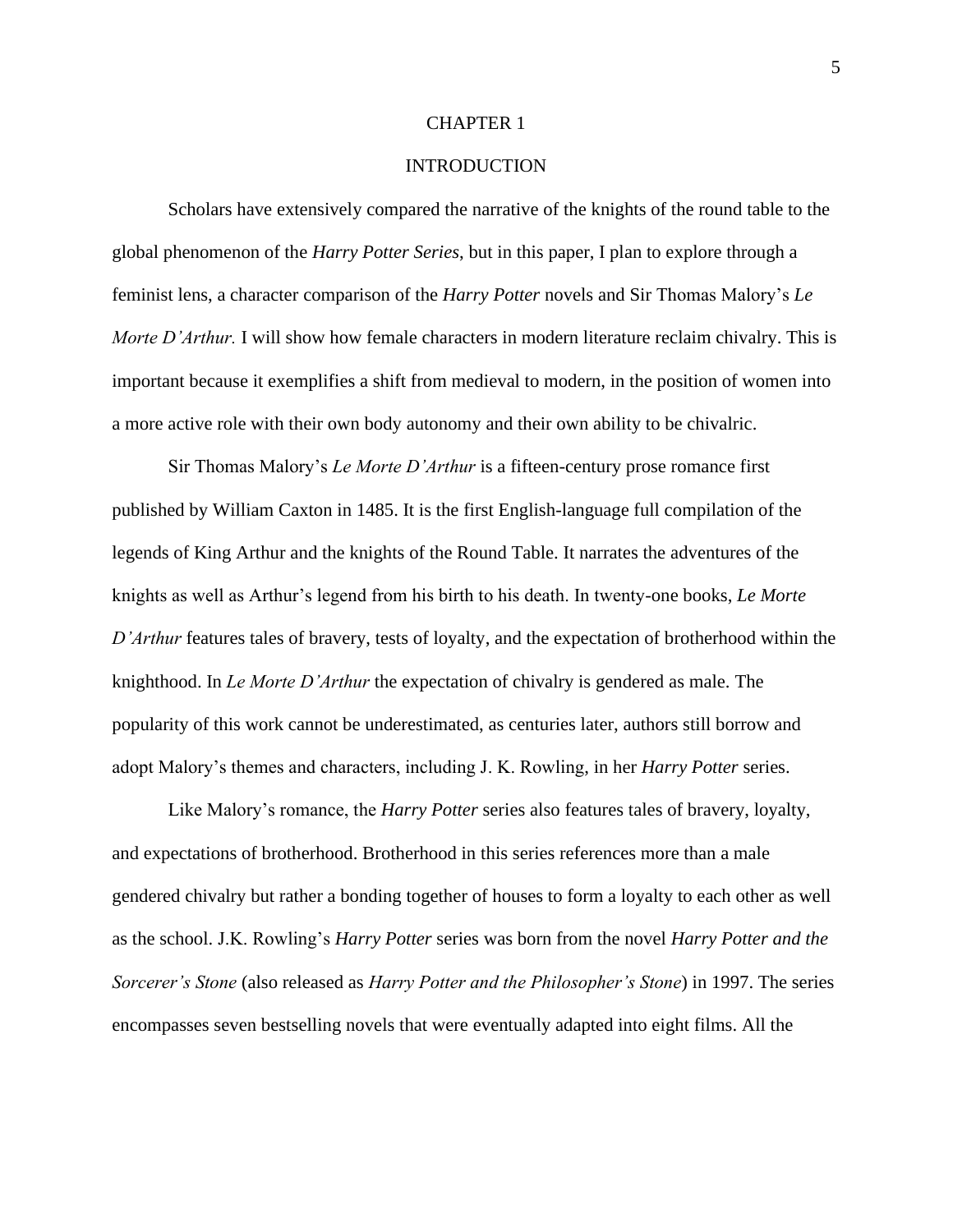novels and films follow the life of an orphan wizard named Harry Potter while he comes of age in a magical world.

Because both works encompass so much material, I would like to examine secondary, frequently neglected characters of the *Harry Potter* series such as Merope Gaunt (Voldemort's mother), Helena Ravenclaw, Ginny Weasley, Hermione Granger, and although he is male, Severus Snape. I plan to use these characters juxtaposed with Malory's characters of Ettard, Elyane of Ascolot, Queen Guinevere, The Lady of the Lake, as well as the broader character type of the chivalric hero. I have chosen these characters for very specific reasons. Merope, Helena, and Ginny are all frequently neglected because they are not main characters in the series. Because Severus Snape is male, I have chosen to use his story as a final point between the gender-bending of the narrative because the Lady of the Lake is female, and Snape is male. He expresses the change of chivalry to include sensitivity as well as bravery and cunning. After reading this paper, Severus Snape will change the way in which we read secondary male characters as chivalric despite their traditionally attributed female attributes.

Though each of these characters will be compared using a close reading through a feminist lens, I will emphasize different subpoints. With my focus on Merope and Helena, I will argue that they represent a retelling of Malory's "Pelleas and Ettard" and "Elayne of Ascolot" narratives. As I will explain later, I found no evidence that this was intentional on the part of the series. Nevertheless, these characters highlight a progressive shift in the significance of women in reclaiming and reworking chivalric themes because of their body autonomy, their influence of choice, and the manipulation that is involved in their deaths.

Scholars such as Julia Pond have noted that contemporary adolescent or young adult literature has always been concerned with identity and finding oneself. In "Treading Water: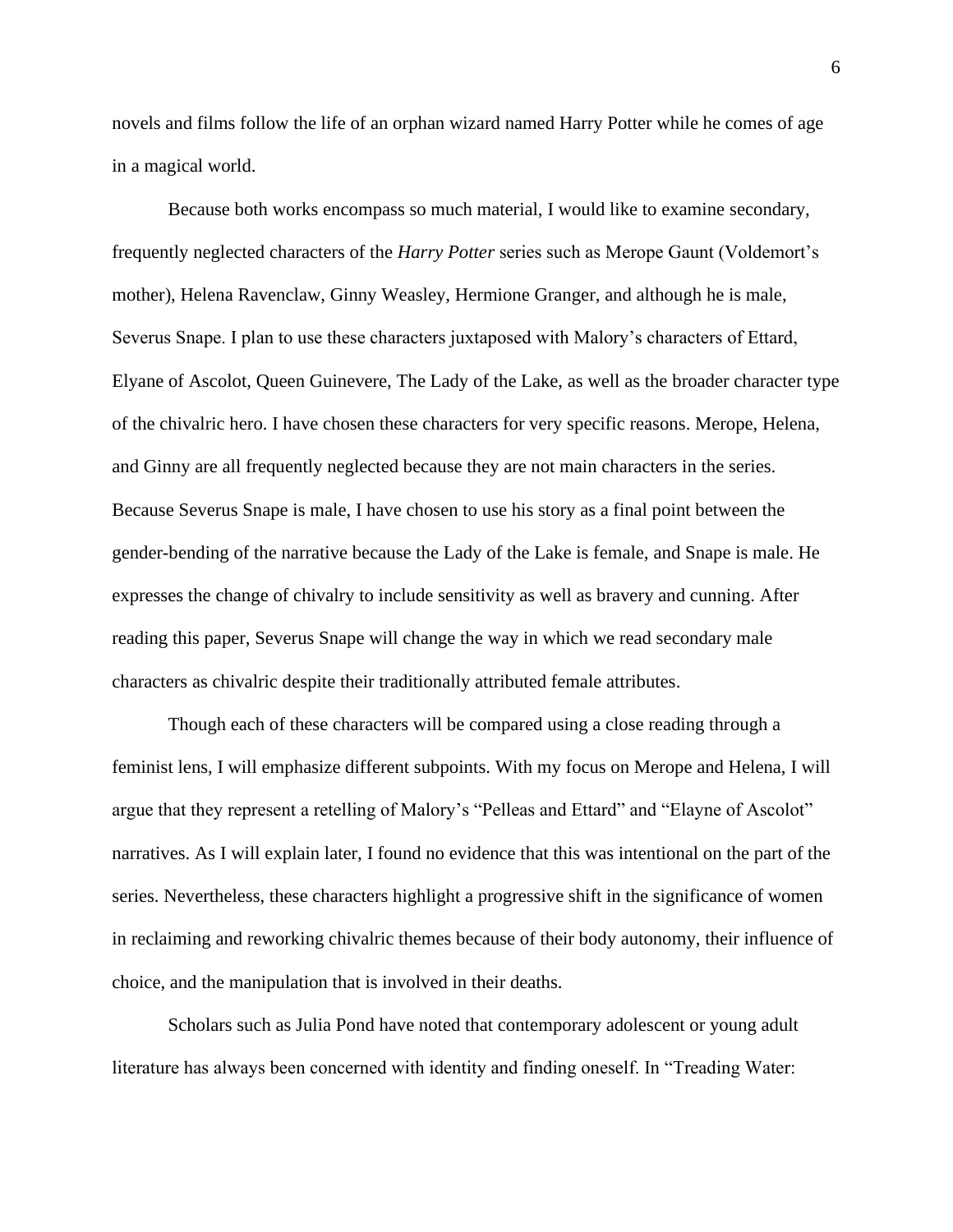Considering Adolescent Characters in Moratorium" Pond writes about the recurring theme of self-discovery in adolescent literature. Pond writes "Adolescent literature often seeks to examine the emotional, psychological, and physical growth of adolescents. Psychologists, sociologists, and childhood studies experts have all claimed the importance of adolescence as a time of identity formation" (Pond 87). Identity formation is not only relevant to adolescent literature but permeates throughout medieval romance as well. Medieval characters, like Lancelot, have also been concerned with their reputation. Lancelot is the most recognizable Arthurian knight and his identity is formed primarily on his involvement in a love affair with Queen Guinevere. Lesley Lawton discusses in "Reconsidering the Use of Gender Stereotypes in Medieval Romance: Figures of Vulnerability and of Power '' the importance of identity stereotypes in medieval romance. Lawton writes "Indeed, the stereotypes to be found in medieval romance still speak to a modern audience since romances share with other traditional narratives a tendency to use narrative patterns which, by their recurrence, indicate that they connect with the deep structures of the human imagination and of cultural practice" (Malory 3). As you will see throughout this paper, I argue that the series uses these stereotypes to give female characters autonomy over their narrative.

I would like to explore the range of medievalism within contemporary adolescent literature and how modern adolescent literature puts emphasis on and often reshapes themes and characteristics of medieval literature. The *Harry Potter* series incorporates these common themes of the Middle Ages to an audience in order to introduce nostalgia for this time period. Nostalgia for chivalric values and knighthood is relevant to J.K. Rowling's attempt at femininity reclaiming chivalry because the writers of these characters explore the knightly identity. Those characters are the males (Lancelot, Galahad, Arthur, etc.). These characters have been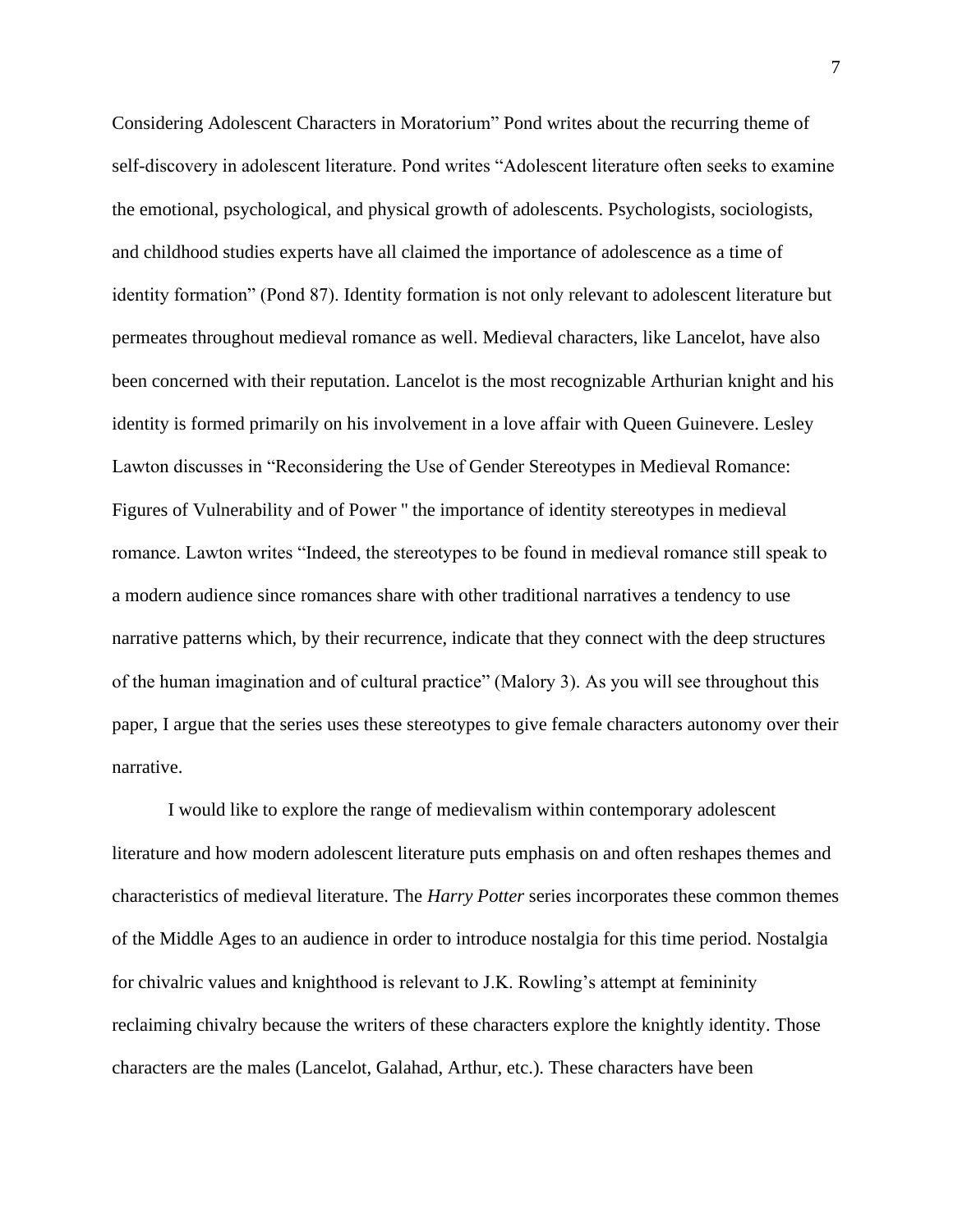represented in *Harry Potter* by both female and male characters, and it is important to emphasize that female perspective because these female characters present important role models for chivalry for young women. Severus Snape will be the exception to this narrative because he is a representation of the gender-bending alternative of The Lady of the Lake and her role in the narrative. Because this is a contemporary piece of literature, I would like to explore the feminine identity through the use of characters for whom readers are nostalgic, Arthurian characters to be more specific, but I argue that the *Harry Potter* series introduces them through a female perspective.

J.K. Rowling has made claims that she never intended for the novels to be representative of either sexism or feminism. In her article "J.K. Rowling's Ambivalence Towards Feminism: House Elves- Women in Disguise- in the 'Harry Potter' Books," Rivka Temima Kellner argues that J.K. Rowling has an opportunity to make feminist arguments but remains ambivalent. Kellner writes "Thus despite the fact that in many ways Rowling creates a world of impressively emancipated and empowered women, still, in the world she creates the nuclear family structure is intensely traditional and patriarchal, and the books, of course, focus on a hero, not heroine" (Kellner 367). I believe both things can be true at once, but I would like to explore the argument that J.K. Rowling has nevertheless created a feminist work of literature. Though there is extensive criticism of *Harry Potter* being a sexist and misogynistic series, I want to argue that her female heroines reclaim male attributes. In reference to feminism, I am using the most basic form of the theory. I will be referencing the attributes and gender norms that are socially constructed but are often attributed to the female characters, such as a lack of agency. Traditionally, the female characters are flat and used as plot devices, but I argue that there are many feminist characters that are responsible for their own self-agency. There are many feminist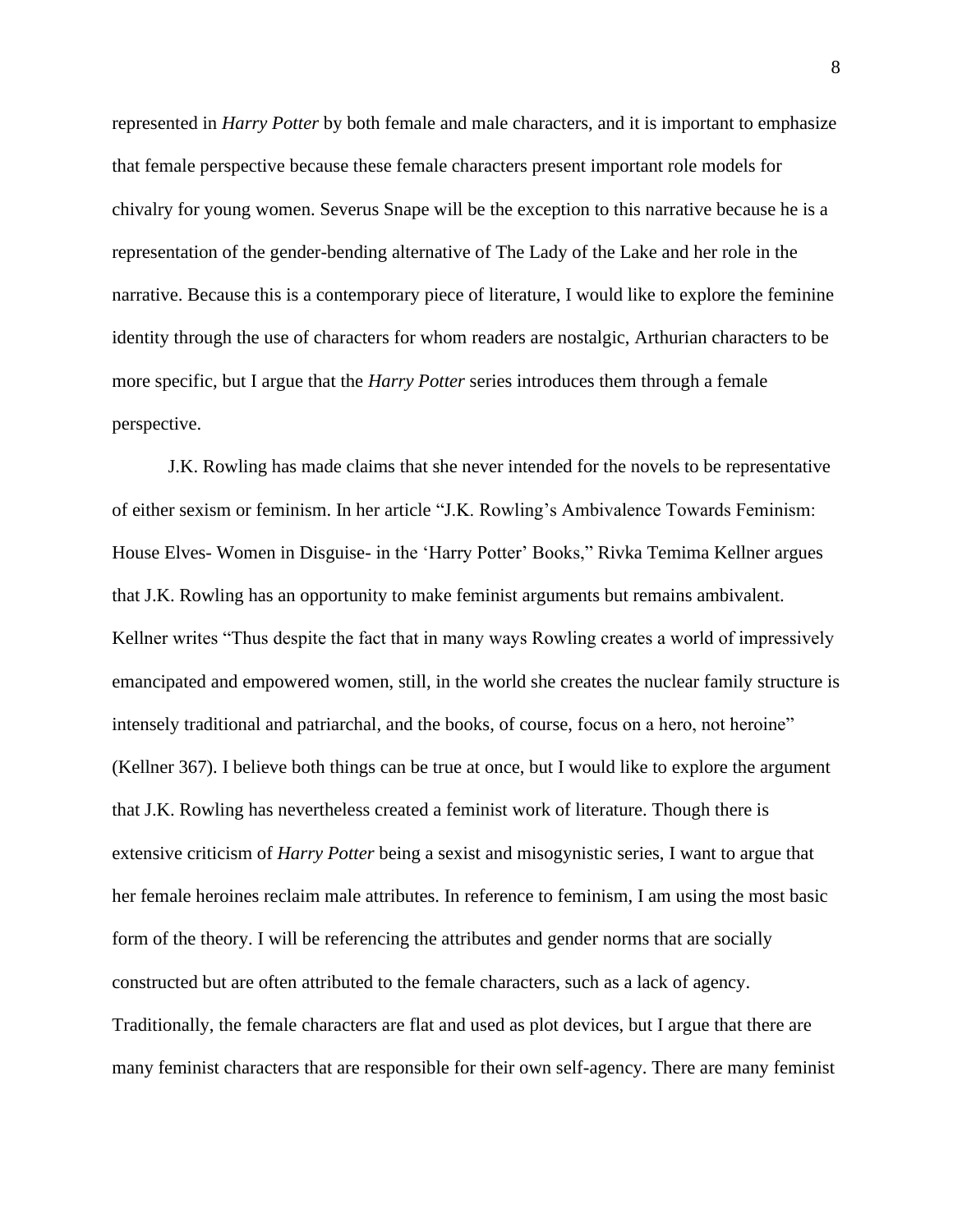characters in the series including but not limited to Ginny Weasley, Hermione Granger, Bellatrix Lestrange, Narcissa Malfoy, Professor McGonagall, Lily Evans, and others. Missing from these interpretations are the secondary characters as I mentioned above like Helena Ravenclaw and Merope Gaunt. I would like to bring them to the forefront of the scholarly conversation because they offer insight into how this modern text interprets medieval chivalry.

Although Rowling did not intend to write a feminist text, we still find feminist values in the work that are worth being explored, and if we consider the work to be a nostalgic representation of the Arthurian legend, we must look at how chivalry impacts these inherently feminist characters. These feminist values are mirrored in the agency that women are given, whether on purpose or not, in Malory. Scholars of medieval literature argue that the role of women in *Le Morte D'Arthur* is one of empowerment, but the female characters only had different character responsibilities than the male characters, and where they were located during the tale was relevant to their importance and autonomy. As Janet Jesmok discusses in her article "Guiding Lights: Feminine Judgment and Wisdom in Malory's *Morte Darthur*," the female characters in *Le Morte D'Arthur* have power in judgements and in using the knights for their will. Jesmok writes "This wise, sometimes prescient, voice of judgment, evident from the first book, resonates thematically and even morally in the text. From secondary figures to the Morte's most important female characters, women assess and judge in matters of social and courtly behavior, chivalry, and morality" (34). By this reading, the women in Malory can be progressive and authoritative by medieval standards, but they are limited to their environments. They could be empowered in the right setting, but not in the courts or as main quest characters.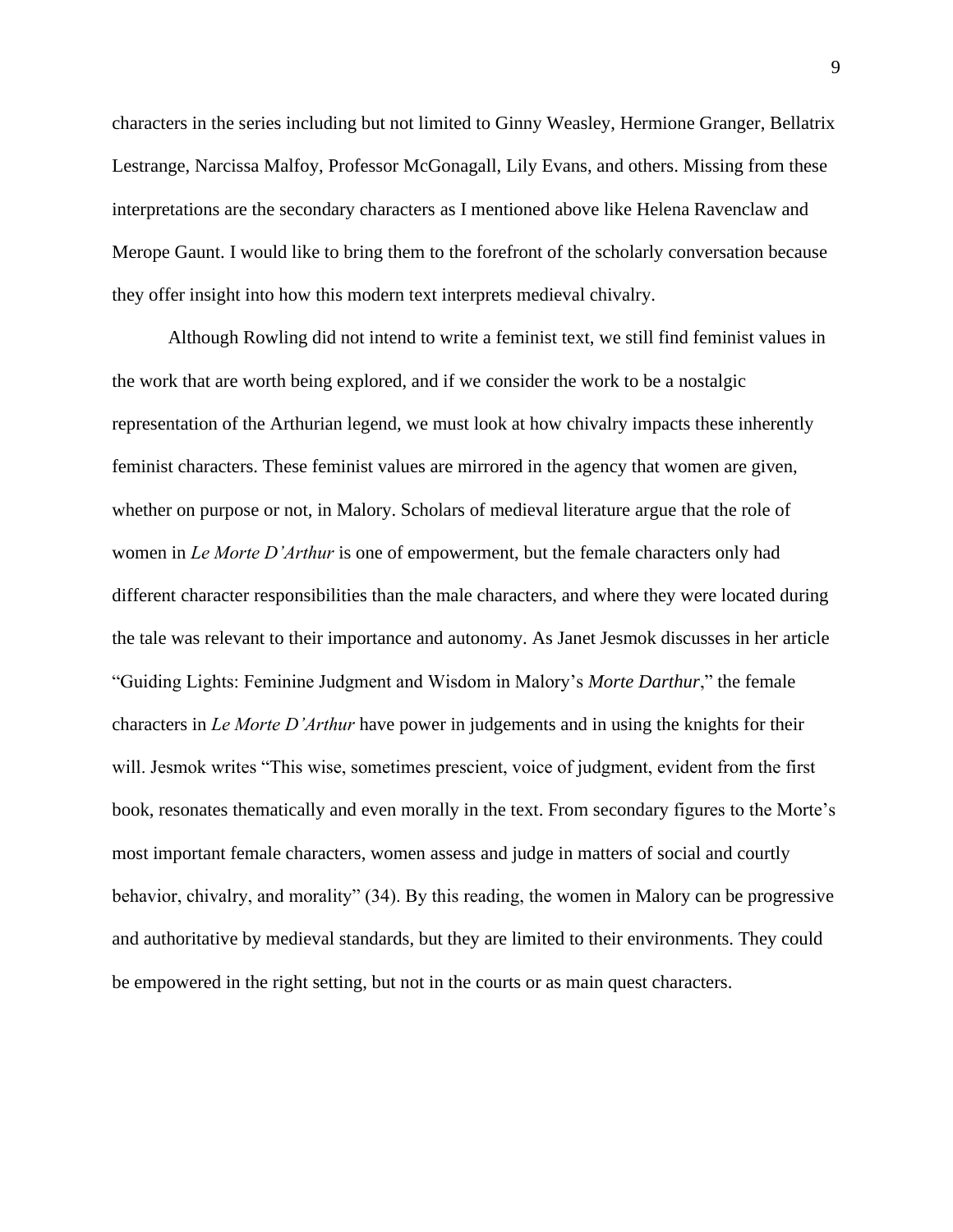In reference to the expectation of empowerment in specific settings, the theory that surrounds performativity of gender is relevant to the characters that we will be considering. About gender performativity, Judith Butler writes

To say that gender is performative is to say that it is a certain kind of enactment; the 'appearance' of gender is often mistaken as a sign of its internal or inherent truth; gender is prompted by obligatory norms to be one gender or the other (usually within a strictly binary frame), and the reproduction of gender is thus always a negotiation with power, and finally, there is no gender without this reproduction of norms that risks undoing or redoing the norm in unexpected ways, thus opening up the possibility of a remaking of gendered reality along new lines. (Butler i)

These gendered expectations appear throughout literature with the tropes such as the "damsel in distress" or the chivalric hero. Both of these trope characters come paired with specific gender roles and expectations. The chivalric hero is the male protagonist that saves the day and in the process, saves the damsel (female) from an antagonist or circumstance. Just as Butler discusses, the reproducing of the norm is what establishes these gender roles. I argue that the *Harry Potter* series reframes these gender roles and therefore, through subtle and unexpected ways, allows for growth of characterization for the female characters.

As we discuss the roles of the modern female characters as feminine, as well as feminist, I must first discuss the ways in which I will use these terms throughout this paper to insure complete clarity. My framework is based on the idea that gender and the specific binary of feminine and masculine are socially constructed. The five-hundred-year time difference between these two texts is important to the definitions of these terms because as a society our understanding of gender performativity and expectations has changed. When discussing the

10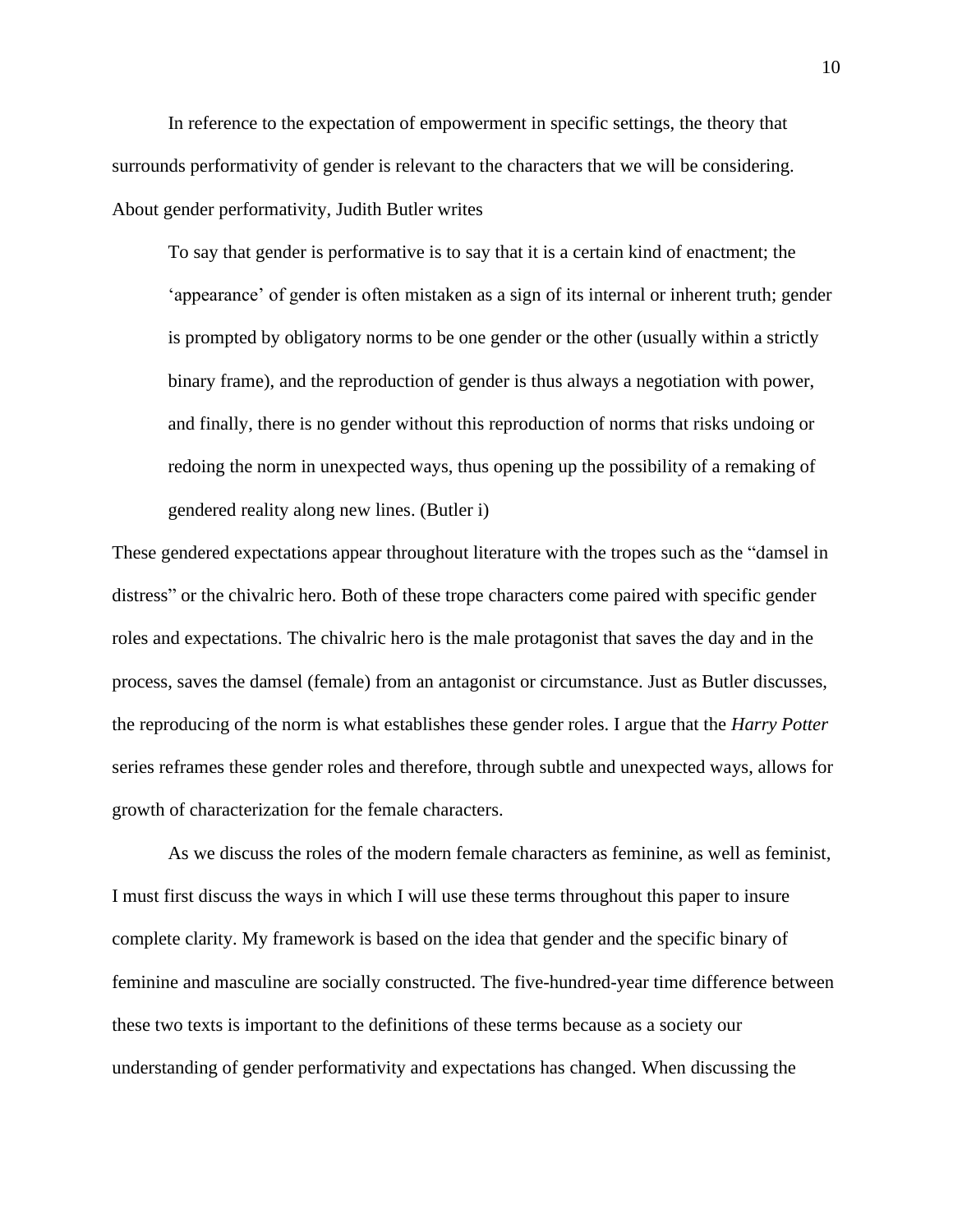female characters as feminine I am referring to their bodily agency, autonomy, and the fact that the female characters are never masculinized. Sir Thomas Malory's depiction of femininity is very different from the femininity of 1992 (when the first installment of the *Harry Potter* series was released), and the concept of femininity is rapidly changing to this day. This paper focuses specifically on the traditionally patriarchal, socially constructed ideas of what is feminine versus what is masculine. My criteria for considering these characters as feminist and female are that they are unapologetic for their femininity, and they have agency within the narrative that serves as more than just a plot development.

I argue that Rowling's female heroines reclaim male attributes. In "Feminist Characters in Harry Potter," Summaya Banu and A. S. Mohanagiri write, "The characters are strong and complex, bossy and more responsible, proud, conceited and vicious. Rowling's female characters constantly fight against the patriarchal subjugation inherent in both real and in their fictional world taking charge of their own identities and empowerment. J.K. Rowling's *Harry Potter* series exemplifies a young adult feminist novel in many ways" (292). Their article concerns Ginny Weasley, Hermione Granger, Bellatrix Lestrange, and Narcissa Malfoy. However, they do not emphasize, such as Merope Gaunt and Helena Ravenclaw. I will demonstrate how these often-neglected characters also have responsibility for their own identities and empowerment.

The responsibility these secondary characters possess over their identities is a modernized representation of the nostalgic Arthurian legend, and I will look at how chivalry impacts these inherently feminist characters. These feminist values are mirrored in the agency that women are given, whether on purpose or not, in Malory. The role of women in *Le Morte D'Arthur* might be considered one of empowerment, but female characters had clearly distinct responsibilities and roles than the male characters, and where they were located during the tale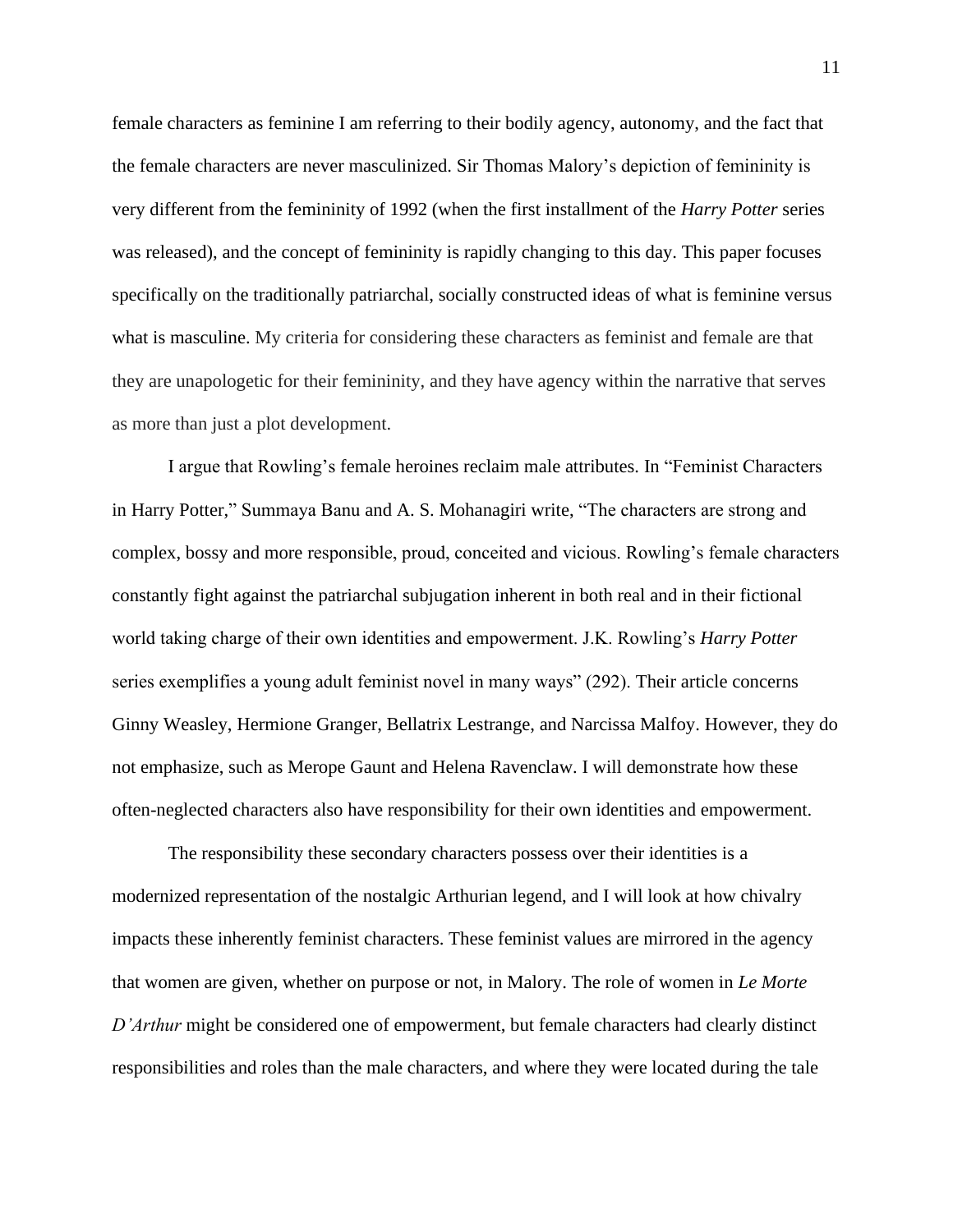was relevant to their importance and autonomy. Phoebe Linton expresses this view when she writes, "... places governed by what are termed 'matriarchal' authorities including queens, ladies, supernatural women and nuns, where private identity and individual emotions are more readily expressed. Marginal women speak and act in both the court and quest wilderness, but their identities are articulated differently in each" (Linton 28). By this reading the women in Malory can be read as progressive and authoritative but limited to their environments. In contrast, Rowling's characters are mobile, and they are empowered outside of their usual environments. For example, in the film *Harry Potter and the Deathly Hallows*, Ginny Weasley is able to stand back-to-back with Harry and cast curses against the death eaters while outside of her home, The Burrow (*Harry Potter and the Deathly Hallows: Part 1* 01:18:22-01:19:22*)*. Her agency does not disappear outside of the walls of Hogwarts.

The definition of chivalry as a code of behavior is seen through these narratives focusing on those attributes that represent knightly behavior. Maurice Keen writes "Chivalry is an evocative word, conjuring up images in the mind- of the knight fully armed, perhaps with the crusaders' red cross sewn upon his surcoat; of martial adventures in strange lands; of castles with tall towers and of the fair women who dwelt in them…It is a word that was used in the middle ages with different meanings and shades of meaning by different writers and in different contexts" (Keen 1-2). Authors like J.K. Rowling have taken the medieval themes of chivalry that include loyalty, franchise, and prowess, and formed their own world that exemplifies those qualities.

"Femininity Reclaiming Chivalry in the *Harry Potter* Series" is an important facet of scholarship regarding medievalism in the *Harry Potter* series because these female characters have gotten virtually no attention. These characters are important to understanding contemporary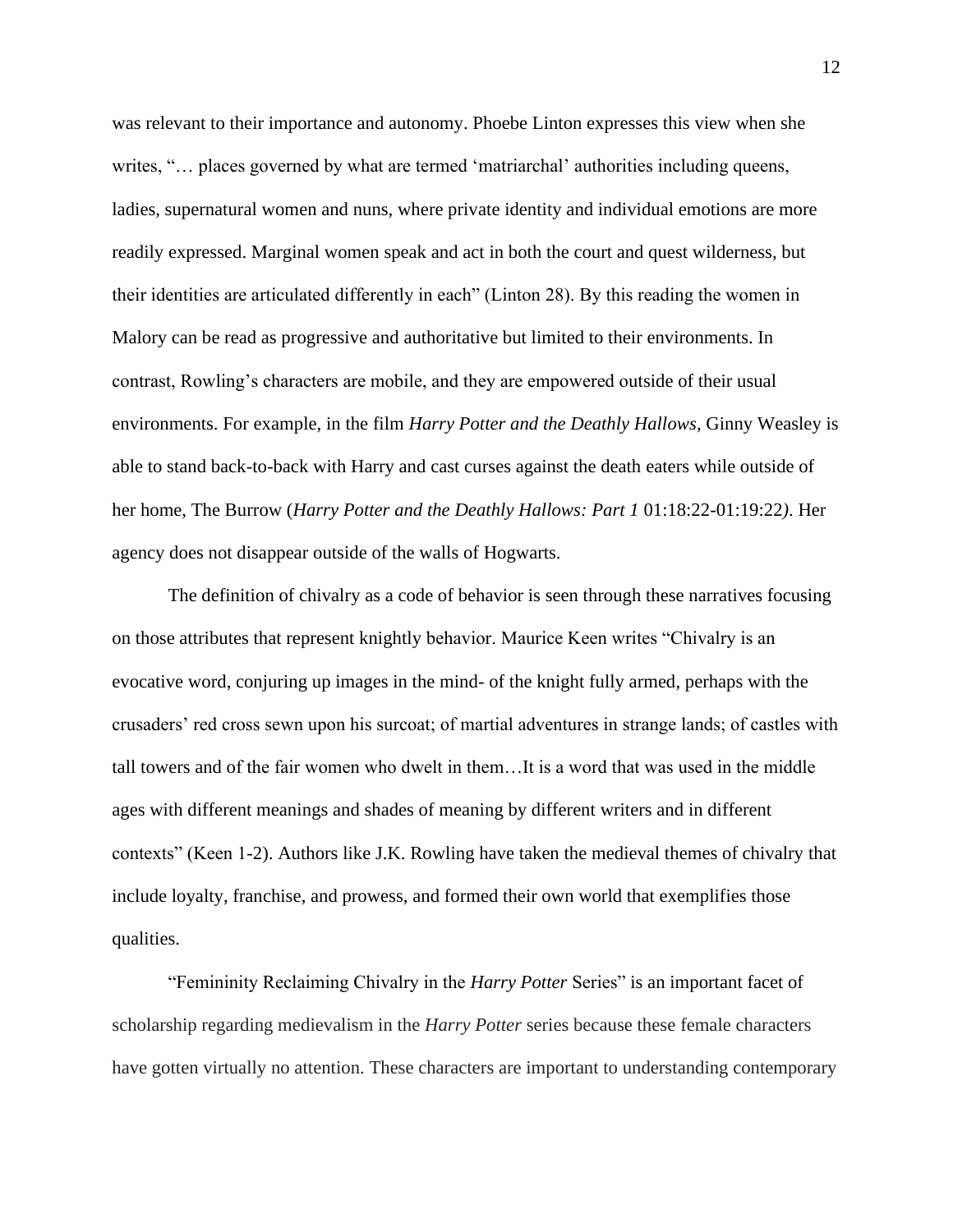versions of femininity in regard to chivalrous attributes because they represent female chivalric heroines. In order to see these female characters as chivalric we must first look beyond the male hero to see how they exert agency. By allowing the space to discuss female characters juxtaposed with nostalgic characters of the Arthurian legend, I have filled in a gap that allows for future academics to build on the idea of female characters reclaiming agency when compared to characters of five hundred years previously.

In beginning my research, I hoped to argue that by comparing these two works side by side we would see a dramatic change in the female characterization in the modern work compared to the medieval text. This hope, however, did not prove to be true. There was not a dramatic change in female characterization between the two narratives, but there was a change in the female's ability to participate in the quests rather than just provide a plot movement or a reason for the main characters to go on the quests. I argue that we see these feminist characters retell and reclaim chivalric values, which classically were reserved for men, in their control over their careers, deaths, and more broadly, their choices. Severus Snape's character complicates this notion because his attributes represent traditionally female characters. His gender-bending of the female stereotypes support the reclaiming of chivalric values because he is an intricate part of the narrative.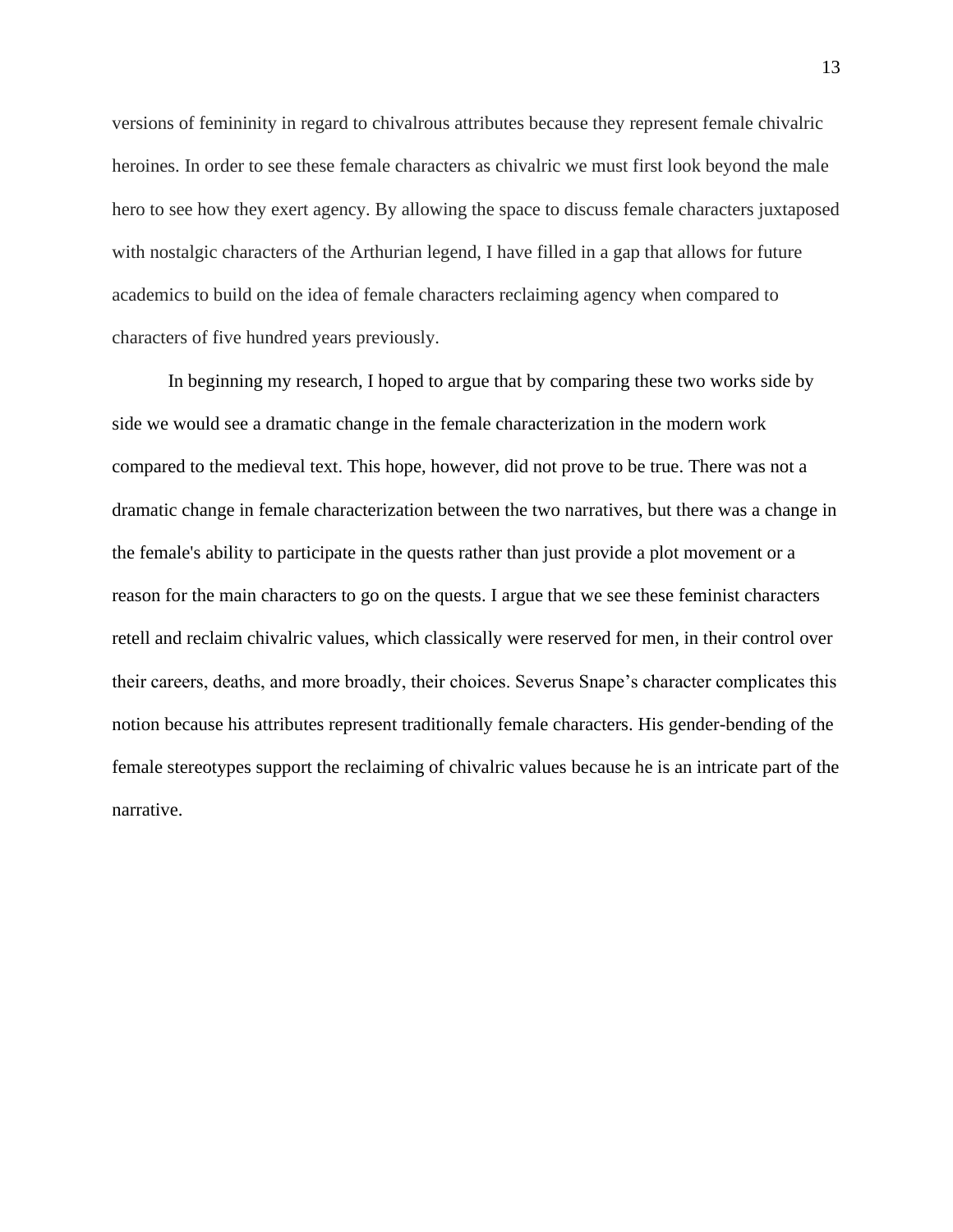#### CHAPTER 2

## CHIVALRY AND AGENCY

With the term chivalry there are many attributes that come to mind such as being loyal, just, and honest. Both Sir Thomas Malory's *Le Morte D'Arthur* and J.K. Rowling's *Harry Potter* series contain their own definition of the term and the expectations that one must follow in order to be considered chivalrous. Merope Gaunt, Helena Ravenclaw, Ginny Weasley, Severus Snape, and Hermione Granger present more than just plot development and vessels that need male characters to act through and for them. All of these characters have their own backstory, their own legacy, and an ability to make decisions that affect more than the life of the main character.

Each of these authors deal with core tropes of chivalric narratives such as prophecy and the expectations of leadership. Both narratives also follow a series of characters that portray the chivalric values expressed by each of the authors. In "Blood Ties, Blood Sacrifice, and the Blood Feud in Malory's Le Morte d'Arthur and J.K. Rowling's Harry Potter Series," Carol Jamison discusses the importance of blood and franchise between the two narratives as well as the similarities between them in reference to chivalric values. She writes "In her Harry Potter novels, Rowling brings to life for young readers a number of themes and motifs that permeate the European medieval romance, a genre that focuses on the adventures of knights and the establishment of chivalric ideals" (Jamison 308). Though these conversations are important, Jamison focuses only on the male characters whereas this paper examines the male characters of Malory juxtaposed with the female characters of *Harry Potter.* This is relevant to the academic conversation because, though the other chivalric tropes are important to the series, the fact that chivalry has been manipulated to include a female perspective is a contributing factor to reading this text.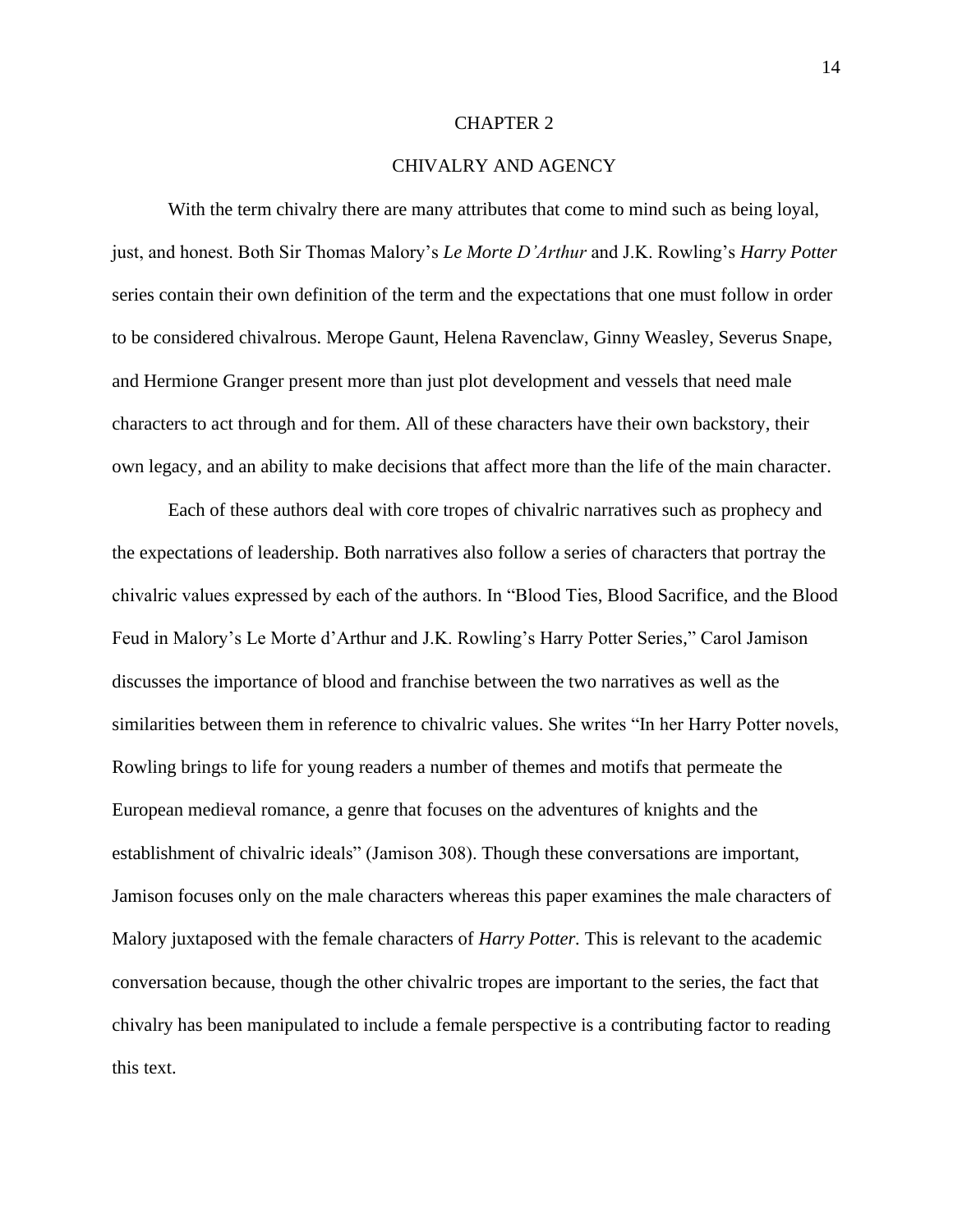Malory's explanation of chivalry is found in the Pentecostal Oath. This Oath is the set of rules that Arthur's knights of the Round Table must follow. Malory writes

Never to do outerage nothir mourthir and allwayes to fle treason, and to gyff mercy unto hym that askith mercy, uppon payne of forfiture of their worship and lordship of Kyng Arthure fore everimoe, and allwayes do ladies, damesels, and jantilwomen and wydowes [sucour]. (Malory 76)

Malory's retelling of the Pentecostal Oath is debated because Arthur seems to not have challenging rules for his most honorable knights. Critics of Malory's Pentecostal Oath, such as Robert L. Kelly, have pointed out that the Oath is extremely broad and provides low standards and expectations for the knights of the Round Table. In "Royal Policy and Malory's Round Table," Robert Kelly explains that the Oath does not sum up completely what Malory seems to consider the chivalric code. He argues that there are implied characteristics that Arthur expects of his knights, but they are not expressed outright in the Pentecostal Oath. Kelly writes "The Pentecostal Oath says nothing of gentility, courtesy, truthfulness, faithfulness to friends, and selfsacrifice, all of which appear to be integral to Malory's 'conception of chivalry'" (Kelly 56). With that being said, we cannot rely on the Pentecostal Oath to represent the full concept of Malory's chivalry because there are inherent traits of Malory's knights that are considered chivalric that are not outwardly stated in the Pentecostal Oath.

The broad term of chivalry is difficult to define. Maurice Keen defines chivalry when he writes "From a very early stage we find the romantic authors habitually associating together certain qualities which they clearly regarded as the classic virtues of good knighthood: prouusse, loyaute, largesse (generosity), courtoisie, and franchise (the free and frank bearing that is visible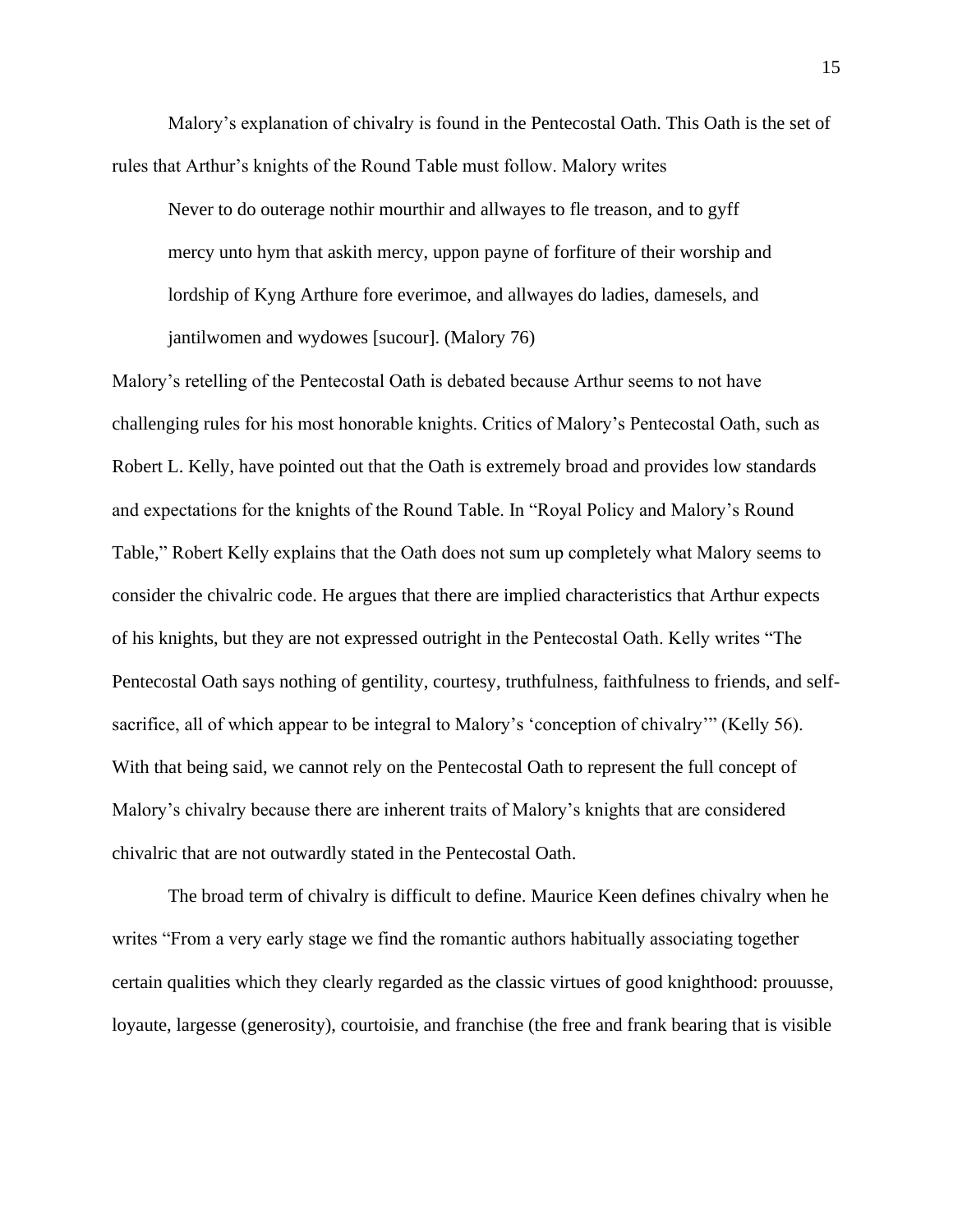testimony to the combination of good birth with virtue)" (Keen 2). It is on these attributes that J.K. Rowling's conception of chivalry is born, not through the rules of the Pentecostal Oath.

In juxtaposition to *Le Morte D'Arthur*, the *Harry Potter* series does not explicitly say what chivalric values are; however, we do know that the most chivalric house of the four is that of Godric Gryffindor. Carol Jamison writes about J.K. Rowling's branch of chivalry: "Through her portrayal of her titular hero and his companions, Rowling crafts her own neomedieval brand of wizard chivalry that connects the significance of blood ties with a code of behavior. Her wizards share with Malory's knights not only chivalric values such as loyalty, generosity, and prowess, but also an emphasis on the importance of blood, both as proof of merit, and also as potential source of conflict" (Jamison 309). During Harry's first year at Hogwarts, the Sorting Hat must sort all the students into their separate houses based on the attributes that he finds in their heads. During the song the hat sings before Harry's sorting ceremony, we get to see the traits that are associated with each house. The Sorting Hat sings

"You might belong in Gryffindor,

Where dwell the brave at heart,

Their daring, nerve, and chivalry

Set Gryffindors apart;" (Rowling, *Sorcerer's Stone*, 118).

The object that is associated with Godric Gryffindor and Gryffindor's house is a sword. This sword becomes an important symbol of chivalry and honor throughout the series including Harry rescuing a 'damsel in distress' (Ginny Weasley) during the second novel of the series. Harry must prove he is meant to be in Gryffindor throughout his magical education.

For this paper specifically, to say that I am looking for the reclaiming of chivalric values by the female characters of the *Harry Potter* series does not mean none of the female characters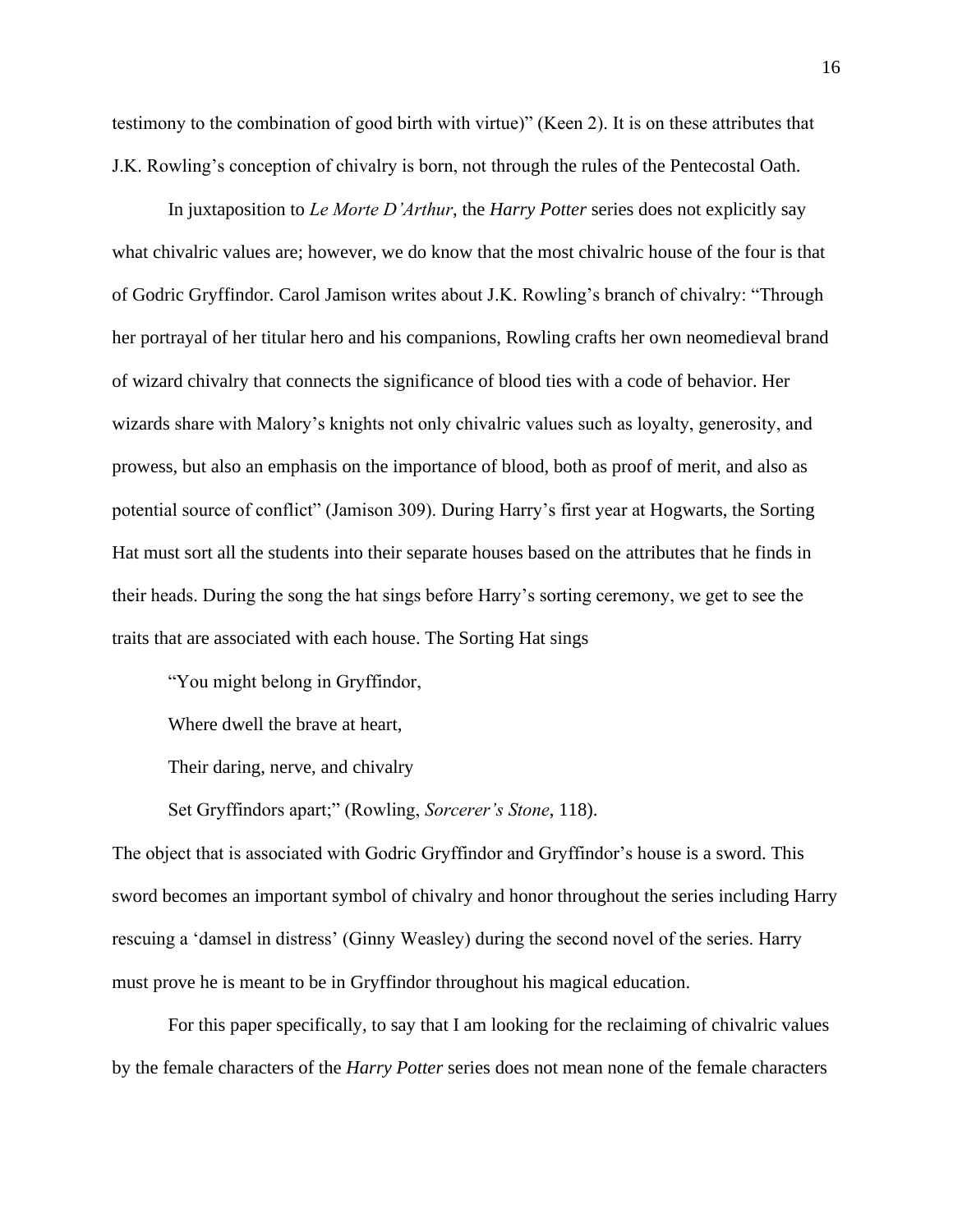in Malory possess power. In her chapter "Always to Do Ladies, Damosels, and Gentlewomen succour': Women and the Chivalric Code in Malory's Morte Darthur" Felicia Ackerman discusses the ways in which the women in Malory possess limited agency. Ackerman writes "What makes women powerful in Malory's world is not just the knightly understanding of women as powerless, but this understanding in conjunction with the moral imperative that knights of the Round Table do ladies, damsels, and gentlewomen succor. Without this imperative, the knightly understanding of women as powerless could be a basis for overpowering and taking advantage of women rather than for protecting and serving them" (Ackerman 4-5). It is through the knight's will that the women of Malory find their agency and power. The Oath requires them to aid women and it is because of that aid that women are able to have control throughout the narrative over the quests, rather than doing the quests themselves.

The aid of women is strongly represented in reference to the love story between Queen Guinevere and Lancelot. Readers can see the slight progression of women in modern literature represented by comparing Ginny Weasley to Queen Guinevere. Though both characters have influence and agency, each needs a hero to save them. Both narratives present the idea that the female heroine cannot save herself, regardless of the chivalric values she possesses. Ginny's real name is Ginevra, and it is hard not to see the comparison between the two by the names alone. She is the object of affection for Harry and does not have much of her own body autonomy. Ginny is given even less of a character in the movies, but in the books, she is the epitome of the Gryffindor house. She is described as being brave, outspoken, never wants to be protected, etc; however, we rarely get to see this for ourselves. The only representation in the films of Ginny's authoritative attributes is when she screams "Shut It" on the quidditch pitch. In the books she is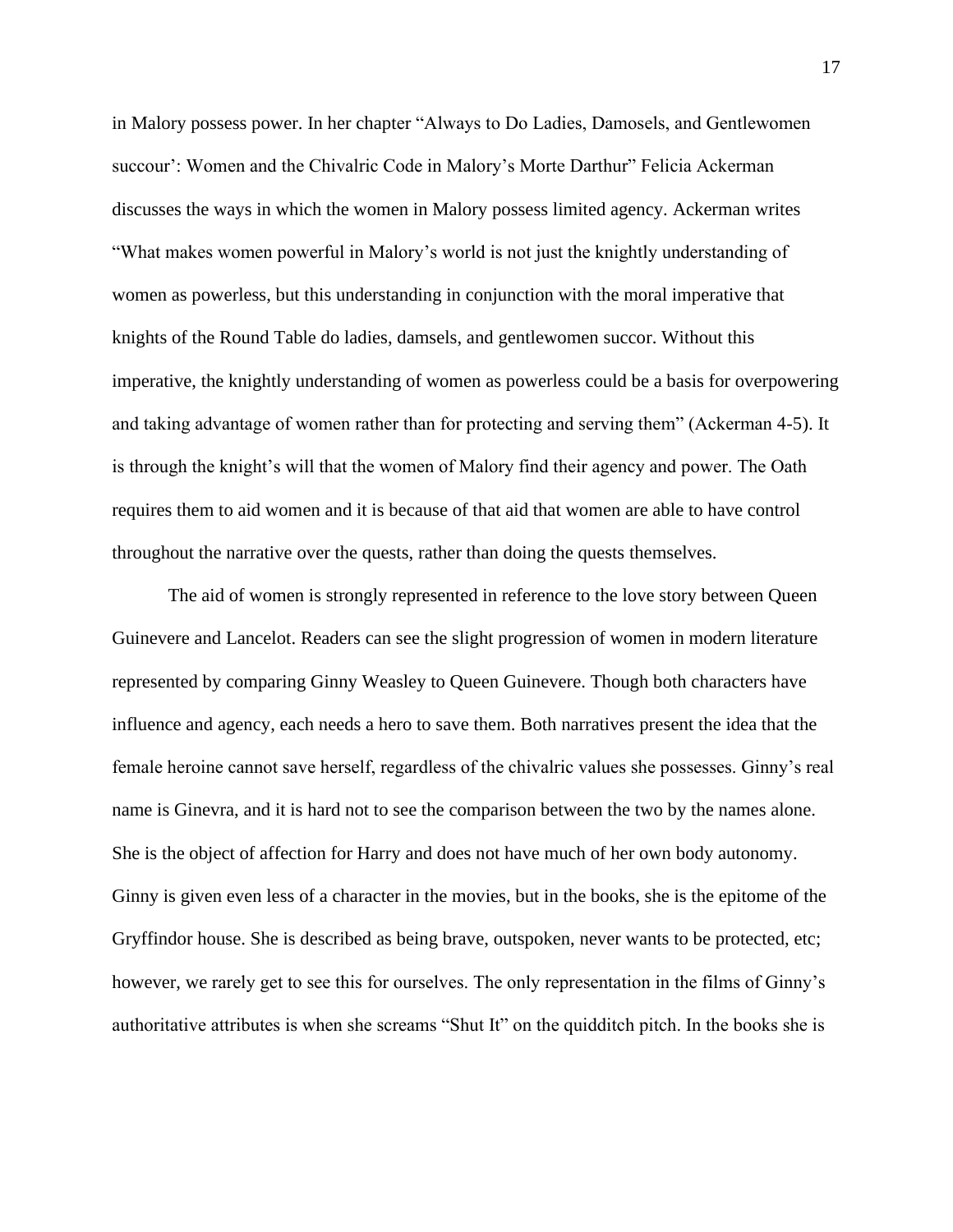more authoritative and rebellious. I argue the only similarity between these two is that they are both the object of affection and are merely used as a plot device for the love story.

Even in the books, though Ginny is a much more interesting character here than the movies, she still does not do anything apart from being Harry's future wife just as Queen Guinevere is most remembered for her affair with Lancelot. Both women need rescuing by their respective men. Though Ginny does wind up with Harry in the end, where Guinevere winds up at a nunnery, both women serve little purpose. Ginny is represented as a young girl who dates boys. That is the basis of her character. The progression of women is represented however with Ginny's ending. Yes, she does end up being a wife and mother, but J.K. Rowling also makes it a point to give her a full career. Ginny was an exemplary Quidditch player, chaser and seeker, and later became a professional Quidditch player for the Holyhead Harpies and after she retired to have her family, she returned to the sport to be a correspondent for the newspaper, the *Daily Prophet*. It is important to remember that this was all told to us after the end of the series by J.K. Rowling. I believe that the series, by giving readers more into Ginny's life, is attempting to make the statement that women in literature must first become the wife and mother they are expecting to be, but she is challenging that by giving Ginny a career in sports that is usually reserved for male characters. We must remember that the *Harry Potter* series is still a living series. Because of sites such as *Pottermore, The Fantastic Beasts series*, and *Harry Potter and the Cursed Child*, these characters will continue to evolve.

For both Ginny Weasley and Queen Guinevere, the "damsel in distress" stereotype is used as a plot device. In Malory's tale The Knight of the Cart, Queen Guinevere is kidnapped by Sir Melliagaunce. When she is first kidnapped, all of her knights are overtaken, and she decides to go willingly with Sir Melliagaunce as a way to protect her knights from death. From the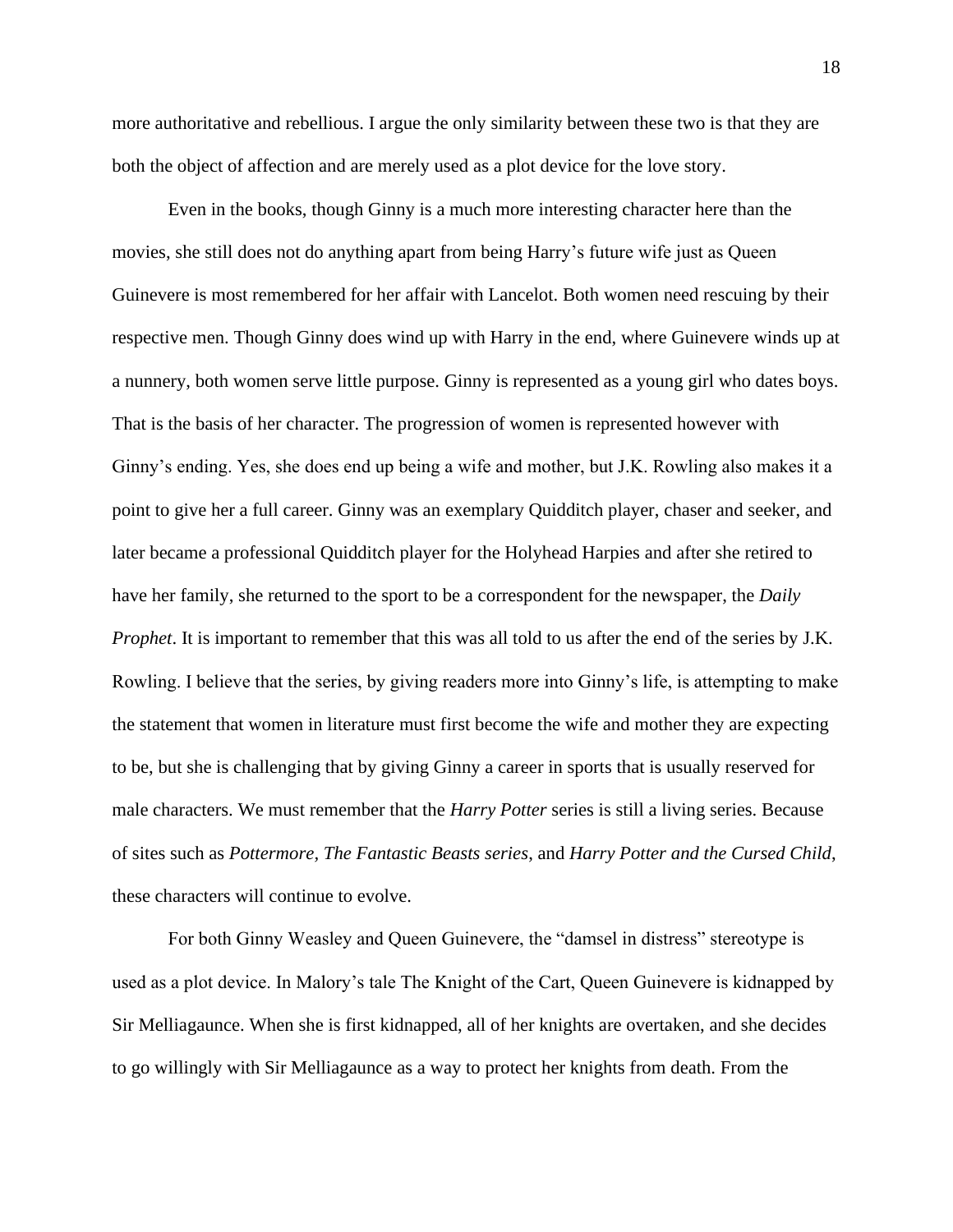beginning of this tale, Queen Guinevere is unable to protect herself. Her knights fight valiantly and lose and then Lancelot enters and rescues her.

In Ginny Weasley's first year at Hogwarts she pours her heart and soul into a diary. Unfortunately for her, this diary is filled with the memories of Tom Riddle. We learn later that Tom Riddle is the young Voldemort. Ginny is cursed to do Voldemort's bidding and eventually is taken into the Chamber of Secrets to drain her life so that Voldemort can steal her power. Ginny's power makes Voldemort's life possible.

"If I say it myself, Harry, I've always been able to charm the people I needed. So Ginny poured out her soul to me, and her soul happened to be exactly what I wanted… I grew stronger and stronger on a diet of her deepest fears, her darkest secrets. I grew powerful, far more powerful than little Miss Weasley. Powerful enough to start feeding Miss Weasley a few of my secrets, to start pouring a little of my soul back into her…" (Rowling, *Chamber of Secrets*, 310).

When Harry makes it down into the chamber, he sees Ginny dying slowly. After his acts of chivalry and bravery, pulling the sword out of the Sorting Hat like Arthur did the stone, proves his worthiness as a Gryffindor. After Harry destroys the diary, subsequently destroying Voldemort's memory, Ginny's life returns to her. So, on one hand, Ginny's power is so substantial that Voldemort uses her as a way to gain life by draining her power, however, on the other hand, Ginny needs to be rescued by Harry.

Therefore, the *Harry Potter* series presents a female that has power enough to be used as a pawn but not powerful enough to save herself. Queen Guinevere has agency within the court and has influence over Lancelot because of their love; however, Ginny is powerful outside of her regular environment of the school and was responsible for having enough power to be a chosen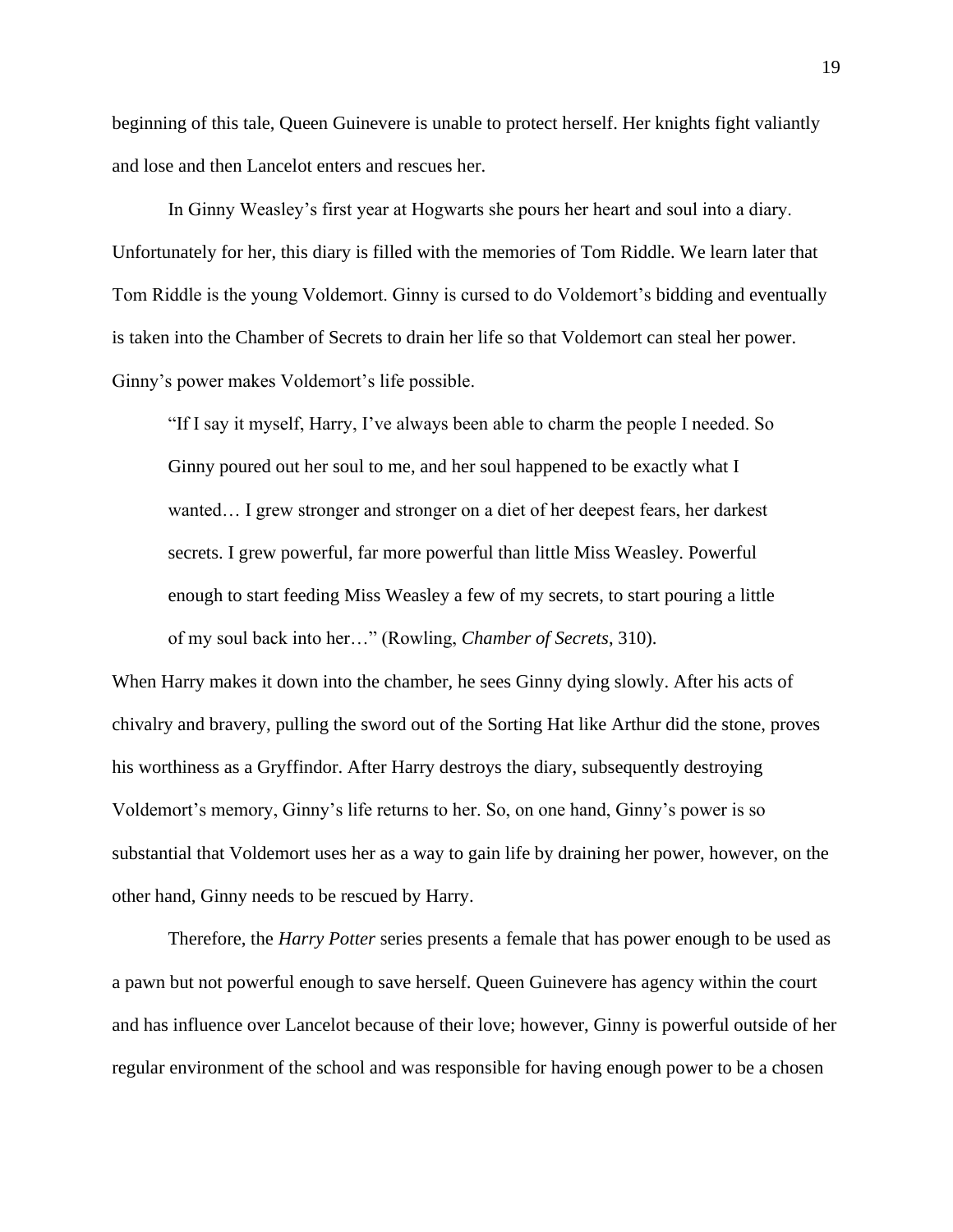victim of Voldemort. Though both of these female characters represent a "damsel in distress," Ginny is portrayed as powerful and uninhibited in comparison to Guinevere.

The limitations of feminine chivalry in comparison from Ginny to Queen Guinevere shows that Malory's powerful women are still deeply embedded in reliance on the knights for aid. Ackerman also writes "Sex-role rigidity has obvious disadvantages. Although not inherently degrading, reliance on knightly prowess does not always work well for women in practice. Some knights mistreat women. And knights do not always spring to a lady's assistance, as Guenever discovered in the poisoning episode, where she has to engage in some genuine degrading begging for help" (Ackerman 12). Just as with Queen Guinevere, the women of Malory often must prove themselves in order to receive help, and even sometimes still must beg for it.

Female characters are used as tools to prove the chivalry of knights and is represented throughout the narrative as complications happen to the women that forward the story. Melissa Elmes in "Public Displays of Affliction: Women's Wounds in Sir Thomas Malory's Morte Darthur" describes Malory's female characters as passive figures that enact active direction for the story. Elmes writes "... the role of Malory's women as instrumental rather than agential, but while female characters are passive figures within the narrative, they are also active narrative elements- meaning that the wounds visited upon them influence, alter, or redirect the story" (Elmes 192-193). It is because of these criticisms that I have decided to find chivalric values portrayed through the female characters of J.K. Rowling's *Harry Potter* series.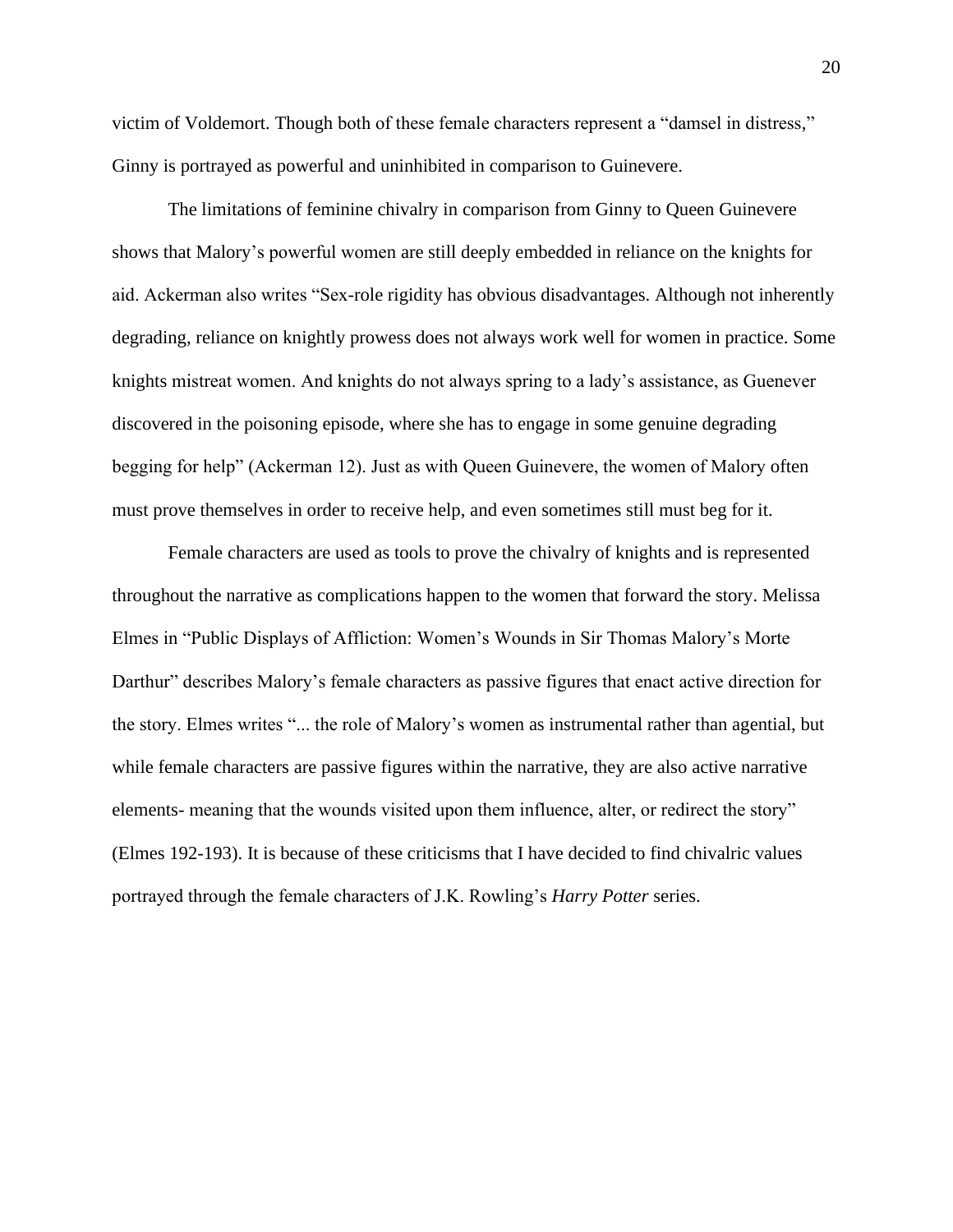### CHAPTER 3

### HARRY AND THE HEARTBREAK AND UNREQUITED LOVE

I maintain that female characters in the *Harry Potter* series specifically reclaim traditionally male medieval chivalric values through their choices and actions. Both Merope Gaunt and Helena Ravenclaw represent two minor characters of the *Harry Potter* series that are neglected in the academic conversation. They are relevant to the conversation of a reclaiming of chivalric values despite their characters only receiving a chapter each throughout the entire seven book series. Each of these two frequently neglected characters is able to choose their fate while subsequently, both their deaths are narrated in the series.

Children's literature reintroduces common themes of the Middle Ages to an audience in order to introduce the nostalgia for this time period. Maria Cecire discusses the range of medievalism within contemporary children's literature and how modern children's literature puts emphasis on themes and characteristics of medieval literature. Cecire writes, "Children's fantasy literature often contributes to a nationalistic tradition of nostalgia for the Middle Ages, glorifying and reproducing that period for contemporary readers by including medieval narratives and 'perceived codes of values' as well as the customary medievalised trappings of castles, knights, magicians etc." (Cecire 395). Nostalgia for medieval characters and themes is relevant to J.K. Rowling's attempt at femininity reclaiming chivalry because the medieval characters that were normally given the chance to exemplify knightly virtues and explore identities through adventures and quests were the males (Lancelot, Galahad, Arthur, etc.). These characters have been represented in *Harry Potter* by both female and male characters, and it is important to emphasize that female perspective because Young Adult literature is often consumed by young women and those young women need chivalric heroes to identify with as well. Through this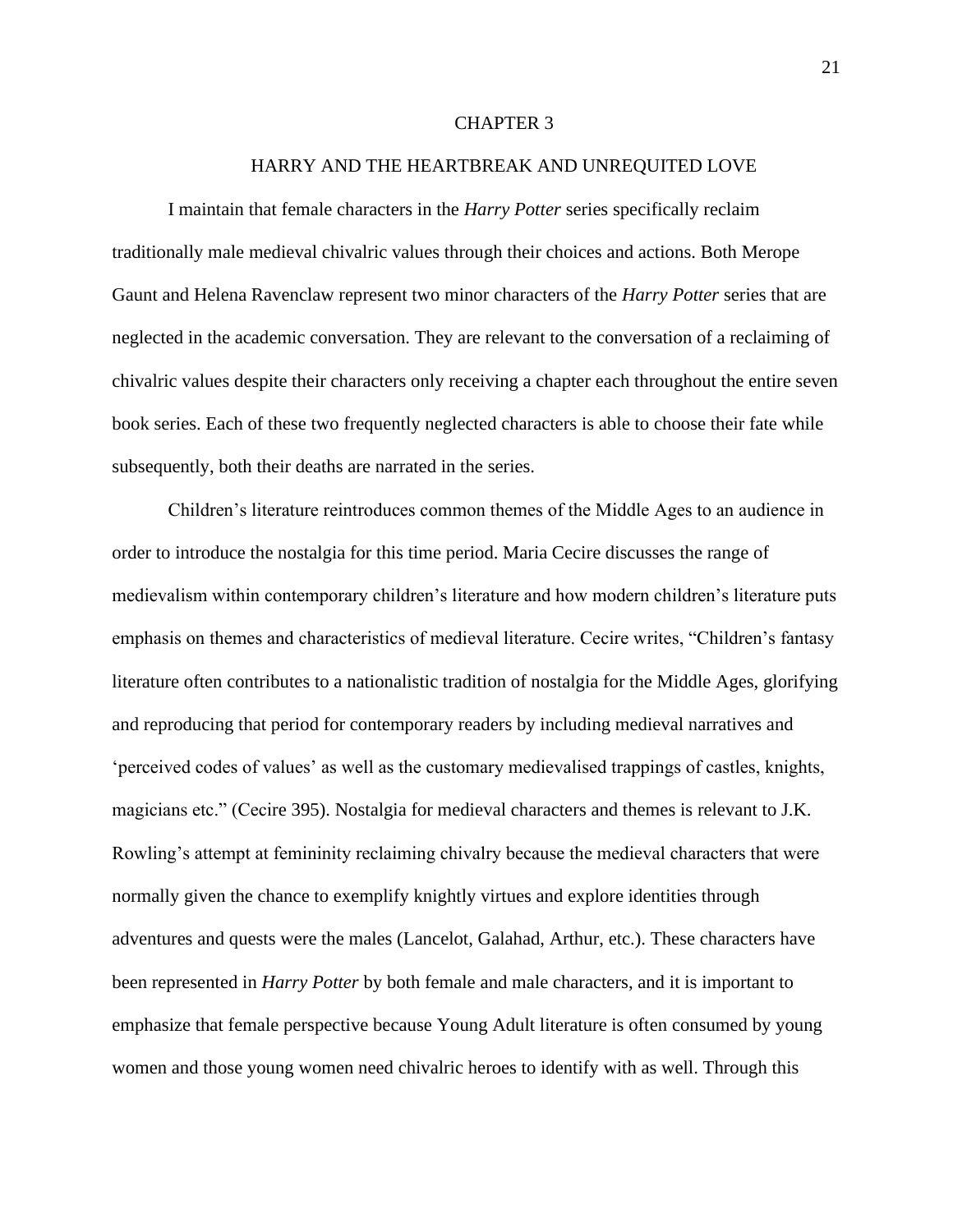contemporary piece of literature, we are able to explore the feminine identity (traits that are traditionally associated with femininity such as empathy, humility, and sensitivity) through the use of characters that readers are nostalgic for, but the series introduces them through a female perspective.

Now that we have established the differences in women's authority between *Le Morte D'Arthur* and the *Harry Potter* series, I will explore a common theme between the two by analyzing the differences between the two works and how they approach the nostalgic theme of heartbreak and unrequited love. The first example I will use for this concept is a memorable story from Malory's *Le Morte D'Arthur* regarding heartbreak is the tale of Elayne of Ascolot and Lancelot. Though Elayne dies of anguish and lovesickness for Lancelot, she avenges her own death. She does so by making sure that her body would be sent to Lancelot with a letter which allows for Lancelot to know his role in her death. Before her death Elayne requests of her father to place her corpse in a barge with the letter in her hand:

And whyle my body ys hote lat thys lettir be put in my ryght honde, and my honde bounde faste to the letter untyll that I be colde. And lette me be put in a fayre bed with all the rychyste clothys that I have aboute me, and so lat my bed and all my rychyst clothes be ledde with me in a charyat unto the next place where the Temmys ys. And there lette me be put within a barget, and but one man with me, such as ye truste, to stirre me thidir; and that my barget be coverde with blacke samyte over and over. And thus, fadir, I beseche you, lat hit be done. (Malory 828)

This request to her father ensures that her body would be cast down the water to Lancelot. In the letter that she has clutched in her hand when she arrives at the shore, Elayne says that she had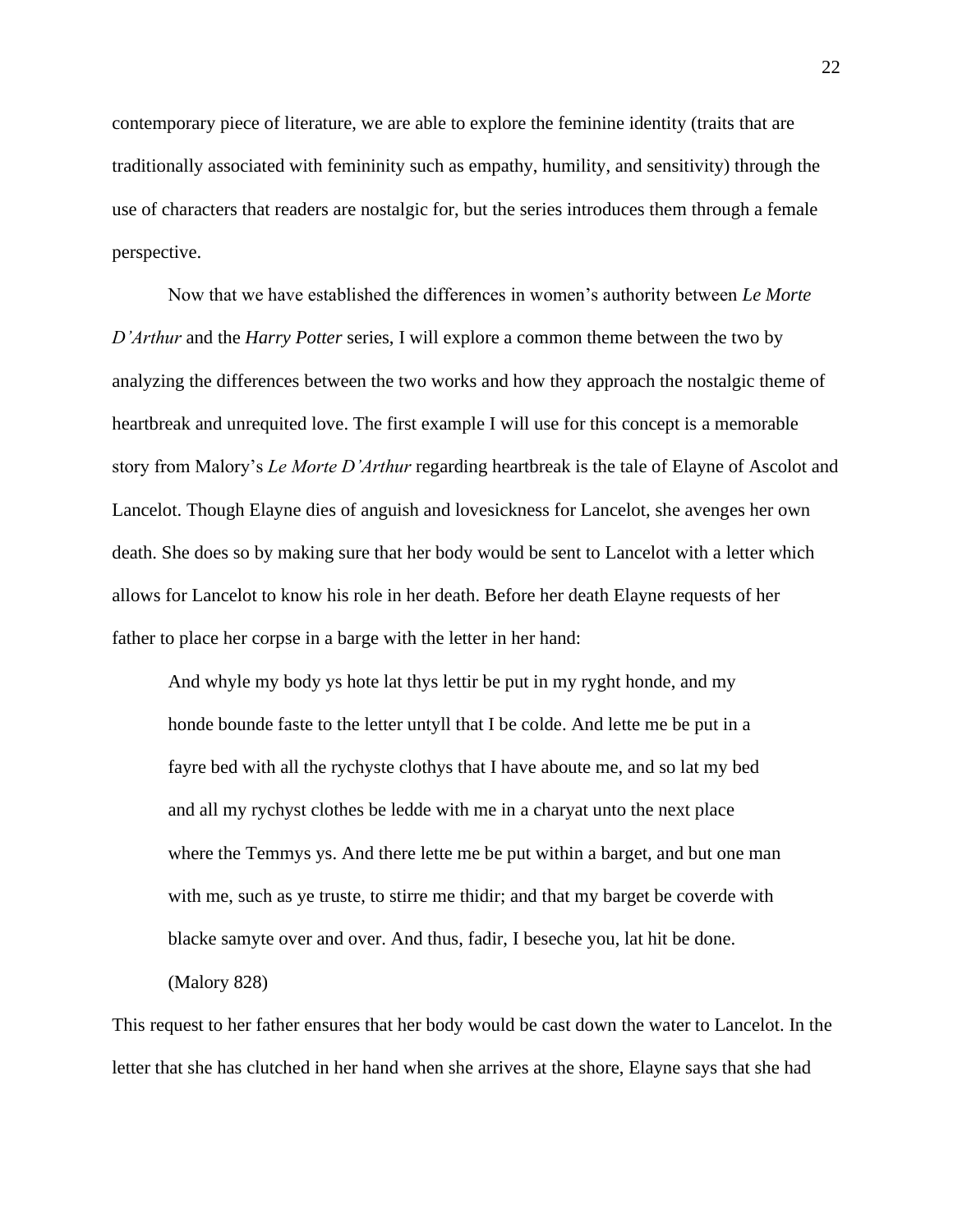loved Lancelot but that he did not return her love and that this heartbreak was the cause of her death. Malory writes

Moste noble knyght, my lorde Sir Lancelot, now hath dethe made us too at debate for youre love. And I was youre lover, that men called the Fayre Maydyn of Ascolate. Therefore unto all ladies I make my mone that for my soule ye pray and bury me at the leste, and offir ye my masse-peny: thys ys my laste request. And a clene maydyn I dyed, I take God to wytnesse. And pray for my soule, Sir

Lancelot, as thou arte pereles. (Malory 829)

Here Elayne is blaming her death on Lancelot's betrayal, but she is still giving a final goodbye that she knows will affect Lancelot greatly. In this way, she shows some degree of agency albeit after her death. The story of Elayne is reworked through various works of literature and even in art and music. We see the image of her dead body cast in many Pre-Raphaelite paintings and even a description of her death in music, such as Loreena Mckeenit's song rendition of Lord Tennyson's, "The Lady of Shalott." At first it seems that Elayne is just a narrow-minded girl who fell for the wrong man. She heals him when he is ill in hopes that he will love her back. It is this desperation that appeals to various artists and that the *Harry Potter* series corrected by recasting Elayne of Ascolt as Voldemort's mother, Merope Gaunt.

We do not get a lot of backstory about Elayne and what led her to be so quick to fall in love, but the opposite is true for Merope Gaunt. Scholars have written little to nothing about Voldemort's mother, Merope, because she is not in the movies; but she is an integral part of understanding Voldemort as a character as well as how the series is reframing the narrative of death due to unreciprocated love. Merope is the daughter of a drunken, entitled, and abusive father. Her family consists of the last living descents of Salazar Slytherin therefore their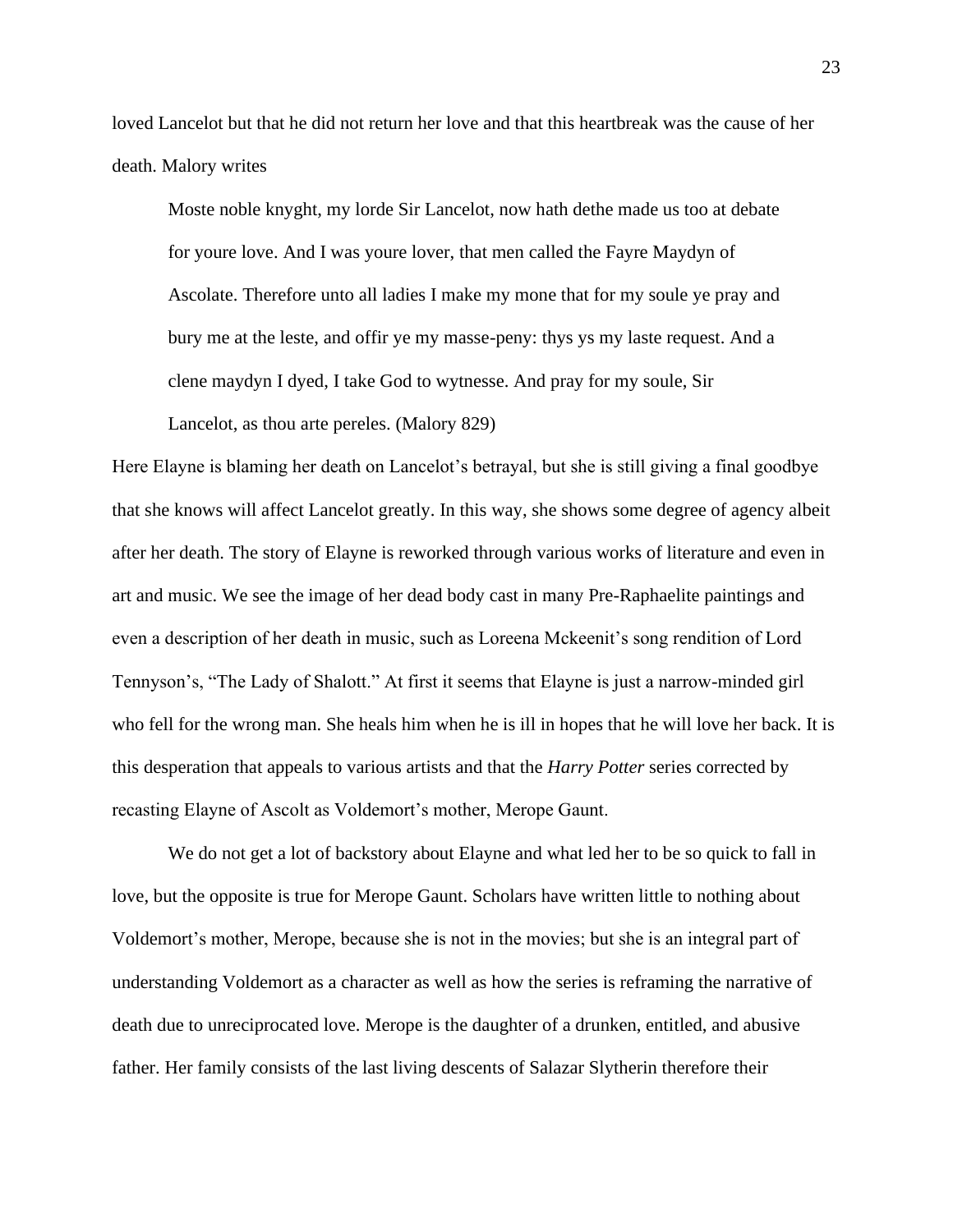obsession over blood status, incest, as well as greed, left them poor and bitter. Merope Gaunt was abused by her father and brother for years, to the point where they thought she had no magical powers, and the abuse leads Merope to fall in love with a muggle named Tom Riddle, who is Voldemort's father. This marriage brings disgrace upon the family and taints his matriarchal pureblood line. After her father and brother were imprisoned, she tricked Tom Riddle Sr. (Voldemort/Tom Riddle's Father) into drinking a love potion and when she got pregnant, she stopped giving it to him thinking he would stay for the sake of the child, but she was wrong.<sup>1</sup> Dumbledore retold the story to Harry and explained

I am inclined to think that she used a love potion. I am sure it would have seemed more romantic to her, and I do not think it would have been very difficult, some hot day, when Riddle was riding alone, to persuade him to take a drink of water. In any case, within a few months of the scene we have just witnessed, the village of Little Hangleton enjoyed a tremendous scandal. You can imagine the gossip it caused when the squire's son ran off with the tramp's daughter, Merope.

(Rowling, *Half Blood Prince,* 178).

When Riddle Sr. abandoned her, she went to the orphanage, gave birth to Voldemort, then died after she named him. She stayed alive long enough to honor the man she was dying for by naming her one and only son after the father who had abandoned them.

Merope has more control over her fate (death) than Elayne does. Merope is an oppositional character to Harry's mother because she died to save Harry and Merope, according to Harry, "wouldn't even stay alive for her son" (Rowling, *Half Blood Prince,* 180). Though it is never explicitly written that she commits suicide, Harry's perception is that she should have been

 $<sup>1</sup>$  There is also another tale in Malory that features a love potion. The difference is that both lovers are manipulated</sup> rather than doing the manipulation. This is the tale of Tristan and Isolde.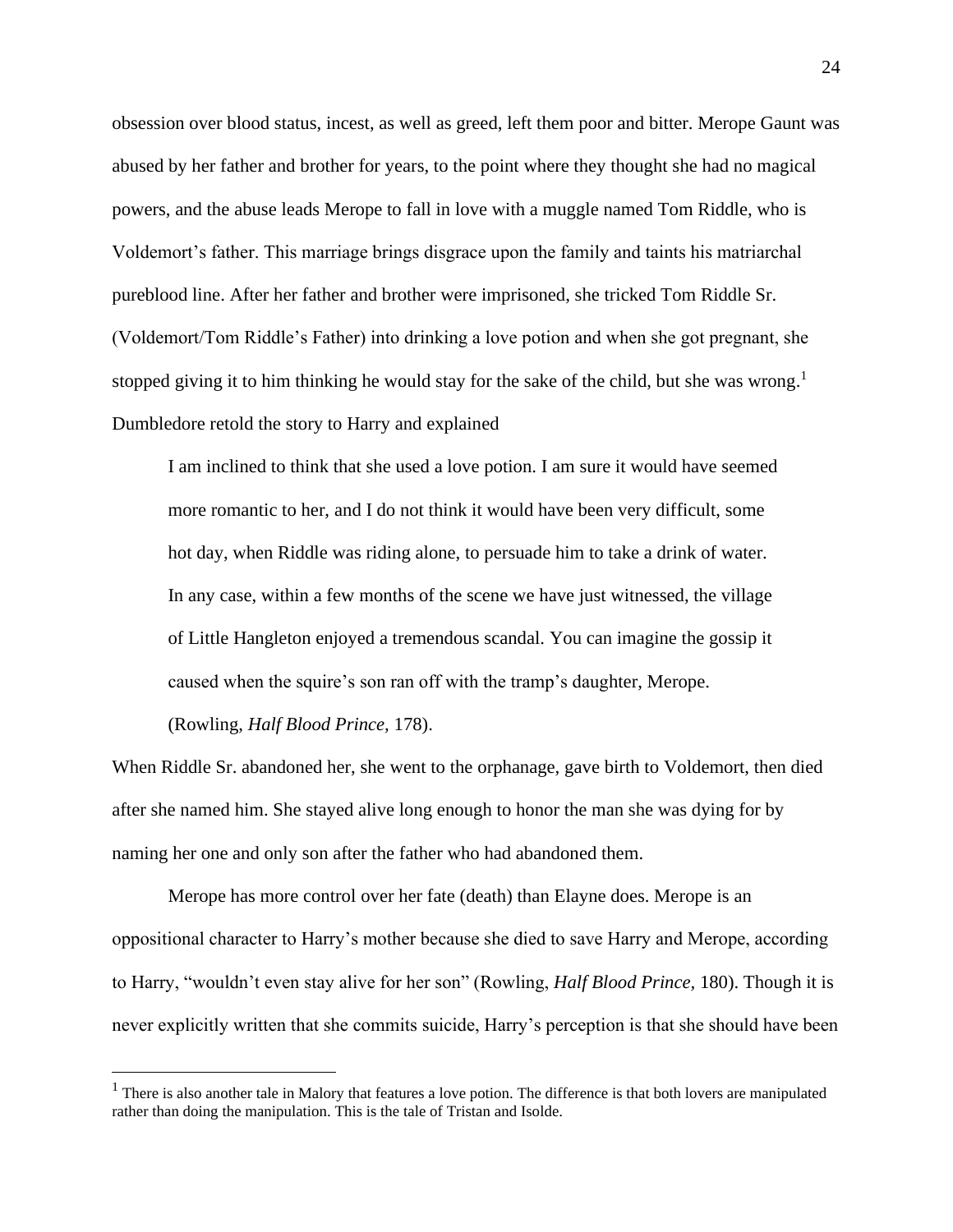able to stay alive for her son but chooses not to. This implies that she had control over dying of her heartbreak because she chose death rather than live for a son that needed her. She stays alive long enough to give birth and name her son. She chooses to die rather than live for a son that needed her. In opposition, Elayne's choice was to send Lancelot her letter blaming him for her death, but she did not choose to die. She chose to write the letter, but she was going to die of lovesickness either way. It is through the protagonist's view that Merope's choice is a failure of chivalric values since she is putting herself above the needs of her son. The key takeaway from this comparison, however, is that Merope is given a choice and it indicates her personal autonomy over death.

Both Merope and Elayne can be argued to have died of a heartbreak, but it is in Harry's perception that we see Merope's power over her death. Though we only get to read Elayne through Malory's perspective we also have the letter she writes. It is one of the only times we get a view of a character's own thoughts, and it is a female character. Merope also gets to tell her story. For both characters, the ability to tell their story demonstrates their agency. As mentioned, Harry believes that Merope dies in spite of a son that needed her and therefore she has the choice to die. Elayne's choice does not rest in her death, as she is going to die regardless, but her power is presented after her death, in her choice to send her body down the river. The *Harry Potter* series has successfully, though unintentionally, mirrored these two characters and given Merope power while she was still alive. In this essence, Merope's repossession of male chivalric values in medieval literature throughout her narrative is her repossession over her death.

Merope and Elayne are very alike in the sense that they both died of a heartbreak, but the *Harry Potter* series challenges the narrative by gender swapping the person in charge of the manipulation of these two characters. Elayne is used by Lancelot when he wears her token in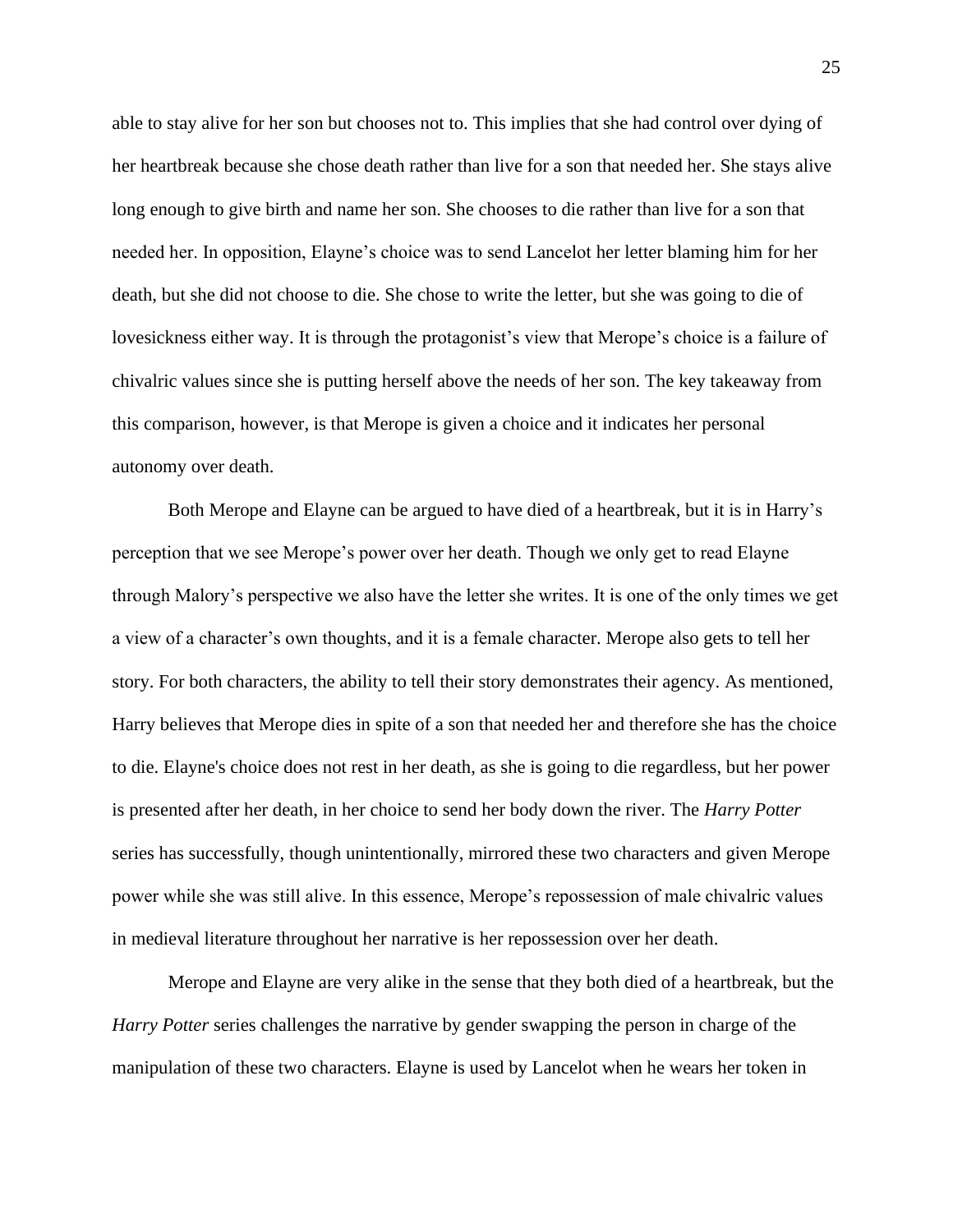order to disguise himself. She asked him to wear a favor of hers on his helmet, which meant a great deal during that time and was perceived as a token of affection, and he agreed selfishly because it aided in his disguise. Guinevere suggests that Lancelot compete in the tournament disguised so that he could escape the gossip of the town but also to prove that he is still a worthy knight and not just relying on his reputation. Lancelot was not thinking of Elayne's feelings and what repercussions it would have, but rather how it would benefit him in the end and please Guinevere if he were to fight *incognito*.

In the *Harry Potter* series, Merope is responsible for the complete manipulation of her love interest. Similar to Lancelot's disregard for Elayne's feelings, Merope used her magic to manipulate Tom Riddle Senior without fear of the consequences or his feelings. Tom Riddle Senior was engaged to another woman, and it was quite the scandal when he ran off with the town drunk's daughter. Kabir Chattopadhyay discusses the theme of consent and manipulation when it comes to the use of a love potion. Chattopadhyay writes, "In keeping with the young adult themes prevalent in the later books, the potion crystallizes questions of autonomy with a focus on the ethics of coercion, consent, and subversion of personal freedom in romantic relationships" (75). This idea of consent is a relatively new term, and in Merope's case, Tom Riddle Senior did not give consent. He was manipulated in a more dangerous way. However, Lancelot's manipulation was still just as deadly as was Merope's. It is only when Merope decides to stop fooling Tom into loving her do we see a comparison between Merope and Elayne, as opposed to Merope and Lancelot. Merope feels remorse for what she has done and hoped that her husband would love her for the sake of their child. When he does not, she dies of heartbreak.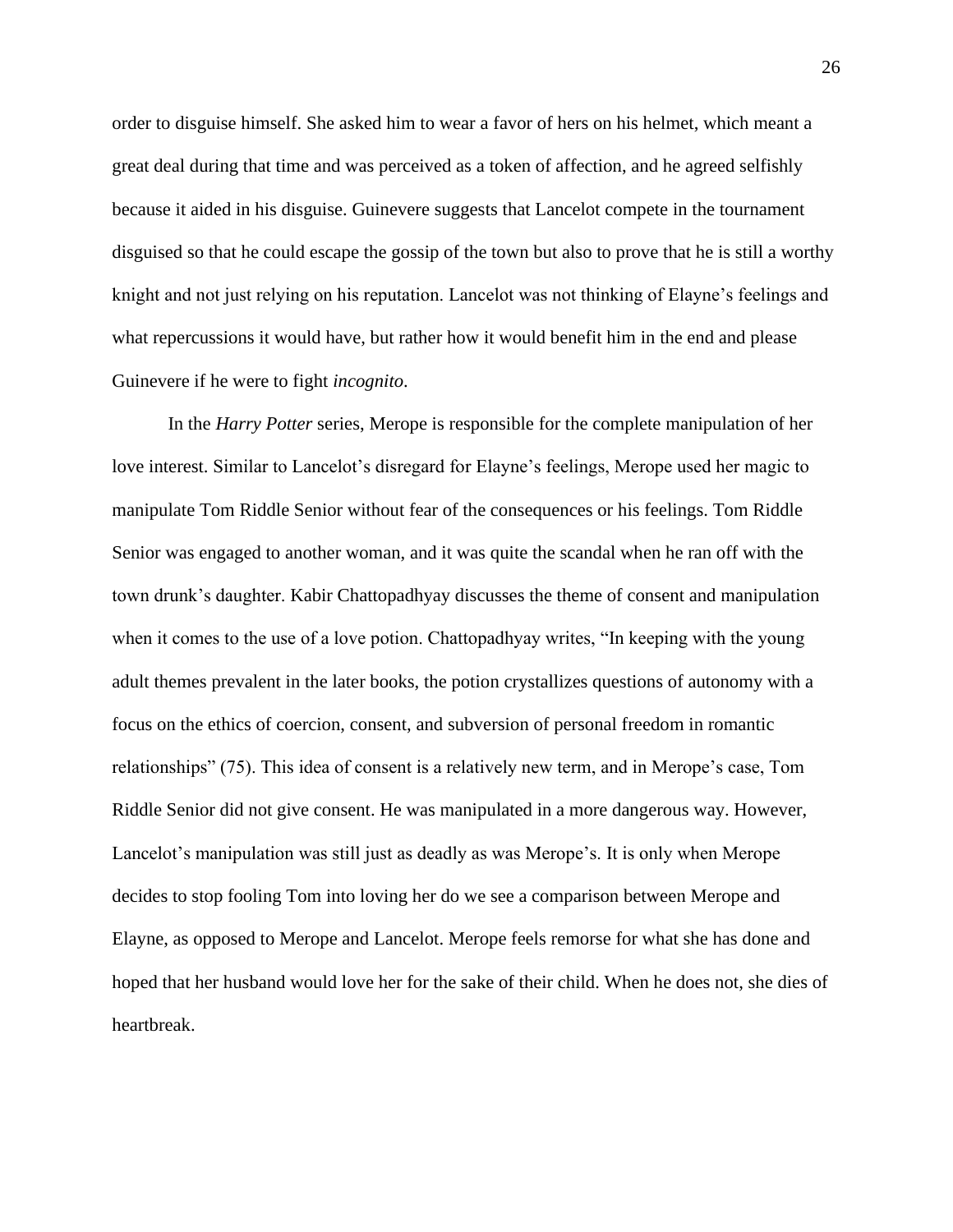Unfortunately for many of the female characters in these two works their unrequited love often leads to an early death. The second example of death and unrequited love is another minor character that has little to nothing written about her. That is the story of Helena Ravenclaw. Perhaps she has little written about her because her character is only mentioned in one chapter of the seven-book series, like Merope Gaunt. However, though she has a minor role in the overall narrative of the series, an examination of her character reveals how she serves to reclaim traditionally masculine medieval chivalry. Helena Ravenclaw is the daughter of one of the founders of Hogwarts, Rowena Ravenclaw.

Helena's backstory is revealed in *Harry Potter and the Deathly Hallows* and it is one of theft and regret. Her ghost tells Harry the whole dark tale when Harry is searching for the final horcrux. Helena was murdered by the Slytherin house ghost, The Bloody Baron, when she refused to return from Albania with him with her mother's diadem. Helena stole her mother's diadem, tiara, that was said to increase the knowledge of the wearer. When her mother sent the Bloody Baron to bring Helena and the tiara back to her, because he was desperately in love with Helena, he murdered her when she refused him. Both Helena and the Bloody Baron lived the rest of their days as ghosts in the Hogwarts castle. The Bloody Baron remains to have her blood stained on him forever and he wears chains to remind himself of his eternal misery. Rowling writes

Then my mother fell ill- fatally ill. In spite of my perfidy, she was desperate to see me one more time. She sent a man who had long loved me, though I spurned his advances, to find me. She knew that he would not rest until he had done so." Harry waited. She drew a deep breath and threw back her head.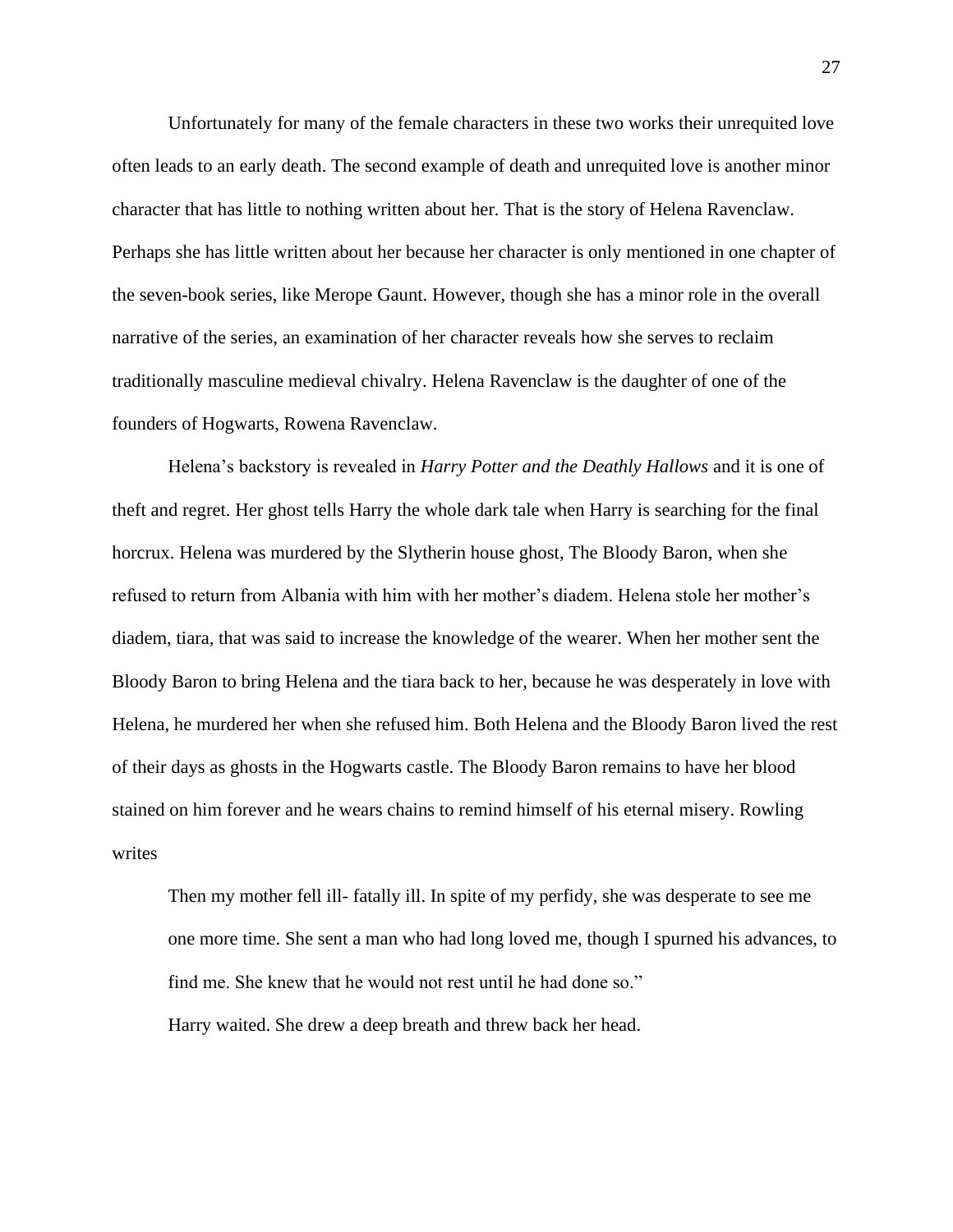"He tracked me to the forest where I was hiding. When I refused to return with him, he became violent. The Baron was always a hot-tempered man. Furious at my refusal, jealous of my freedom, he stabbed me."

"The Baron? You mean-?"

"The Blood Baron, yes," said the Gray Lady, and she lifted aside the cloak she wore to reveal a single dark wound in her white chest. "When he saw what he had done, he was overcome with remorse. He took the weapon that had claimed my life, and used it to kill himself. All these centuries later, he wears his chains as an act of penitence... as he should," she added bitterly. (Rowling, *Deathly Hallows*, 254)

In this comparison, Helena might be seen as a modern representation of Ettard. Ettard's tale is one of heartbreak, just like Merope Gaunt, but the reason I compare these two is because Ettard rejects Sir Pelleas' love and sends knights to fight him off, then in the end, Nimune, the Lady of the Lake, causes her to fall in love with him after she breaks his heart. In this comparison, Sir Pelleas parallels the Bloody Baron. After Sir Pelleas finds Ettard and Gawain together, he has the chance to kill them both but decides against it. Rather he places his sword across their throats to let them know that he was there and did what was just because they were asleep, and it would not have been a fair fight and would have broken the chivalric code. Malory writes

And whan he saw hem lye so bothe slepynge faste, than unnethe he myght holde hym on horsebak for sorrow, and seyde thus to hymself: "Thoguh this knyght be never so false, I woll never sle hym slepynge, for I woll never dystroy the hyghe ordir of knyghthode." (Malory 134)

Sir Pelleas is so concerned with the order of the knighthood that he is able to walk away without causing harm to the two that wronged him. This is in contrast with the Bloody Baron who acts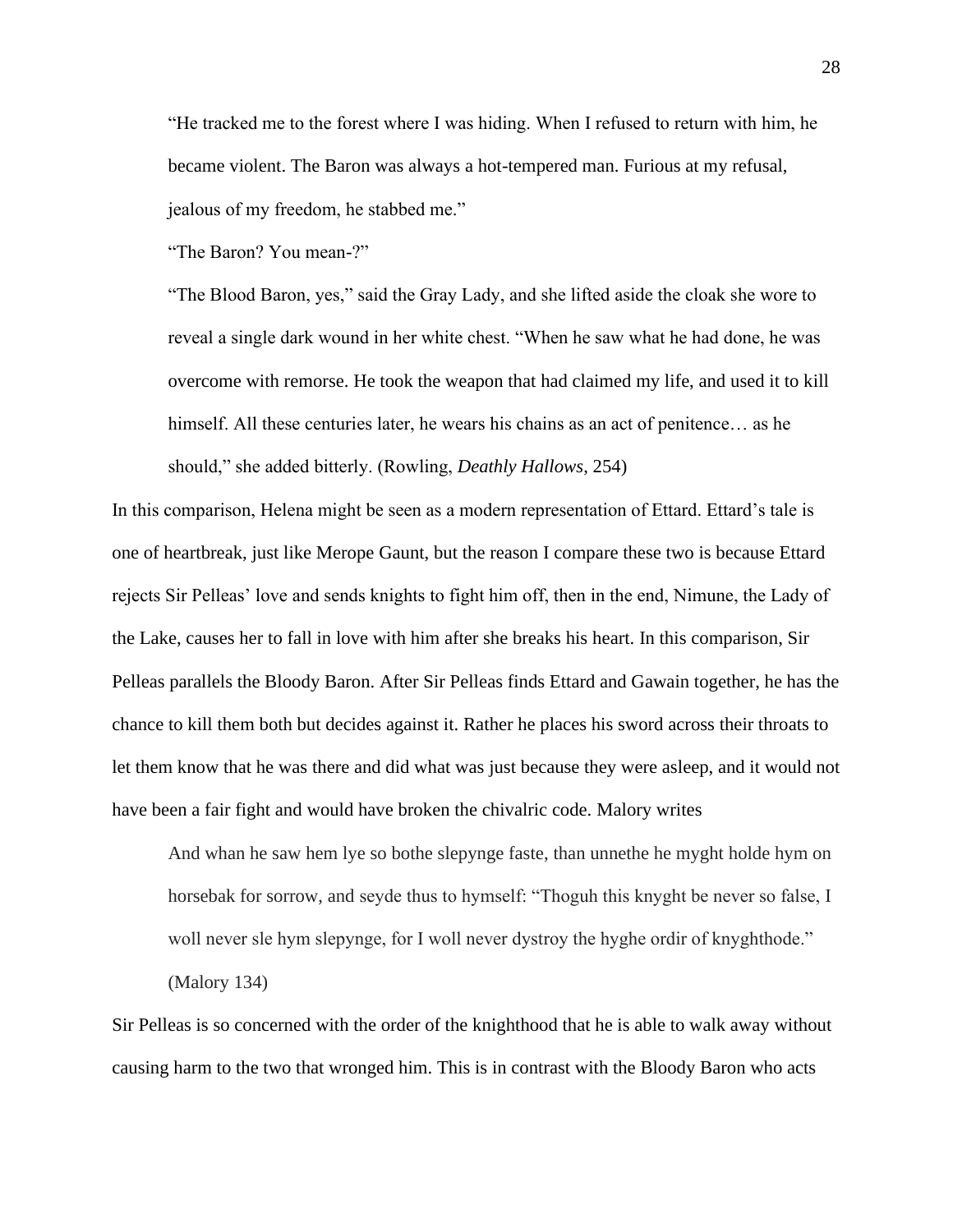out of anger and then punishes himself for eternity with his moaning and his chains. Though the end of Malory's tale is filled with less murder but no less sadness (for she does fall in love with him at the end and he has nothing but disdain for her, granted that was magic and not true love).

Helena, like Merope, represents a reclaiming of feminine chivalry over her decision to make choices about her fate. As we read above, the Baron was upset about Helena's refusal but also her "freedom." Ettard is not free by the end of her tale. She is not killed for her refusal of Pelleas' love, but she is spellbound to live in misery for her rejection. Ettard is punished for her refusal of love, as is Helena, but as a reader we are meant to side with Helena and feel sympathy where the opposite is true for Ettard. We feel sympathy for Sir Pelleas but for Ettard, we are meant to feel as though justice was served. Both Helena and Merope, though plagued by death, have agency in their ability to choose, whether it be choosing death as did Merope or choosing to not return the love of man as did Helena.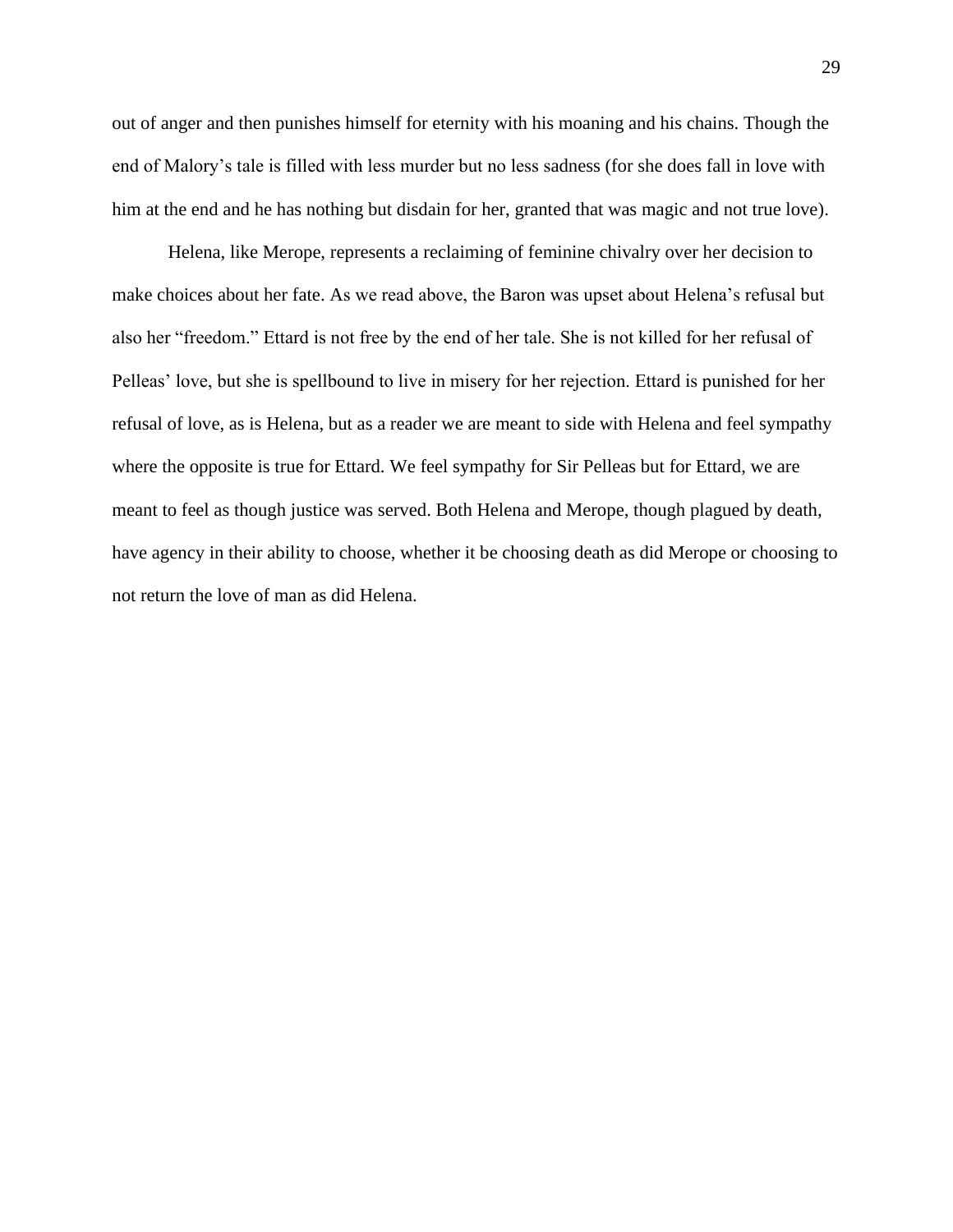### CHAPTER 4

### HARRY AND THE OVERLOOKED CHIVALRIC HERO

Heartbreak and death are not the only ways in which these two popular texts compare. In my research I have found that many scholars have already made the comparison between the *Harry Potter* series and Malory's *Quest of the Sangreal*. Many scholars such as Shobha Ramaswamy have identified the "Triwizard Tournament" and the "Deathly Hallows" as grail quests. Ramaswamy writes "In Harry's world, the final task of the Triwizard tournament is also to literally find a Grail, in this case the Triwizard Cup, and to win it for Hogwarts" (Ramaswamy). While there are some overt comparisons to be explored between these two texts, one that seems to yet be explored is that of Hermione's pivotal role in Harry's quests. Hermione is, until the final book, the true representation of the general chivalric hero. Hermione's lack of recognition as a heroine of the series undermines a feminist reading of the text. Though the characters represent a reclaiming of chivalric values with a feminist identity, the work seems to present as anti-feminist because the chivalric female characters fall just short of heroines.

I had hoped that I could bridge the comparison of Hermione to Sir Galahad, the noblest of all Sir Thomas Malory's knights, but the hegemonic discourse of a male chivalric hero prevailed, and Harry became that representation of Galahad. Harry's character flips between a representation of Sir Galahad, or the knight who is successful in the quest for the Holy Grail, and his close relationship to King Arthur. In an article entitled, "Critical Context: The Once and Future Wizard: Arthurian (and Anti-Arthurian) Themes in the Harry Potter Series," Danny Adams presents Harry as a character most like Arthur. Adams writes, "In both cases, then, Harry's opening defeat of Voldemort and Arthur's legacy as the son of an effective Saxonfighter, along with their similar destinies, place both infants in grave danger" (Adams 87). Both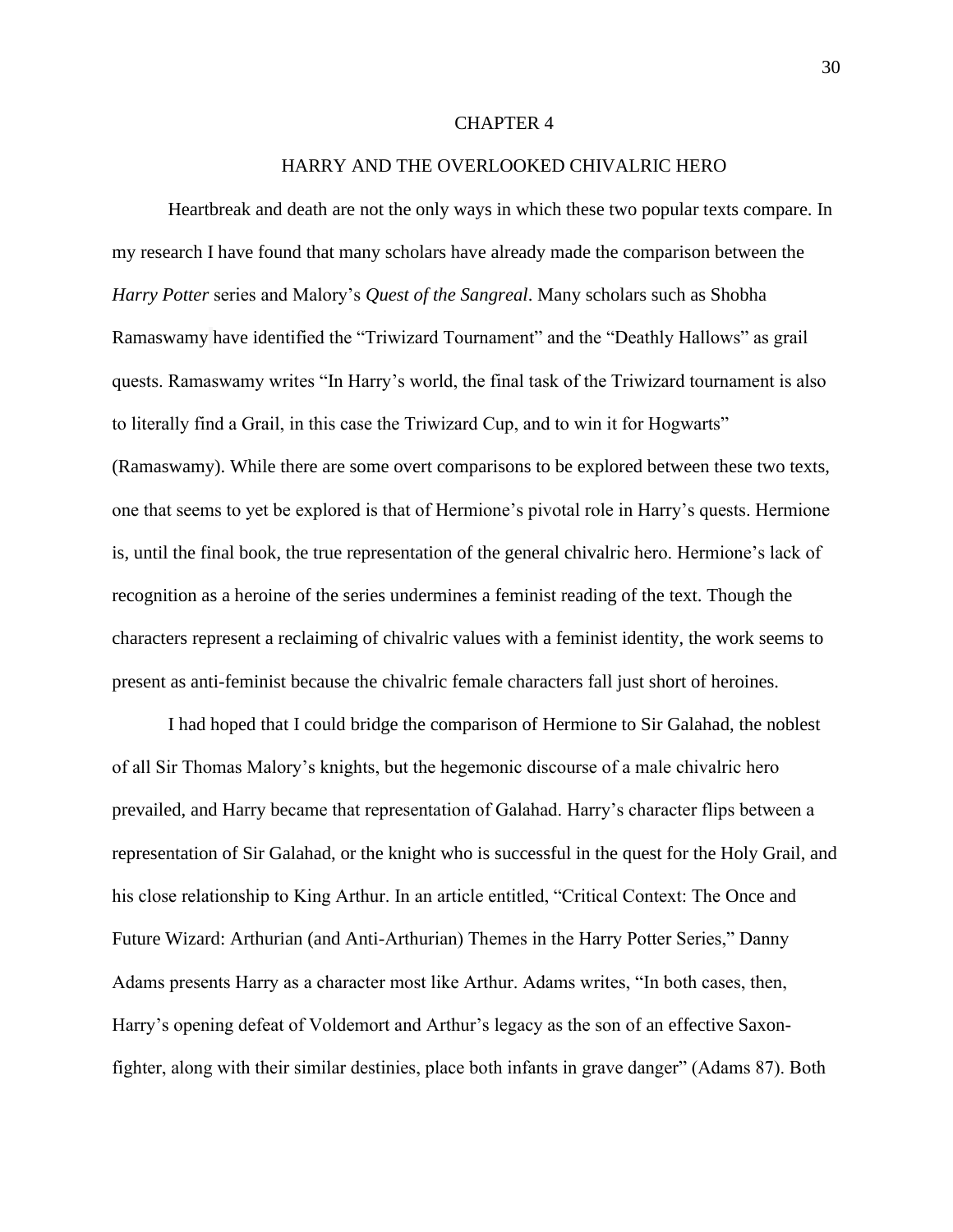boys are hidden at a young age because of a perceived threat, and both are unaware of their destiny. If we consider this mindset, it would allow room to explore Hermione as Galahad, if Harry is Arthur. Though *Harry Potter* is not an allegory for Malory the two texts do closely parallel. I must emphasize that this interpretation, Harry as Arthur, is my argument for this paper; however, it is also important to see that J.K. Rowling presents a great deal of fluidity within her Arthurian echoes. Harry can be representative of not only Arthur, but also Galahad and Percival as well.

Though I do firmly believe that Hermione is the true representation of the chivalric hero, Harry is a more Arthur-like figure. I must acknowledge the similarities between Arthur and Harry and that Harry does finish the series as the closest representation in the final book of the series, *Harry Potter and the Deathly Hallows*, as the sacrificial hero. Hermione as the chivalric hero is unsustainable because the series is centered around Harry. The series is framed around a boy who was destined, like Galahad and Arthur, to be great. Prophecy plays a pivotal role in both stories of Galahad and Harry and prophecy influences them from the moment they are born. Galahad is conceived out of trickery when Elayne of Corbin explains to Lancelot that she slept with him because of a prophecy and she conceived, "the moste nobelyste knyght of the worlde" (Malory 469. 39-40). This is similar to the prophecy that was also made before Harry was born about him by his Divination teacher, Professor Trelawny. Professor Trelawny predicts, "The one with the power to vanquish the Dark Lord approaches… born to those who have thrice defied him, born as the seventh month dies…" (Rowling, *Phoenix* 649). The similarities do not end here between these two. Galahad's virginity and his lack of interest in worldly glory means that he is more concerned with his mission, so to speak. This is Harry as well. As much as he tries to be a normal teenager, he is more focused on the task at hand. Both Harry and Galahad are willing to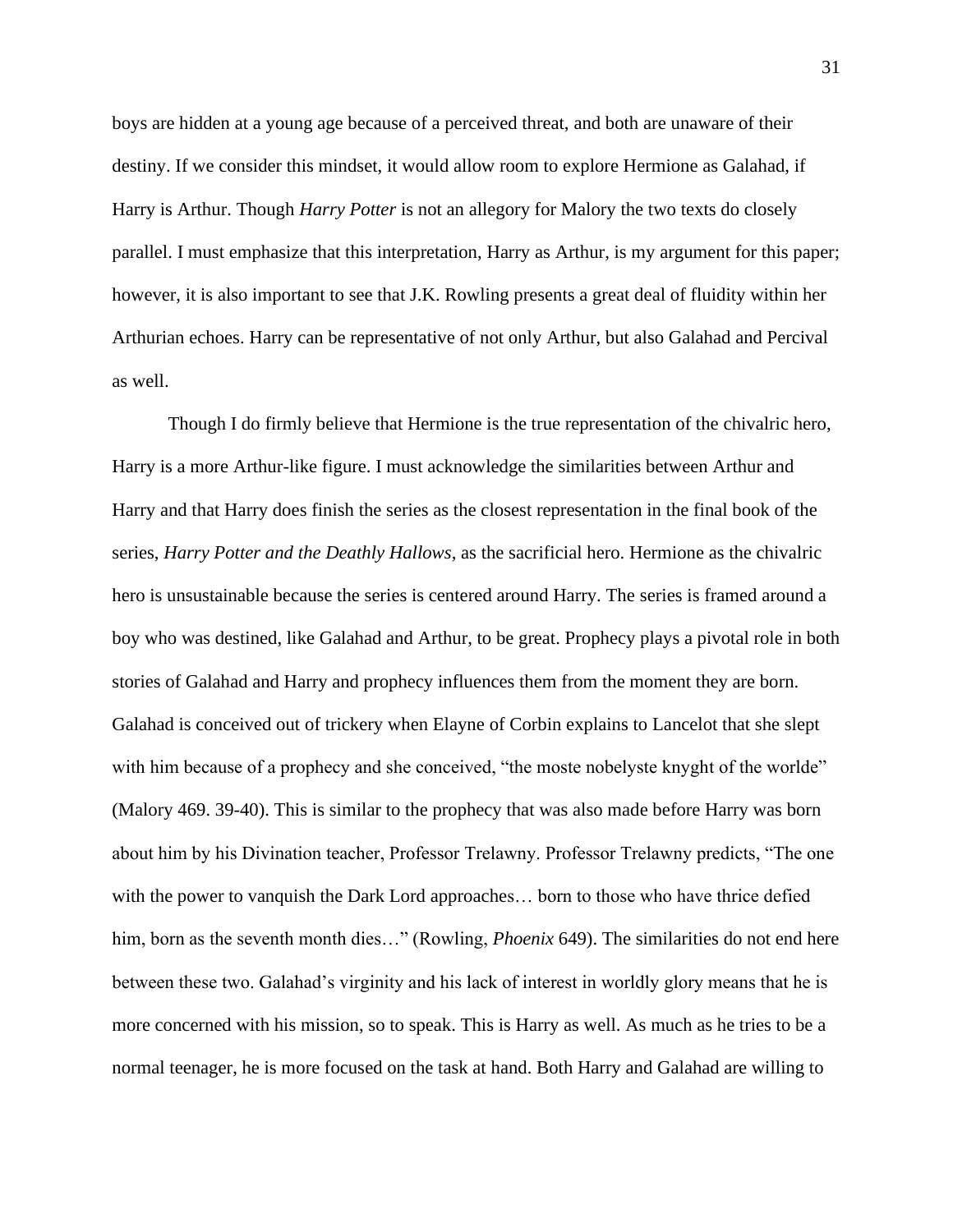die once their quests are over. Galahad's story represents that true chivalry is not about helping women, but helping the Lord, and Harry's story represents that true chivalry is about defeating evil.

Anyone who is familiar with the books knows that Hermione is the brains of the trio. Through every book Hermione is the only one who is able to solve the issues presented to the protagonist. Her abilities are highlighted most strongly in the first two books, but it is mirrored throughout the entirety of the series, until the final book. Hermione defeats the final task of the logic quest in the first book, *Harry Potter and the Sorcerer's Stone*. She solves the riddle that allows Harry to proceed through the flames and only because of her is he able to face Voldemort the first time, setting in motion the storyline that unfolds after Harry defeats Voldemort for the second time. A knight's knowledge is innate as well as learned, and though we can consider her loyalty to represent Gawain or even Lancelot, the argument I am presenting is that she seems to have innate knowledge that is imperative to the quest set before the trio and without it, they would not have been successful. This can be directly compared to some Arthurian women as well who are helpful in quests, such as Percival's sister in the Holy Grail tale. The important distinction, however, is that Hermione is accompanying Harry on the quest and is accredited for being a part of it. Many other women aid the knights in the quests but many offer complications on them rather than assisting them to the end. For example, Lynet in the Tale of Gareth is a haughty lady who is rather cruel and absolutely complicates the quest. Without Hermione, Harry and Ron arguably would never make it to the end of the quests so rather than being a source for complication, Hermione is the reason for their success.

Aside from the fact that Hermione is responsible for many of the triumphs, another comparison between the chivalric hero and Hermione is the fact that both of them seem to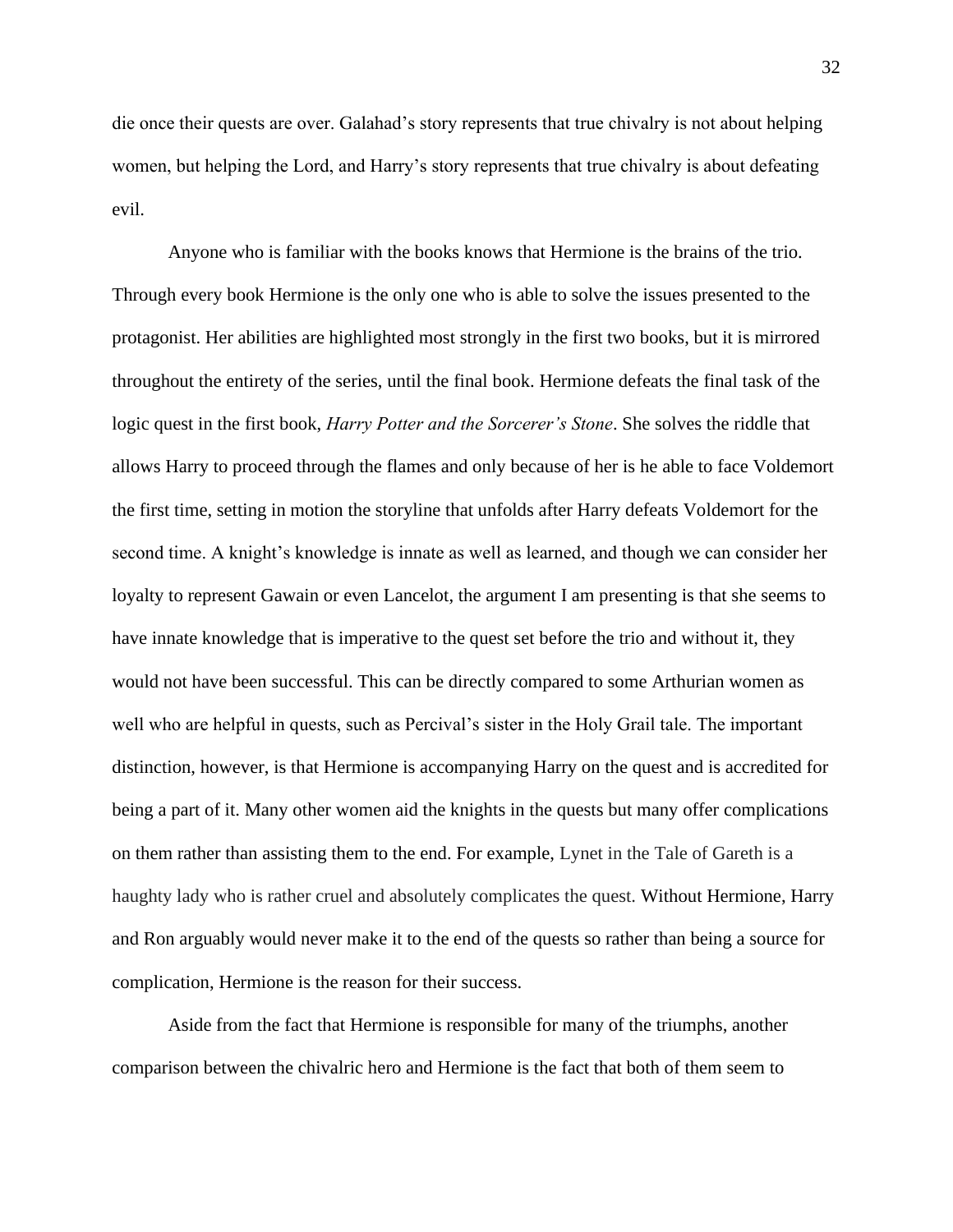inherently understand things that the other characters do not. Hermione works exceptionally hard in her studies to achieve the knowledge that other students who come from wizarding families, like Ron Weasley, know already. However, she is the "brightest witch of her age" even though she comes from muggle parentage. She was the intellect behind the other protagonists and was able to discern things that should have been far beyond her age. J.K Rowling continues to go back to the idea that Hermione is just "bookish" and she has, "read about it in a book somewhere" (Rowling, *Sorcerer's Stone,* 142). It is a recurring theme throughout the series that Hermione is the one who holds all the answers that we as readers do not even need to see her learning the information to trust that her information is good. For example, in the second book of the series, *Harry Potter and the Chamber of Secrets*, Hermione is petrified (she is basically turned into a living stone) and yet she still manages to provide them with the information needed to help save the school. Harry finds a piece of paper clutched in her hand explaining what the creature that lived in the chamber was and also how it was getting around. Only because of this paper the boys are able to rescue Ginny. Overall, Hermione solves the quests, but she is still not the main character but rather a reason that the main character is able to achieve his ends.

Hermione's quiet heroism is outwardly recognized by Dumbledore as well when he addresses Hermione directly in reference to saving Sirius and Buckbeak's lives in *Harry Potter and the Prisoner of Azkaban*,

What we need," said Dumbledore slowly, and his light blue eyes moved from Harry to Hermione, "is more time."

"But-" Hermione began. And then her eyes became very round. "OH!" "Now, pay attention," said Dumbledore, speaking very low, and very clearly. 'Sirius is locked in Professor Flitwick's office on the seventh floor. Thirteenth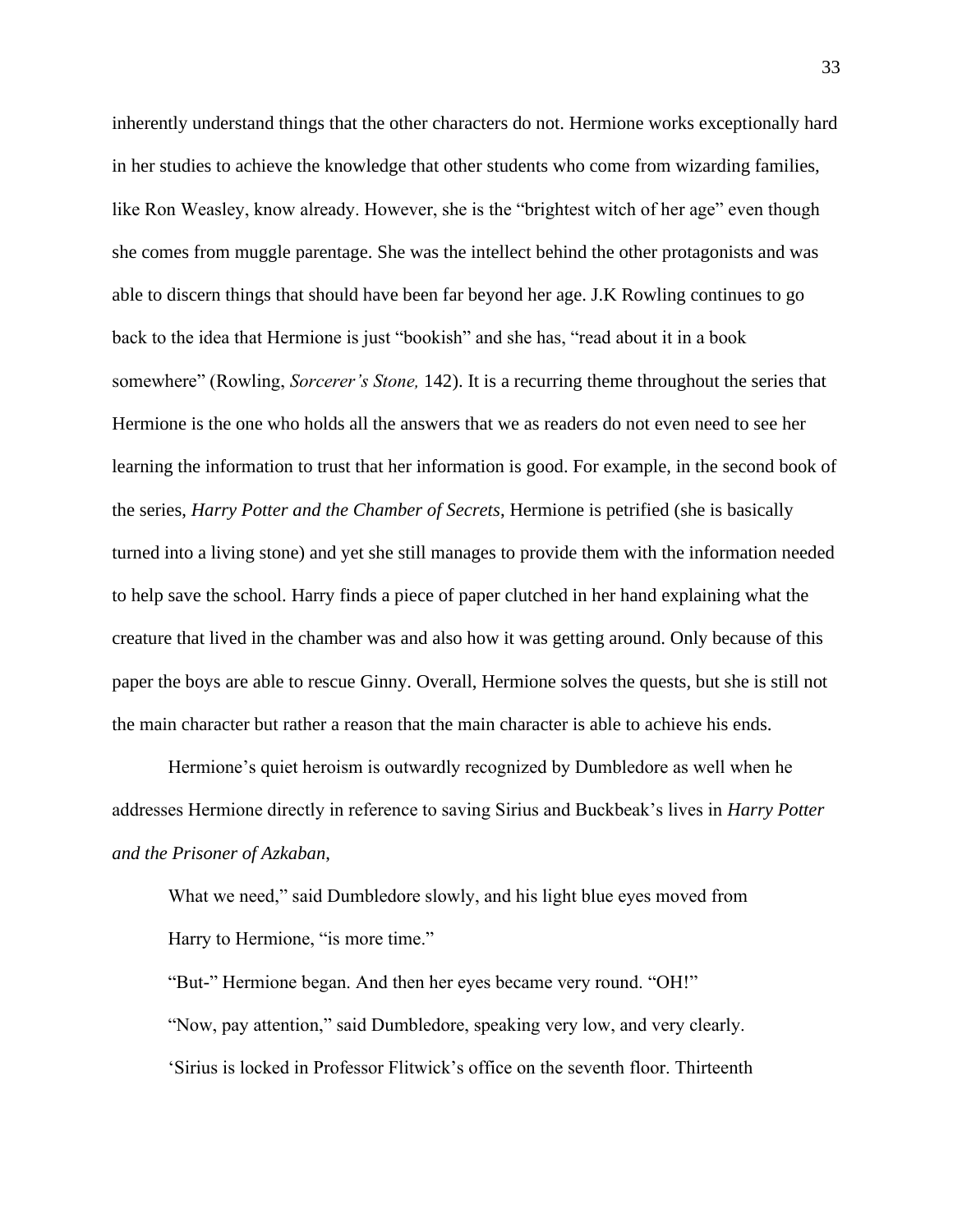window from the right of the West Tower. If all goes well, you will be able to save more than one innocent life tonight. Bu remember this, both of you: You must not be seen. Miss Granger, you know the law- you know what is at stake… You- must- not- be- seen.'

Harry didn't have a clue what was going on. (Rowling, *Azkaban*, 158) It is joked that the entire series could be summed up with that last line. Harry indeed spent much of the series in the dark about the things he was doing and was only successful because of his reliance on Hermione.

However, despite Hermione's obvious chivalric heroism, Harry is the "chosen one," and therefore we must also acknowledge that Harry ultimately represents Sir Galahad in the final story, but without Hermione, he never would have been successful and that is what makes her the ultimate, if unrecognized, chivalric hero. She is responsible for Harry's success, and she also possesses many traits of chivalry including wisdom, loyalty, and bravery. It is because of her qualities, and the fact that she is not the ultimate hero, that Hermione is closely related to the Arthurian sidekick. She is confined by her inability to be the main character and yet, the main character would not have been successful without her. Harry ultimately defeats Voldemort in the final book only because he was able to greet death as an old friend, though we do know that he does not actually die. Harry sacrifices himself in order to finish his quest, just as Galahad dies so quickly after finishing the quest for the Holy Grail because he had served his purpose. I think by making Hermione a feminist representation of a chivalric hero, only to be replaced by Harry in the final book as a sacrificial knight, J.K. Rowling is challenging the patriarchal superstructure only to the point that it can stand. Harry is most similar to Galahad since he is the "chosen one"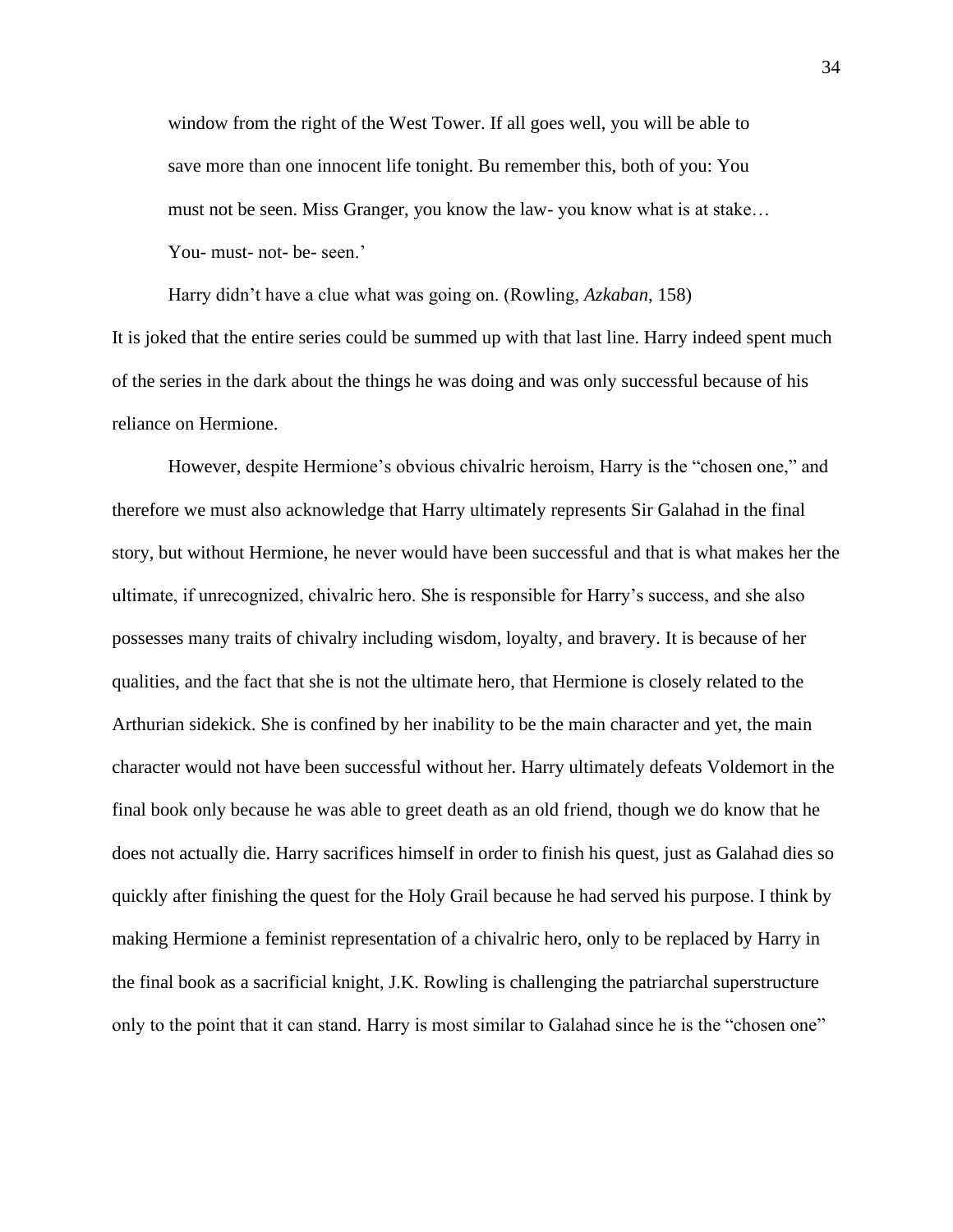but J.K. Rowling is making it a point for the readers to understand who actually did the leg work of the quest and who benefited from the feminist outlook.

I have given Hermione the title of the chivalric hero because she is the heroic character that ultimately does not receive the title of heroine. She was a hopeful figure for the future, but the series remains as a focus on Harry as the ultimate chivalric character, giving him the credit while Hermione was a chivalric hero that became a sidekick. I would argue that she is the unrecognized hero of the story because without her, Harry would never have been able to pass Severus Snapes' potion task in *Harry Potter and the Sorcerer's Stone*, which as you know leads Harry to fight Voldemort for the first time since his parents' deaths. Rowling writes

Hermione let out a great sign and Harry, amazed, saw that she was smiling, the very last thing he felt like doing.

"*Brilliant*," said Hermione. "This isn't magic- it's logic- a puzzle. A lot of the greatest wizards haven't got an ounce of logic, they'd be stuck in here forever." "But so will we, won't we?"

"Of course not," said Hermione. "Everything we need is here on this paper. Seven bottles: three are poison; two are wine; one will get us safely though the black fire, and one will get us back through the purple."

"But how do we know which to drink?"

"Give me a minute."

Hermione read the paper several times. Then she walked up and down the line of bottles, muttering to herself and pointing at them. At last, she clapped her hands. "Got it," she said. "The smallest bottle will get us through the black fire- toward the stone." (Rowling, *Sorcerer's Stone* 207)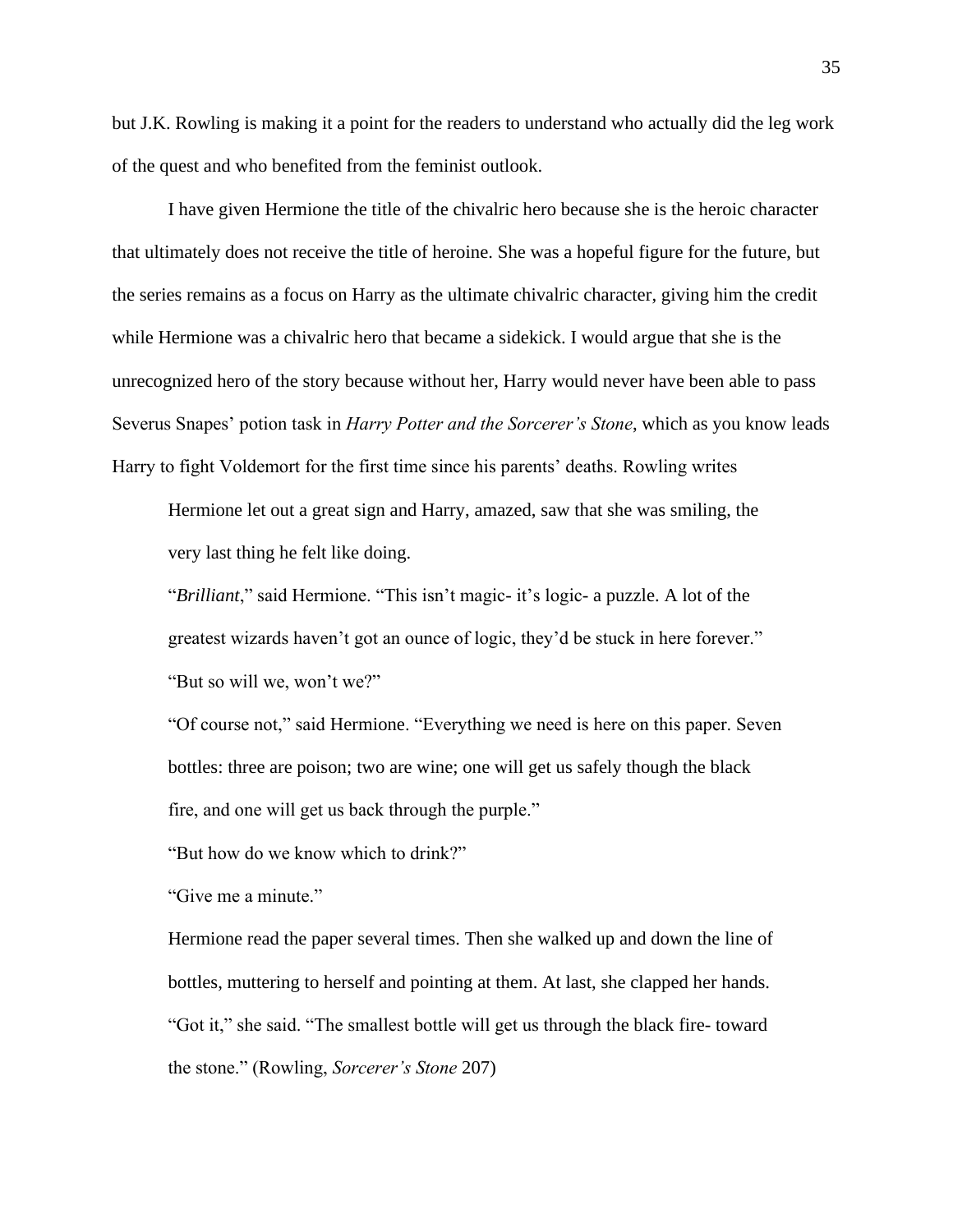Hermione is the one that solves the riddle but because of the size of the bottle, she is told to go back and get help for Ron while Harry continues on the quest. Here is where I ultimately can consider that the series as a whole could be considered to be an anti-feminist work. Hermione has all the attributes of a heroine and yet she is relegated to a bookish sidekick. The lack of credit awarded to Hermione at the end of the series seems regressive to the stage set up in the first two books.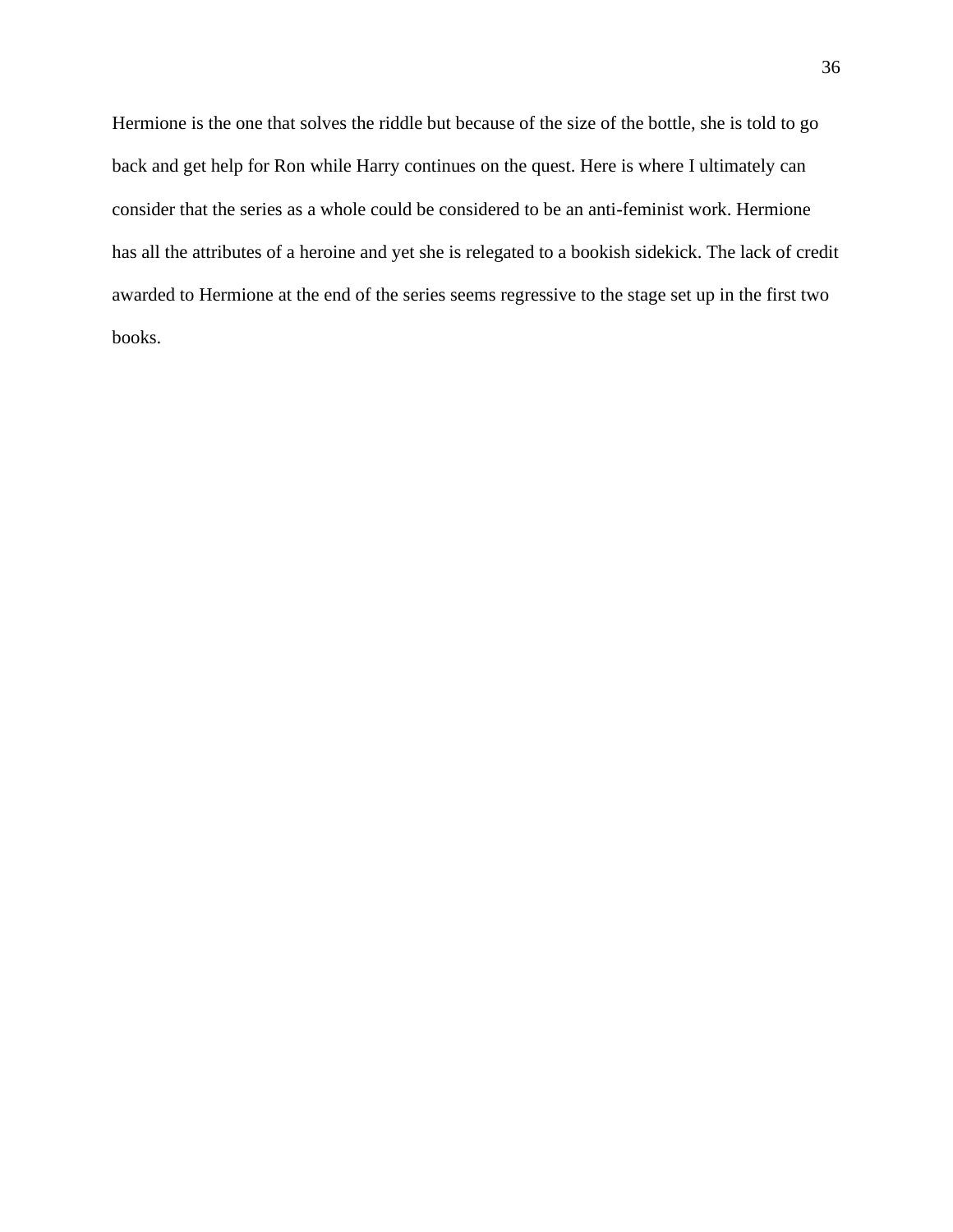### CHAPTER 5

## HARRY AND THE TALE OF GENDER-BENDING

One of the most overt comparisons between the *Harry Potter* series and the Arthurian legend is the presence of an important sword. Excalibur and the Sword of Gryffindor are both given to Arthur and Harry by someone else, and each represents a fulfillment of destiny. Both swords were also associated with a pool of water. In Arthur's case, Excalibur was given to him by The Lady of the Lake. I argue that The Lady of the Lake is an exception to the way women were portrayed. She was able to act in her own interests. She is deceptive. She only agrees to help Arthur if he agrees to give her what she wants in return, Balin's head. Amy Kaufman argues "She has been identified as deceptive and anti-patriarchal equally as often as she has been cast as a benevolent aid to Arthur's court, or even the literary descendent of protective goddesses. She is past the marginal feminine wilderness, and I argue that she is a chivalric figure, a heroine who acts like a knight and instrumental in changing the definition of chivalry so that women can participate in chivalry as agents instead of objects" (Kaufman 56). The Lady of the Lake is a chivalric character who pushed the boundaries of her gender. She is the reason that Arthur is able to gain possession of Excalibur. If a female character in Malory can reclaim her own character and be a chivalric figure, then a male contemporary character can reclaim the features of women in romance. Here, I am referring to the highly debated character of Severus Snape.

In *Harry Potter and the Deathly Hallows*, Severus Snape's true identity is revealed, and it is debated throughout all of the *Harry Potter* Universe. Snape was in love with Harry's mother Lily for almost his entire life. He was the one who told Voldemort the prophecy that led him to murder Harry's family. When he realized how Voldemort interpreted the prophecy, he regretted it instantly and dedicated himself to Dumbledore's service (Rowling, *Deathly Hallows*, Ch. 33).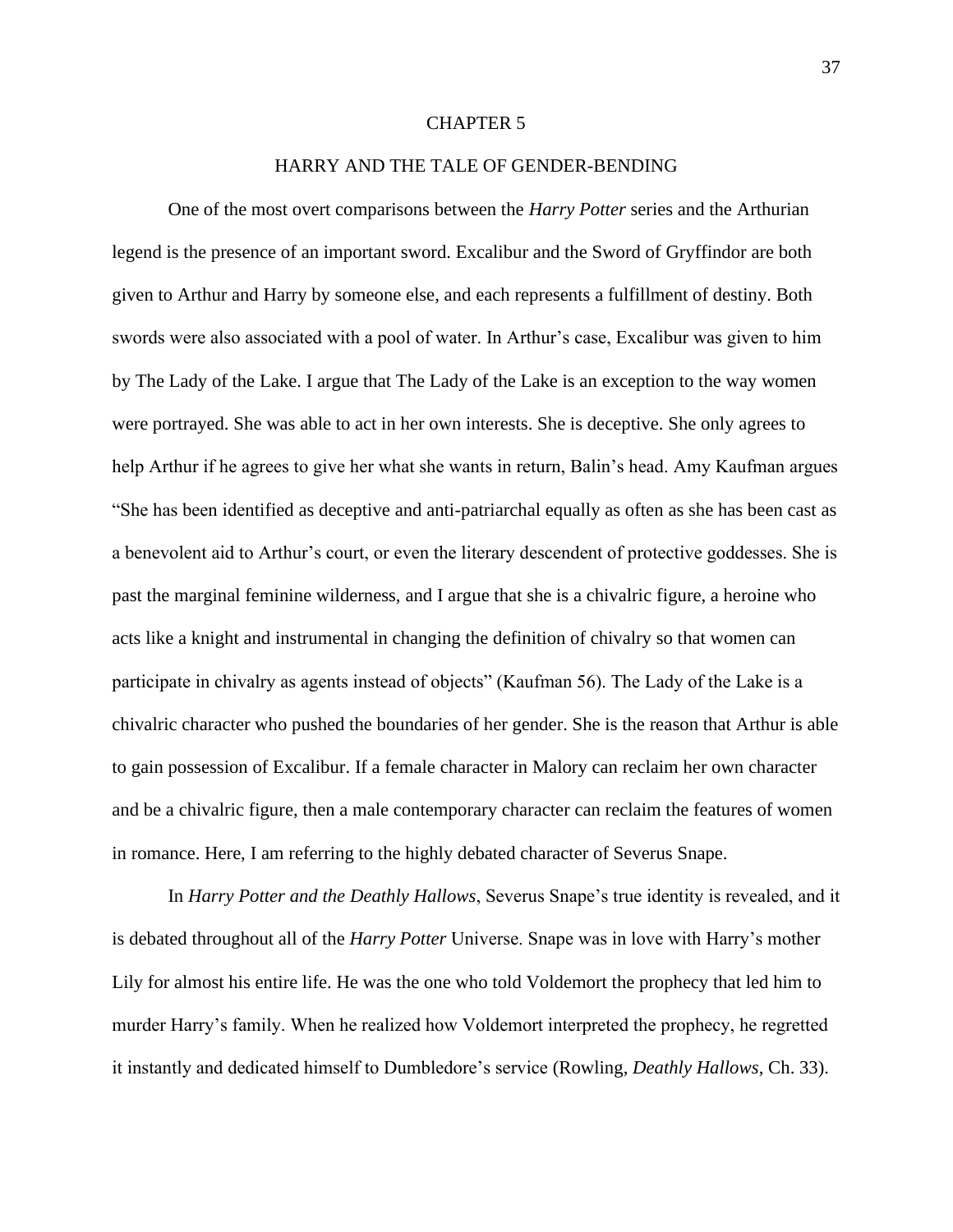After Dumbledore died, Snape was responsible for helping Harry understand and fulfill his destiny. In the wizarding world, an accomplished wizard is able to produce the Patronus Charm. Introduced in the third installment of the series, *Harry Potter and the Prisoner of Azkaban*, the Patronus Charm is a defensive spell that produces a silver guardian that is used to protect the witch or wizard against dementors (soul-sucking creatures). Snape's Patronus is a doe, the same guardian form as the late Lily Evans. Snape's doe patronus guides Harry to a frozen lake located in the Forest of Dean in which Snape submerged the sword (Rowling, *Deathly Hallows*, Ch. 19). This is important to this idea of femininity reclaiming chivalry because Severus Snape's good nature is revealed with one specific characteristic that is usually associated with females, his complete and unwavering devotion to unrequited love. Though it can be argued that this is not a stereotype of the female, because Lancelot had unwavering love for Guinevere, I argue that Severus Snape's entire personality was based around his love because his love was not reciprocated and was unrequited. Lancelot was more than just in love with Guinevere; he was an Arthurian knight, and he was (however we view this personally) Arthur's best knight. Snape was only in love with Lily. His loyalty to Albus Dumbledore came to be because of his love and loyalty to Lily. He was perfectly content working as a Death Eater against Dumbledore until the prophecy caused Voldemort to kill Lily. He was comfortable with the murder of James Potter and their son Harry but plead for the life of Lily. A tense conversation between Dumbledore and Snape results in Snape revealing his true motives. In the following quote, Snape is meeting with Dumbledore to ask for protection for Lily from Voldemort. Rowling writes

"What request could a Death Eater make of me?"

"The - the prophecy… the prediction… Trelawney…"

"Ah, yes," said Dumbledore. "How much did you relay to Lord Voldemort?"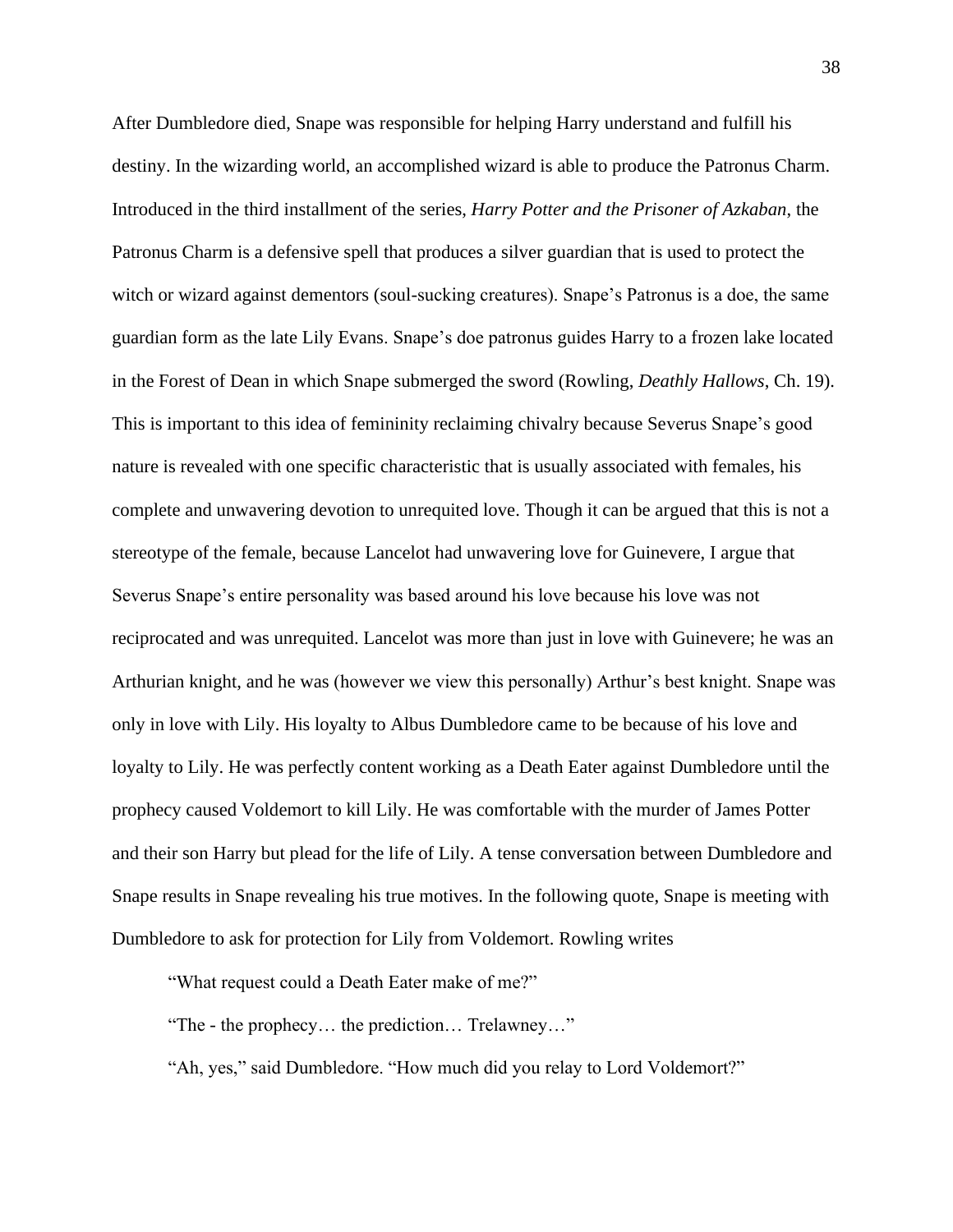"Everything- everything I heard!" said Snape. "That is why- it is for that reasonhe thinks it means Lily Evans!"

"The prophecy did not refer to a woman," said Dumbledore. "It spoke of a boy born at the end of July-"

"You know what I mean! He thinks it means her son, he is going to hunt her down- kill them all-"

"If she means so much to you," said Dumbledore, "surely Lord Voldemort will spare her? Could you not ask for mercy for the mother, in exchange for the son?" "I have- I have asked him-"

"You disgust me," said Dumbledore, and Harry had never heard so much contempt in his voice. Snape seemed to shrink a little. "You do not care, then, about the deaths of her husband and child? They can die, as long as you have what you want?" (Rowling, *Deathly Hallows*, 279-280)

Every choice he made, every situation he was put in, was due to love. Before her death, I argue that his personality was not all consumed by her. He was a Death Eater; he was a separate entity than her. However, after her death, he was broken by grief and devoted his life to her love.

Like the Lady of the Lake with Arthur, Snape is responsible for giving Harry the Sword of Gryffindor. The Lady of the Lake gives Arthur Excalibur in exchange for a boon. She was working for her own best interests, or so she thought. In describing the scene in which The Lady of the Lake gives Arthur the sword, Malory writes

So Kynge Arthure and Merlion alight and tyed their horses unto too treys, and so they wente into the barge. And whan they com to the swerde that the honde hylde, than Kygne Arthure toke hit up by the hondils and bare hit with hym, and the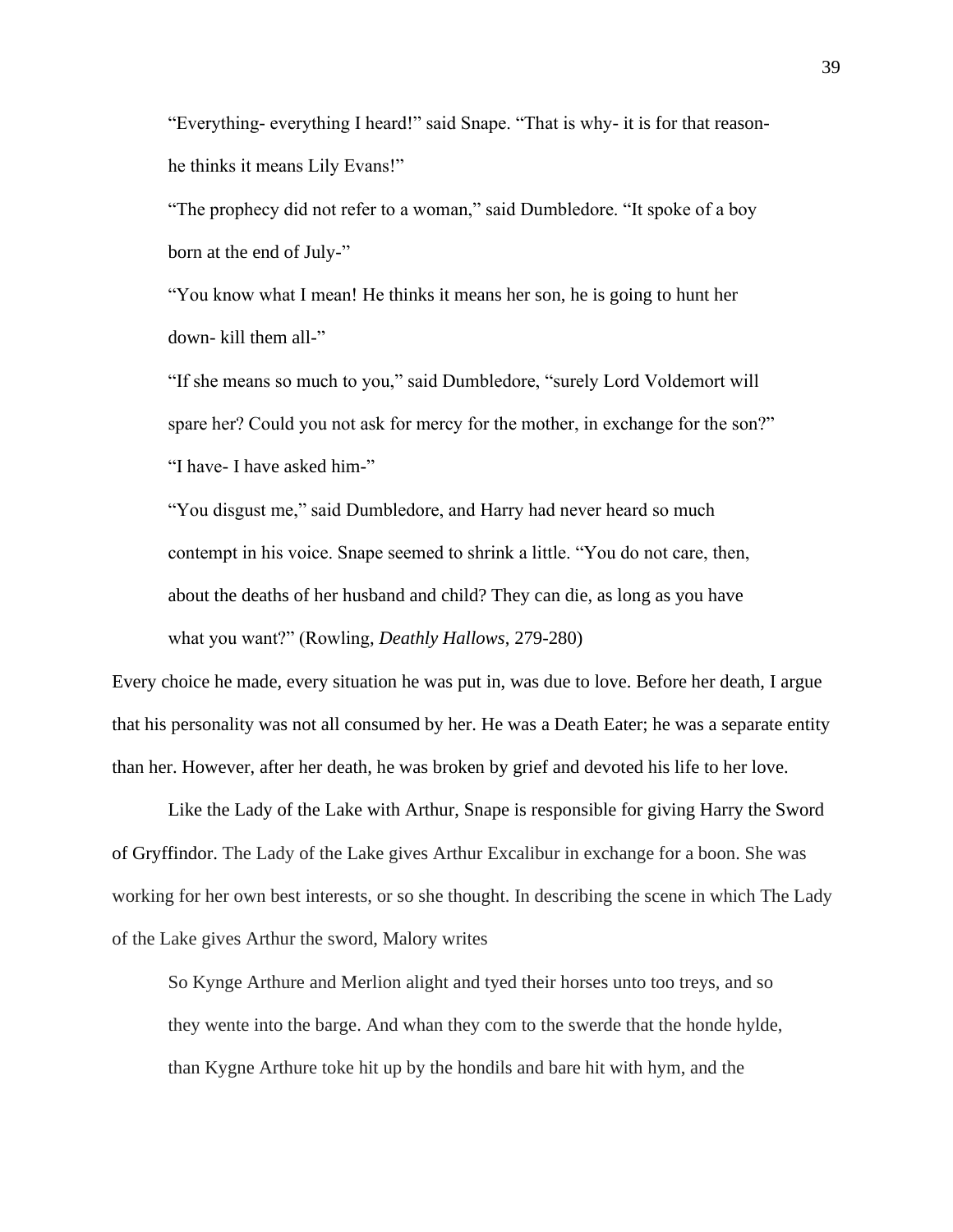arme and the honde wente undir the watir. And so he com unto the londe and rode forthe. (Malory 44)

After being gifted the sword, Arthur can't grant her the boon, which was his fellow knight Balin's head. Balin is his guest, and it would be considered dishonorable to behead a guest. And just as Severus Snape dies during the battle of Hogwarts, The Lady of the Lake is beheaded by Balin after ensuring that Arthur receives Excalibur.

Compared to the way in which The Lady of the Lake gifted the sword, Snape made getting the sword irrationally difficult for Harry, and he put it at the bottom of a frozen lake for him to retrieve. Rowling writes

How was this possible? How could it have come to be lying in a forest pool, this close to the place where they were camping? Had some unknown magic drawn Hermione to this spot, or was the doe, which he had taken to be a Patronus, some kind of guardian of the pool? Or had the sword been put into the pool after they had arrived, precisely because they were here? In which case, where was the person who had wanted to pass it to Harry? Again he directed the wand at the surrounding trees and bushes, searching for a human outline, for the glint of an eye, but he could not see anyone there. All the same, a little more fear leavened his exhilaration as he returned his attention to the sword reposing upon the bottom of the frozen pool. (Rowling, *Deathly Hallows,* 151)

Though he can easily be compared to Lancelot for his unwavering love and loyalty to Lily, I argue that he is most like The Lady of the Lake because, not only is he responsible for Harry's access to the Sword of Gryffindor, but he is also doing all of these things out of a promise he made to Dumbledore after Dumbledore promised him something in return. Snape's version of a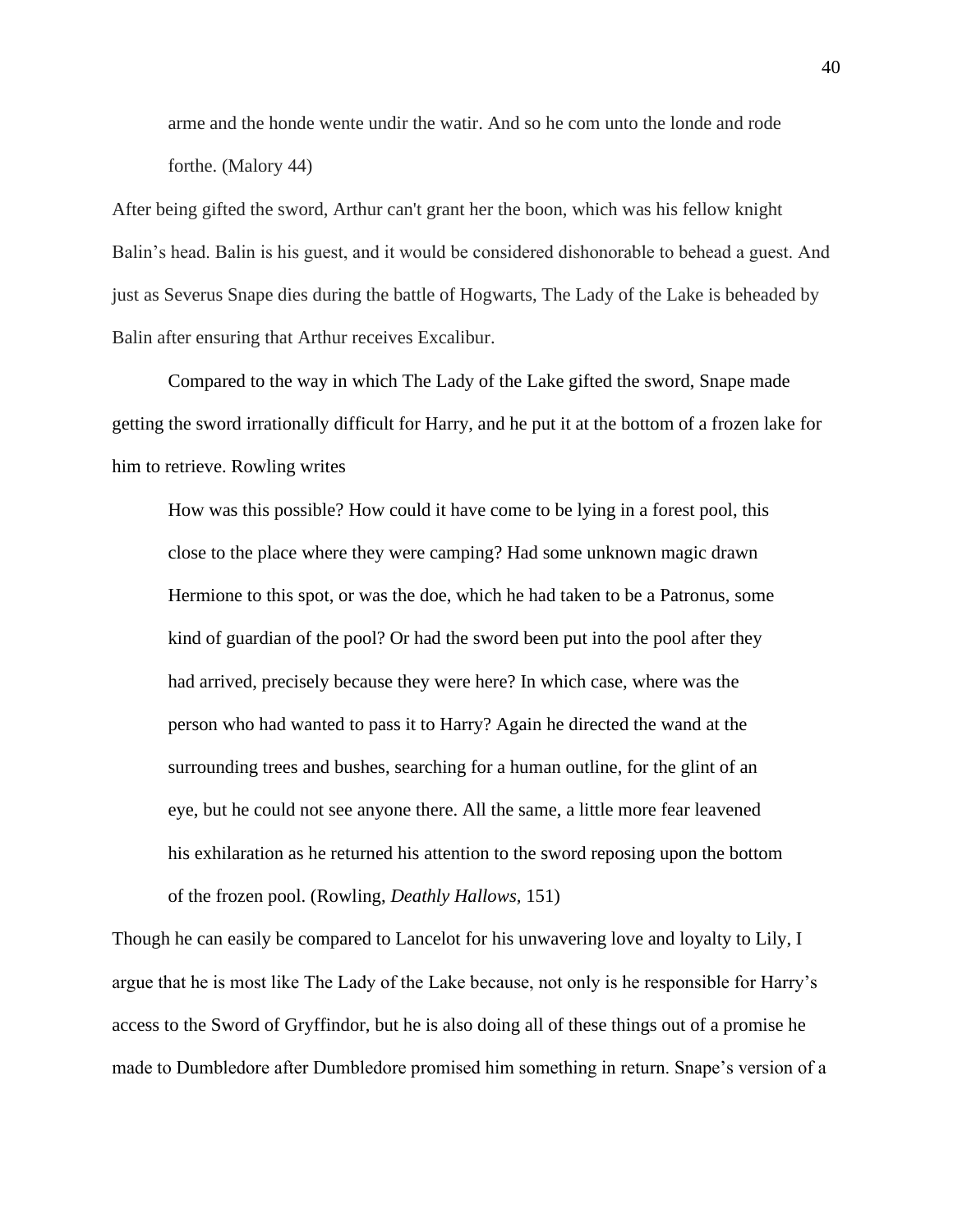"rash boon" was Dumbledore's willingness to protect Lily. In discussing the "rash boon," Felicia Ackerman writes "Malory scholars often take it to include adherence to the so-called 'rash boon' tradition, where a lady asks for a 'gift,' and a knight is expected to grant her request before even knowing what the gift will turn out to be" (Ackerman 6). The "rash boon" is arguably the only reason Snape becomes a spy for Dumbledore.

Severus Snape is a male contemporary character of adolescent literature that causes debate. Is he a villain? Is he a good guy with a troubled past? We can all agree that he has attributes that are often attributed to female chivalric characters such as an aid in a quest, the scorned lover, and the pawn. Snape reclaims the female values of chivalric romance through a male perspective.

The importance of these two characters centers around the fact that gender completely breaks down between them. The Lady of the Lake is a contradiction to Malory's feminine characters because her actions and decisions challenge the limitations of his female characters. She has taken on an active role in the narrative to provide space for her agency. In contrast, Severus Snape has taken a passive role in his responsibility in the narrative. In this instance, Severus Snape is not reclaiming chivalric values of male characters but rather he is repossessing traditionally associated female attributes to represent a female chivalric character in a contemporary text.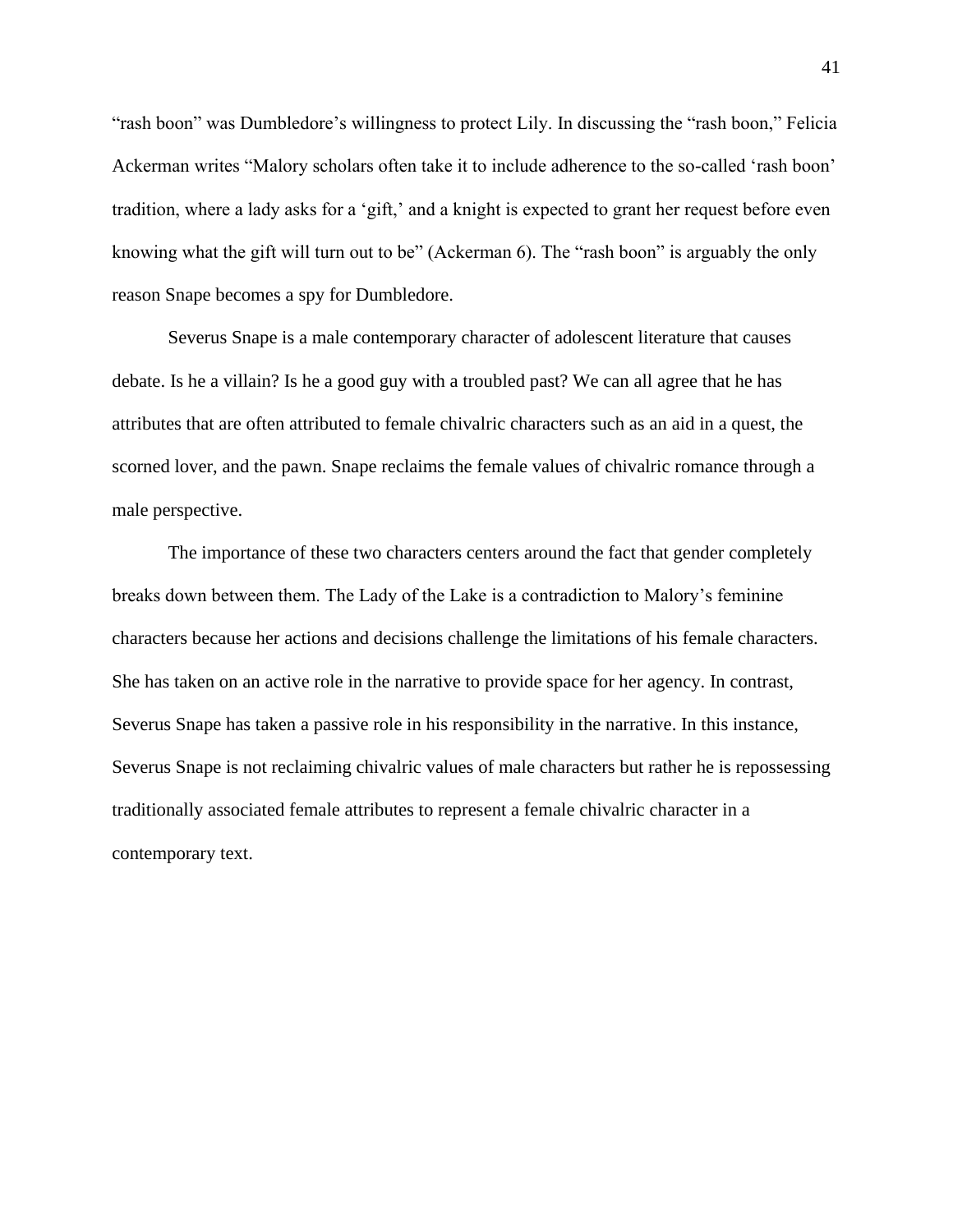### CHAPTER 6

### **CONCLUSION**

Literature has the power to span across centuries and still rework those themes for modern audiences. The global phenomenon that is J.K. Rowling's *Harry Potter* series represents female characters' growth from medieval literature to modern literature. By comparing and contrasting Malory's and Rowling's female characters, I have shown how Rowling's characters reclaim chivalry. Merope Gaunt reclaims chivalry by her ability to have power over her death. Hermione Granger reclaims chivalry by having all the attributes of a hero and being the reason the trio is successful. Severus Snape reclaims chivalry because he is the male contemporary character that reclaims the features of women in chivalric romance. Helena Ravenclaw reclaims chivalry because she is not punished, but rather presented as sympathetic, for her refusal of love. And finally, Ginny Weasley, though still a damsel in distress, reclaims chivalry because she is powerful and does not lose her character agency when she becomes a wife. As a code of behavior, chivalry in reference to this work focuses on the attributes that are relative throughout time including loyalty, honor, and courage. This reclaiming of chivalry is important because it exemplifies the shift in the position of women into a more active role because they have power, are unapologetically female, body autonomy, and personal agency.

The theme of chivalry has permeated throughout literature because of its association with nostalgia as well as its thematic appeal. Malory's *Le Morte D'Arthur* has been a lasting piece of literature for centuries because of its daring tales of quests and knighthood. The *Harry Potter* series has taken these themes and reworks them for modern audiences and in that process, she inadvertently has created a feminist portrayal of her characters. Merope Gaunt represents bodily autonomy and a reclaiming of a lovesick death, Helena represents the free woman who pays for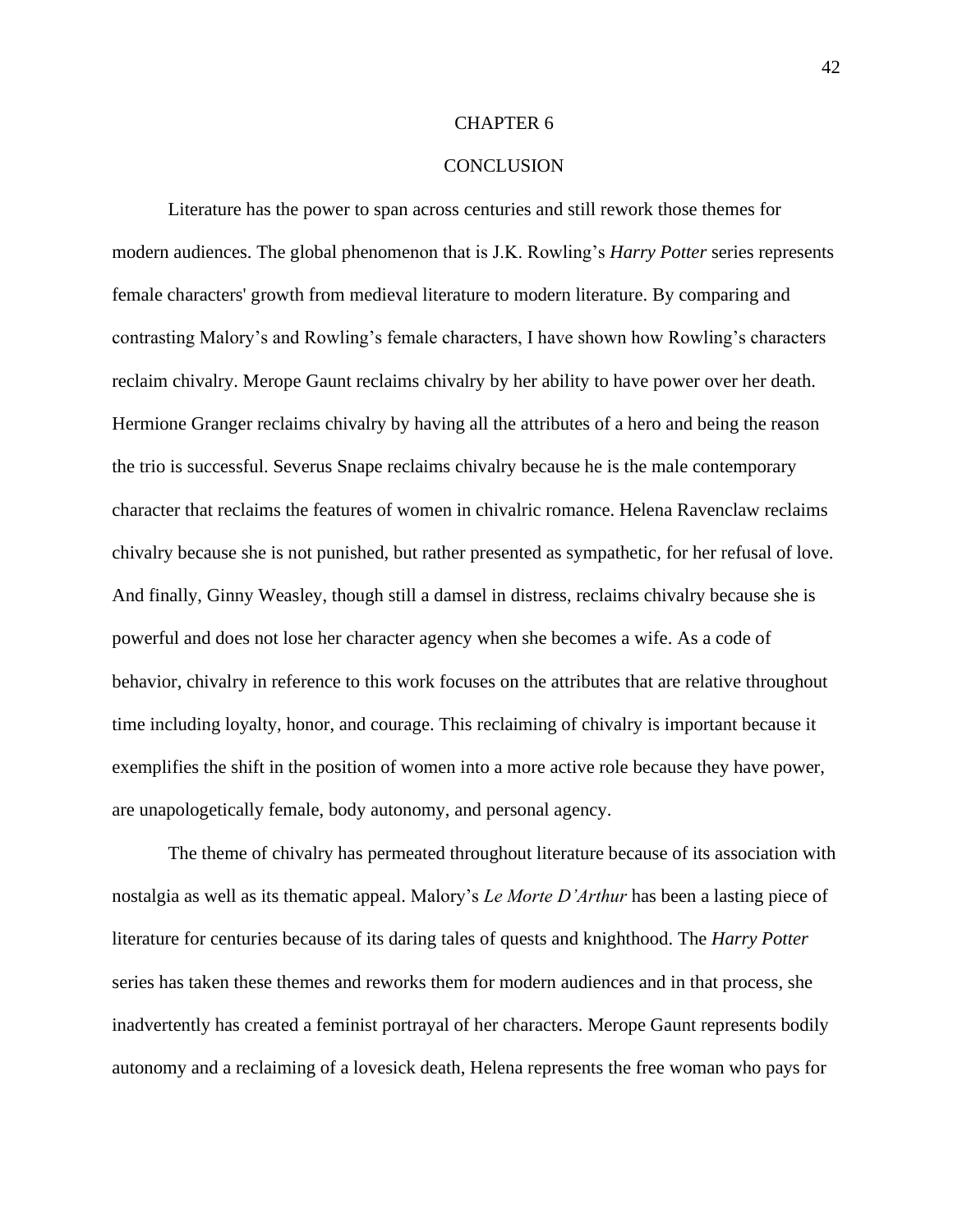her freedom with her life, and Ginny represents the powerful female that can still fall victim to the "damsel in distress" stereotype.

Though J.K. Rowling is an extensively controversial author for her political and cultural opinions, it is apparent that her work has had a lasting impact on an entire generation. From the books themselves, to movies, to even theme parks, the *Harry Potter* series is an immersive world that has permeated modern culture. With feminist role models such as Hermione and Ginny, little girls including myself looked up to these characters growing up. Hermione taught young girls that studying and being book smart was a powerful tool at our disposal. Ginny taught us that a woman can be strong and independent and still be a love interest. These novels do a wonderful job in showing that to be feminine and chivalrous can have many different attributes and outcomes. It can look different through a multitude of different characters. Ginny's version of feminism is not the same as Hermione's and neither one is presented as superior to the other.

Though scholars such as Carol Jamison and Danny Adams discuss modernism juxtaposed with medievalism, the scholarship neglects the female characters in the context of chivalric themes. These characters are especially forgotten because there are many other comparisons between these two works that go outside of the feminist perspective. It is important to emphasize these characters, as I mentioned previously, because the primary audience of adolescent literature is young girls. These young girls deserve to see representation of themselves portrayed as chivalric heroes.

Apart from the cultural importance of this work, this scholarship is important to academia because as I mentioned previously, it fills the gap of a female perspective when comparing these two works. Scholars such as Jamison, Becker, and Berberich compare medieval chivalry to the *Harry Potter* series through aspects such as The Triwizard Tournament or prophecy, or other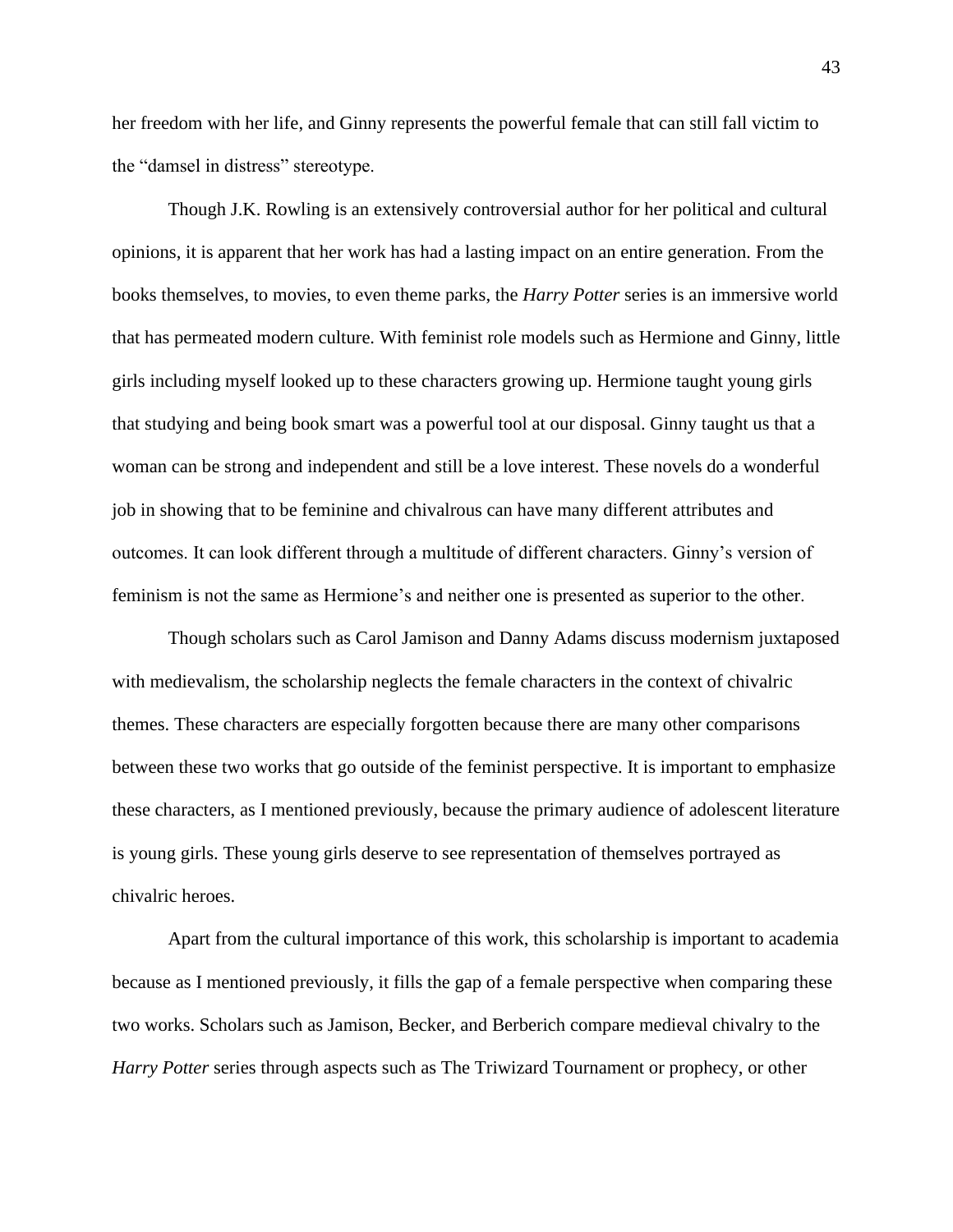chivalric themes. With this paper, there is now scholarship that can be referenced for people who would like to find comparisons between female modern characters and chivalric characters of the Arthurian legend. I desired to bring a female perspective to build on the existing scholarship to allow for a space for a feminist reading of a text that, as a whole, may not be a feminist text.

When I began this process, I desired to show this text as a feminist text because as a young reader, I viewed these female characters as feminists. Adolescent literature now most often features a teenage female heroine that has some extraordinary ability to upset the superstructure. I learned while writing this paper that the *Harry Potter* series as a whole does not appear to be an explicitly feminist work. The female characters I have discussed today show agency in the series but by the end they die, lose agency, or just become marginalized. However, it is still important to point out the attributes of how female agency has changed in the last five hundred years and how these female characters have agency in comparison with *Le Morte D'Arthur*. It is still possible to see and reference these feminine attributes portrayed throughout the text even if the whole work itself is not proven or intended to be a feminist work.

Throughout this process we have seen slight developments in the characterization of female characters such as power over death with Merope, independence as with Ginny, and intelligence with Hermione, and it is with those attributes that I conclude that the retelling of these characters' narratives represents a shift in the significance of women in reclaiming and reworking chivalric themes.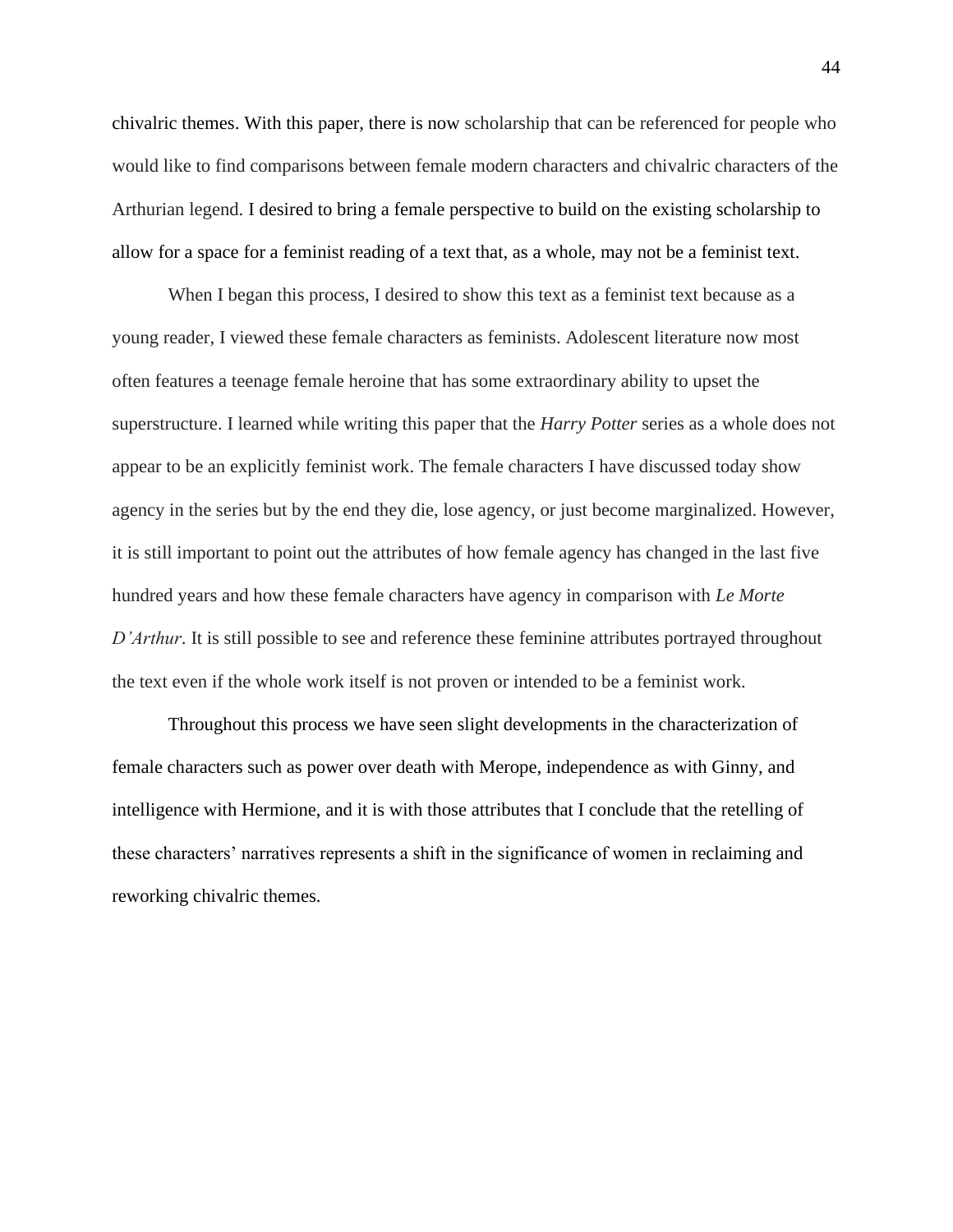### WORKS CITED

- Ackerman, Felicia. "Always to Do Ladies, Damosels, and Gentlewomen Succour': Women and the Chivaric Code in Malory's Morte Darthur." *Midwest Studies In Philosophy (Wiley-Blackwell*), vol. 26, no. 1, Jan. 2002, pp. 1-12.
- Adams, Danny. "Critical Context: The Once and Future Wizard: Arthurian (and Anti-Arthurian) Themes in the Harry Potter Series." *Critical Insights: The Harry Potter Series*, July 2015, pp. 82–99.
- Banu, M. Summaya, and A. S. Mohanagiri. "Feminist Characters in Harry Potter." *Language in India*, vol. 18, no. 11, Nov. 2018, pp. 292–296.
- Becker, Franziska. "JK Rowling's Harry Potter: A Revival of the Arthurian Legend?" *Wissenschaftliche Beiträge aus dem Tectum Verlag* (2017): 51.
- Berberich, Christine. "Harry Potter and the Idea of the Gentleman as Hero." *Heroism in the Harry Potter Series*, edited by K. Berndt, L. Steveker, Aldershot, 2011, pp. 141-157.
- Butler, Judith. "Performativity, Precarity and Sexual Politics." *AIBR. Revista de Antropologia Iberoamericana*, vol. 4, no. 3, Sept. 2009, p. 309.
- Cecire, Maria Sachiko. "Medievalism, Popular Culture and National Identity in Children's Fantasy Literature." *Studies In Ethnicity & Nationalism*, vol. 9, no. 3, Dec. 2009, pp. 395–409.
- Chattopadhyay, Kabir. "'Powerful Infatuations': The Love Potion and Harry Potter's Ethics of Consent." *Gender Forum*, no. 75, Jan. 2020, p. 23.
- Elmes, Melissa Ridley. "Public Displays of Affliction: Women's Wounds in Sir Thomas Malory's Morte Darthur." *Modern Philology*, vol. 116, no. 3, Feb. 2019, pp. 187-210.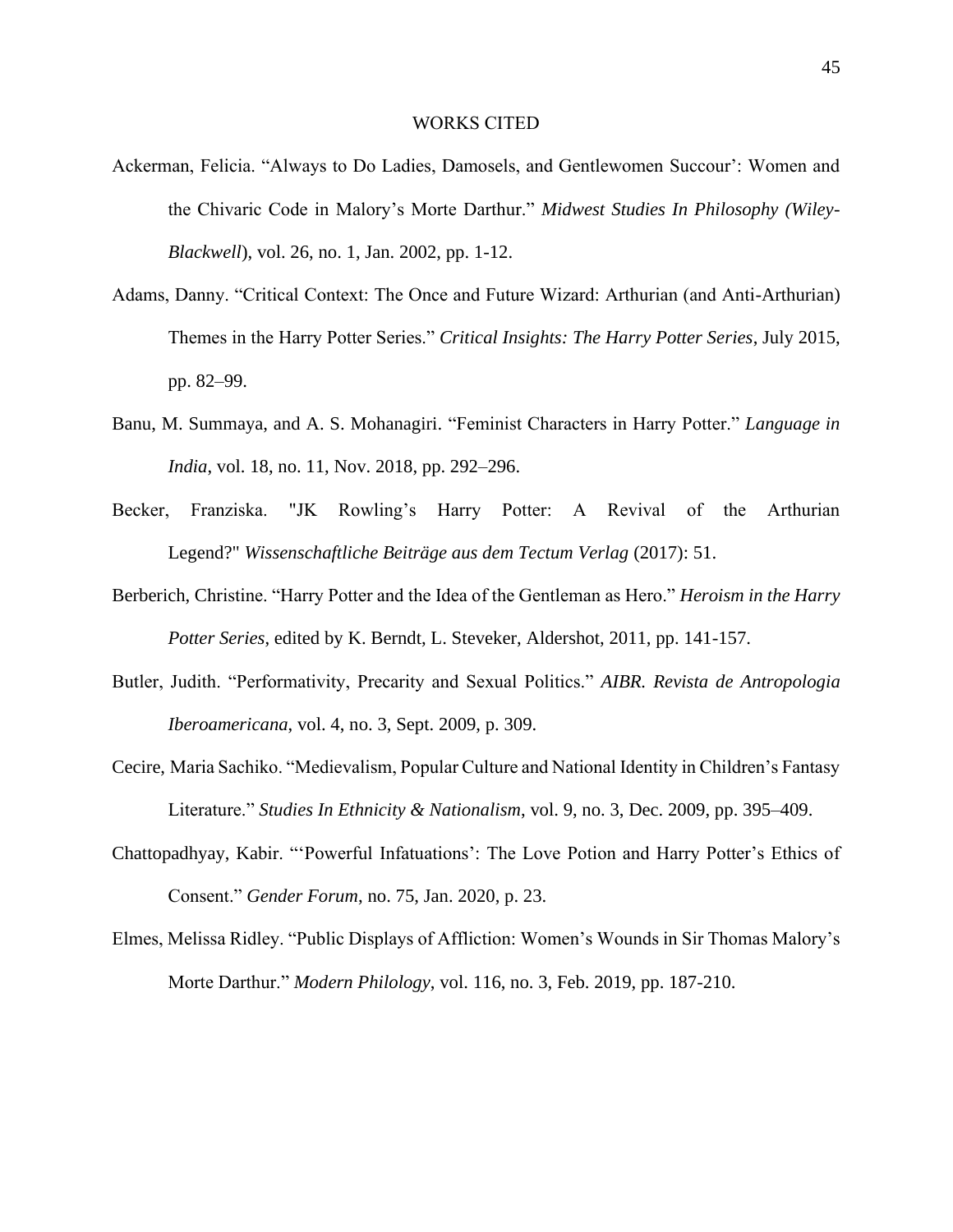- Jamison, Carol. "Blood Ties, Blood Sacrifice, and the Blood Feud in Malory's Le Morte d'Arthur and J.K. Rowling's Harry Potter Series." *Children's Literature Association Quarterly*, vol. 45, no. 4, 2020, pp. 308-327).
- Jesmok, Janet. "Guiding Lights: Feminine Judgement and Wisdom in Malory's 'Morte Darthur.'" *Arthuriana*, vol. 19, no. 3, Oct. 2009, pp. 34-42.
- Kaufman, Amy S. "The Law of the Lake: Malory's Sovereign Lady." *Arthuriana*, vol. 17, no. 3, Apr. 2015, pp. 56–73.

Keen, Maurice. Introduction: The Idea of Chivalry. Yale University Press, 1984, pp. 1-17.

- Kellner, Rivka Temima. "J.K. Rowling's Ambivalence Towards Feminism: House Elves--Women in Disguise--in the 'Harry Potter' Books." *The Midwest Quarterly*, vol. 51, no. 4, June 2010, pp. 367-384.
- Kelly, Robert. L. "Royal Policy and Malory's Round Table." *Arthuriana*, vol. 14, no. 1, Oct. 2004, pp. 43-71.
- Lawton, Lesley. "Reconsidering the Use of Gender Stereotypes in Medieval Romance: Figures of Vulnerability and of Power." *Miranda: Revue Pluridisciplinaire Du Monde Anglophone*, vol. 12, Mar. 2016.
- Linton, Phoebe Catherine. *Female Space and Marginality in Malory's Morte Darthur : Igraine, Morgause and Morgan*. Jan. 2017. University of Edinburgh, PhD dissertation.
- Malory, Sir Thomas. *Le Morte D'Arthur*, edited by P.J.C. Field, Cambridge, D.S. Brewer, 2017, pp. 1-770.
- Pond. Julia. "Treading Water: Considering Adolescent Characters in Moratorium*." Children's Literature in Education: An International Quarterl*y, vol. 49, no. 2, June 2018, pp. 87-100.